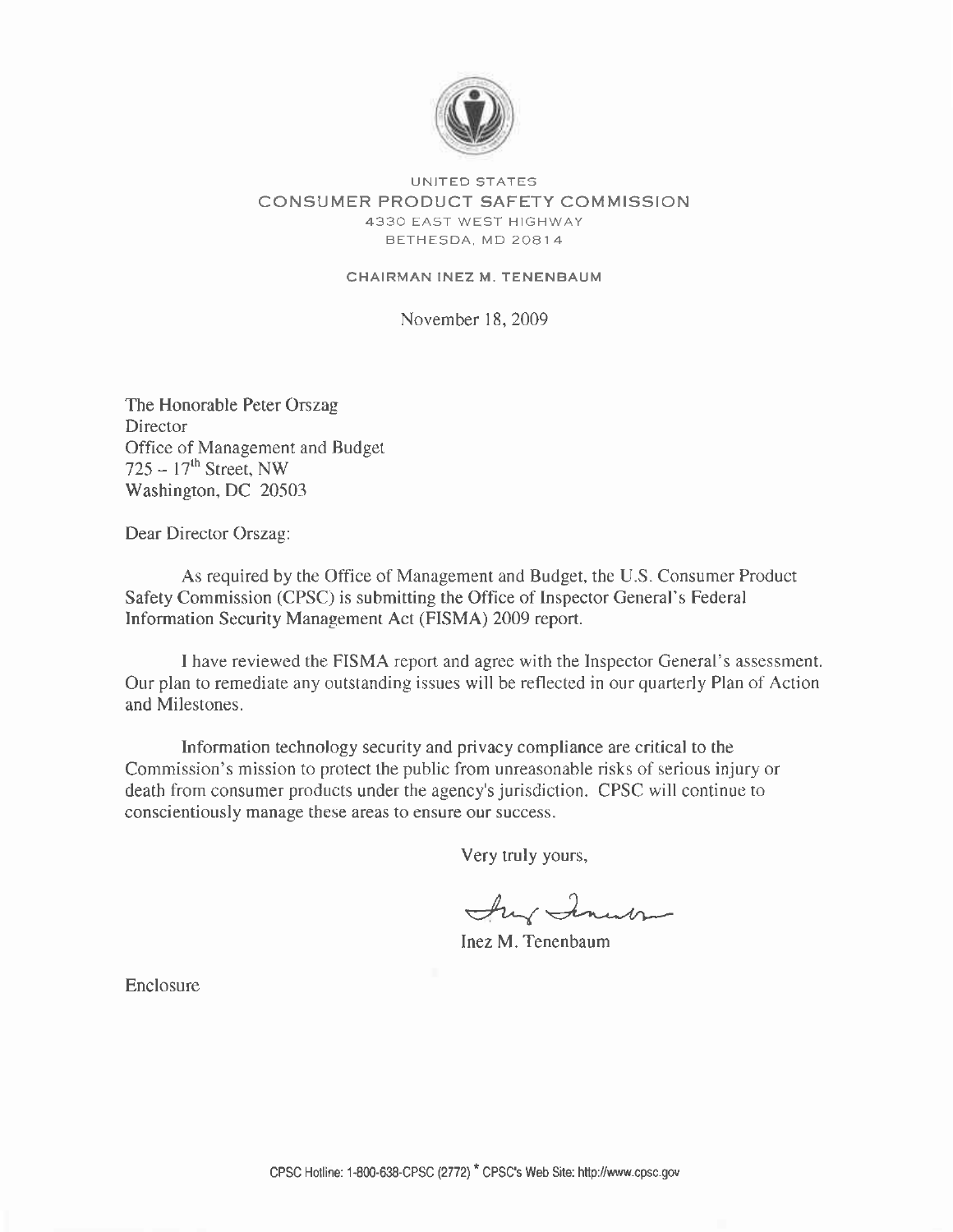U.S. CONSUMER PRODUCT SAFETY COMMISSION



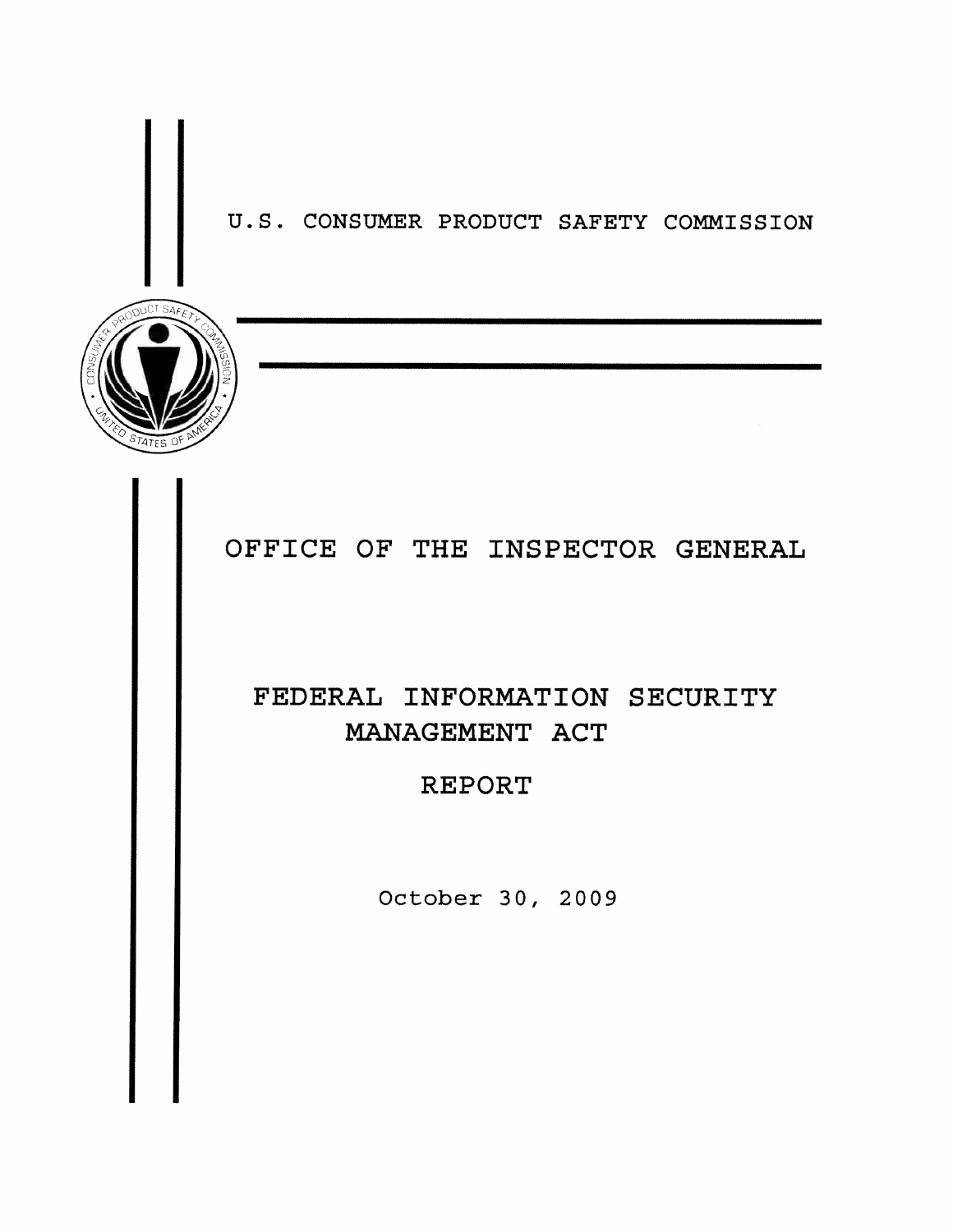# Federal Information Security Management Act Report<br>Table of Contents

| <b>EXECUTIVE SUMMARY</b><br>Office of the Inspector General's Results                                                                                                 | Page                             |
|-----------------------------------------------------------------------------------------------------------------------------------------------------------------------|----------------------------------|
| <b>INTRODUCTION</b>                                                                                                                                                   | 1                                |
| Background<br>Objective<br>Scope and Methodology                                                                                                                      | $\overline{2}$<br>$\overline{2}$ |
| <b>RESULTS OF EVALUATION</b>                                                                                                                                          | 2                                |
| Prior Findings, Recommendations, and Actions Taken<br><b>Security Management Controls</b><br><b>Security Operation Controls</b><br><b>Security Technical Controls</b> | 3<br>5<br>6                      |
| Performance Measures                                                                                                                                                  | 8                                |
| Privacy Program and Privacy Impact Assessment Processes                                                                                                               | 9                                |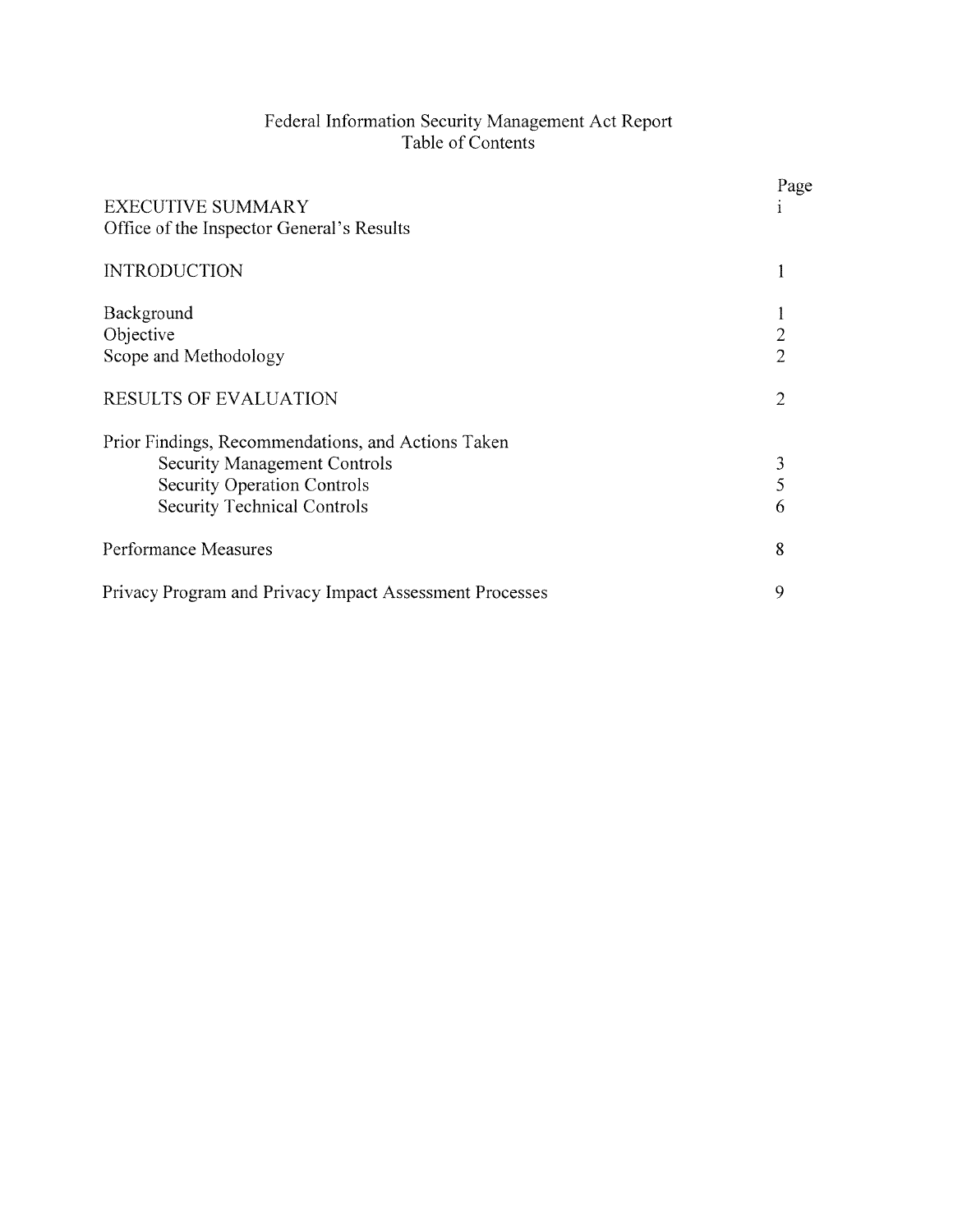#### Office of the Inspector General U.S. Consumer Product Safety Commission Washington, D.C. 20207

#### FEDERAL INFORMATION MANAGEMENT ACT REPORT

#### **EXECUTIVE SUMMARY**

#### Office of the Inspector General's Results

To meet the requirements of the Government Information Security Reform Act (GISRA), and its successor, the Federal Information Security Management Act (FISMA), the Consumer Product Safety Commission's (CPSC) Office of the Inspector General (IG) contracted with Grant Thornton, LLP to perform an independent audit of CPSC's automated information security control procedures and practices in Fiscal Year 2001. The audit included tests of entity-wide controls and six of CPSC's 49 application systems and their underlying elements. Grant Thornton used the National Institute of Standards and Technology Special Publication (SP) 800-XX, Draft Self-Assessment Guide for Information Technology Systems, March 9, 2001 to test security controls. The results of the Audit of Automated Information System Security, August 16, 2001, and the annual follow-ups to it, in conjunction with the independent reviews required by FISMA and audits with privacy (Review of the CPSC Privacy Program) or information technology aspects (CFO Act Audit, etc.), served as the basis for the IG's Fiscal Year 2009 evaluation.

This year's FISMA evaluation found that although much work has been done and the CPSC's IT system had retained its certification and accreditation, much work remains to be done. For example, the CPSC's Security Plan of Action and Milestones (POAM) can, and should, be better integrated into the agency's planning and management processes. The IT challenges facing the agency are particularly relevant at the present time as the agency deals with both the implementation of the Consumer Product Safety Improvement Act (CPSIA) in general and with the CPSIA's specific impacts on the agency's IT operations.<sup>1</sup>

Although the CPSC has continued to develop its privacy program in an effort to meet the non-IT information security standards tested by FISMA and set out in a variety of OMB and related requirements, including those relating to the Privacy Act and the protection of personally identifiable information (PII), there is still room for improvement. Although much work has been done in drafting and beginning the process of implementing privacy and information security policies, not enough has been done to implement and test compliance with these policies.

<sup>&</sup>lt;sup>1</sup> The CPSIA requires the development of a database of publicly available information on incidents involving injury or death required under section 6A of the Consumer Product Safety Act and the integration of the database into the Commission's overall information technology improvement objectives and plans.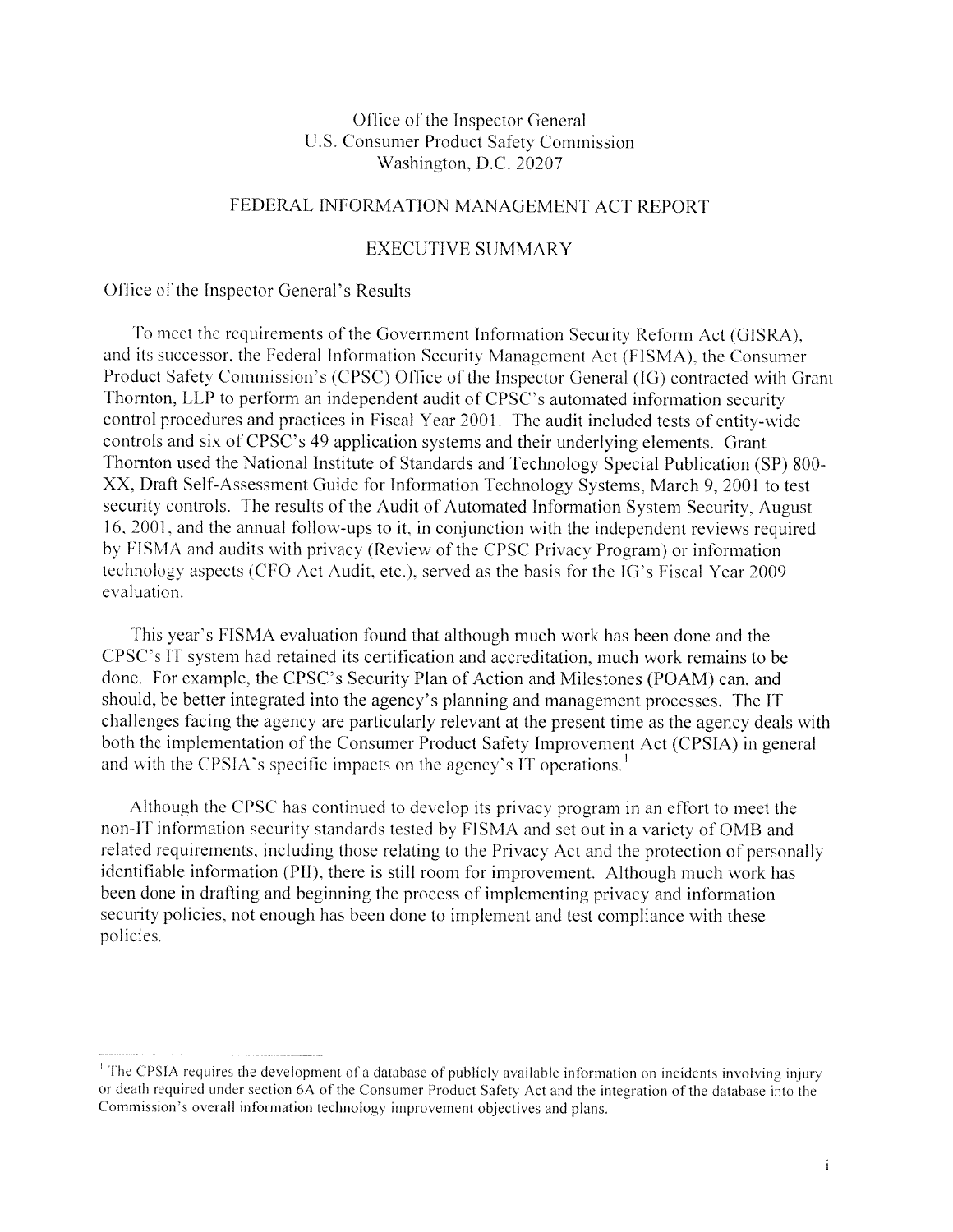#### Office of the Inspector General U.S. Consumer Product Safety Commission Washington D.C. 20207

#### FEDERAL INFORMATION SECURITY MANAGEMENT ACT REPORT

#### **INTRODUCTION**

**Background:** On October 30, 2000, the President signed into law the Fiscal Year (FY) 2001 National Defense Authorization Act, which included Title X, Subtitle G, the Government Information Security Reform Act (GISRA). On December 17, 2002, GISRA was superseded when the President signed into law the Electronic Government Act. Title III of this Act, the Federal Information Security Management Act (FISMA) along with OMB policy, lays out a framework for annual IT security reviews, reporting and remediation planning. FISMA seeks to ensure proper management and security for information resources supporting Federal operations and assets. The Act requires Inspectors General to perform an annual independent evaluation of their agencies' information systems security programs and practices.

To establish a baseline to help it meet the requirements outlined above, the CPSC's Office of the Inspector General (OIG) contracted with Grant Thornton to perform an independent audit of CPSC's automated information security control procedures and practices in FY 2001. The requirements of the audit included:

- Evaluating and testing the internal controls, evaluating weaknesses and identifying the degree of risk for the related weakness.

- Testing the effectiveness of the information security controls on a sample of CPSC's systems.

- Assessing whether CPSC's information security policy, procedures, and practices comply with Federal laws, regulations, and policies.

- Recommending improvements, where necessary, in security record keeping, internal security controls, and system security.

- Identifying the degree of risk associated with identified internal security controls weaknesses.

The audit included tests of entity-wide controls and six of CPSC's 49 applications systems and their underlying elements. Grant Thornton used the National Institute of Standards and Technology Special Publication (SP) 800-XX, Draft Self-Assessment Guide for information Technology Systems, March 9, 2001 to test security controls. The objective of the audit was to determine whether CPSC's automated information system was adequately safeguarded.

In its report, Audit of Automated Information System Security, Grant Thornton, identified material weaknesses in CPSC's management, operational, and technical controls policies, procedures, and practices. According to the report, the conditions of these controls could permit the modification or destruction of data, disclosure of sensitive information, or denial of services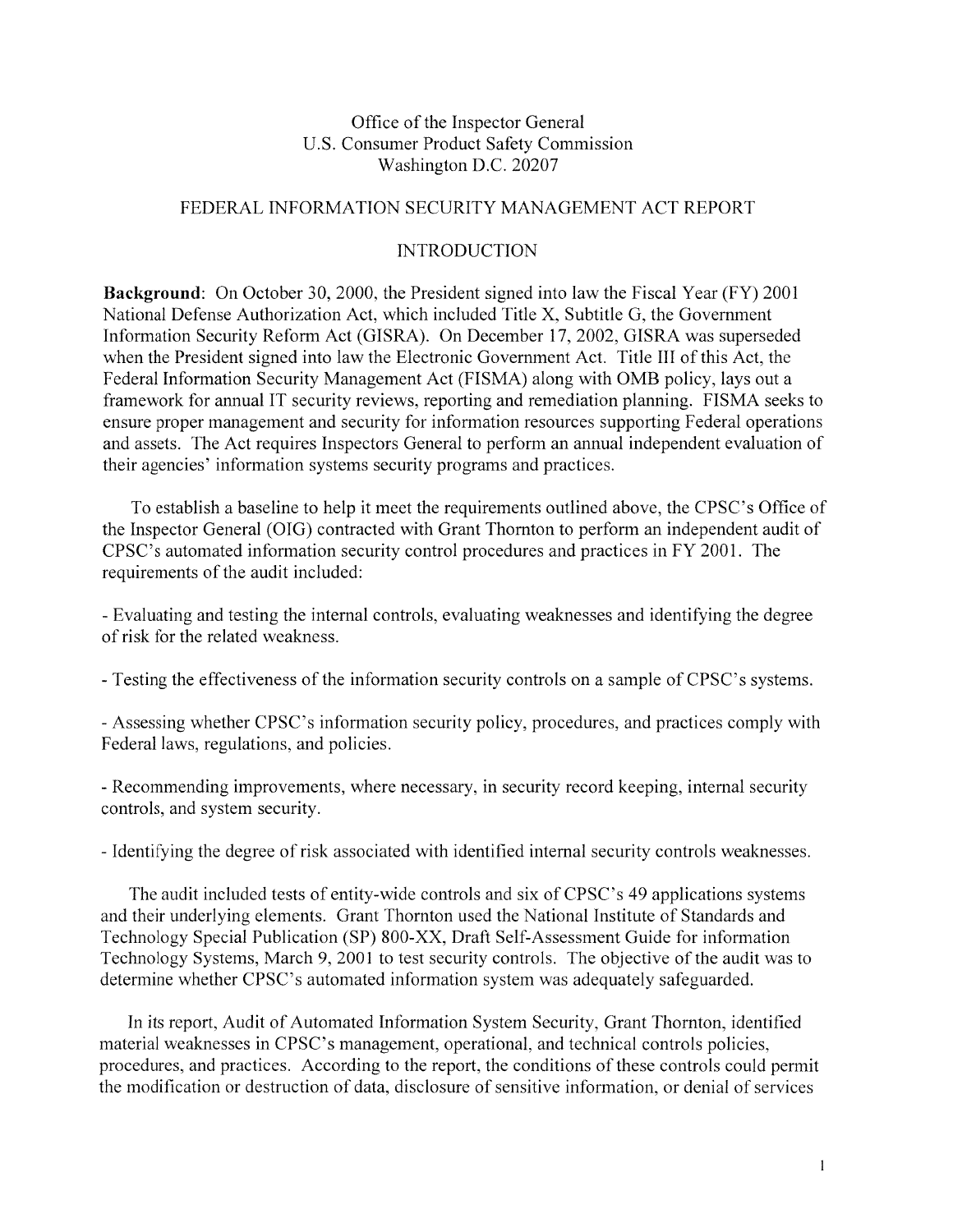to the users who require the information to support the mission of the CPSC. In addition, it was reported that the CPSC did not have a capital budget for IT security. Without appropriate capital budget planning, Grant Thornton was concerned that CPSC's management might not be able to properly implement and maintain resources to ensure system safeguards.

**Objective:** In compliance with FISMA, to perform an annual independent evaluation of the information security program and practices of the agency in order to determine the effectiveness of such program and practices.

Scope and Methodology: The evaluation was conducted from August to October of 2009. This evaluation consisted of: an evaluation of a representative sampling of all types of agency systems, a review of agency progress in implementing and managing the Plan of Action and Milestones (POA&M) process, and an assessment of the agency's certification and accreditation process. In addition, work previously performed as part of the Chief Financial Officer's Act Audit and the Review of the CPSC Privacy Program was also relied upon.

This review constitutes both a follow-up of the findings and recommendations resulting from earlier audits and a review of the CPSC's implementation of recent IT and Personally Identifiable Information (PII) security criteria. Emphasis was placed on the weaknesses that had been previously identified in the CPSC's management, operational, and technical controls and the actions taken to resolve these weaknesses. Additionally, special attention was placed on the certification process, CPSC's Information System Security Plan, and the Plan of Action and Milestones, as well as the status of implementation of each.

The status of each of these items was reviewed and discussed with the Chief Information Officer, Senior Agency Official for Privacy, their staffs, and the Information Security Officer. The Budget Officer provided budgetary information. Documentation developed by both CPSC officials and contractor personnel was reviewed as necessary.

#### **RESULTS OF EVALUATION**

Prior Findings, Recommendations and Actions Taken: The FY 2001 audit of CPSC's information security program revealed several material weaknesses in CPSC's security policies, procedures, and practices. Specifically, CPSC management had not implemented sufficient management, operational, and technical controls. All previously identified material weaknesses have now been corrected. No additional material weaknesses have been identified. However, due to a combination of budget limitations and the new security system requirements promulgated by NIST and OMB, the CPSC failed to accomplish all of the new security requirements by their implementation target dates. All recommendations are considered open until all of the underlying weaknesses have been corrected. A summary of Prior Findings, Recommendations, and Actions Taken follows: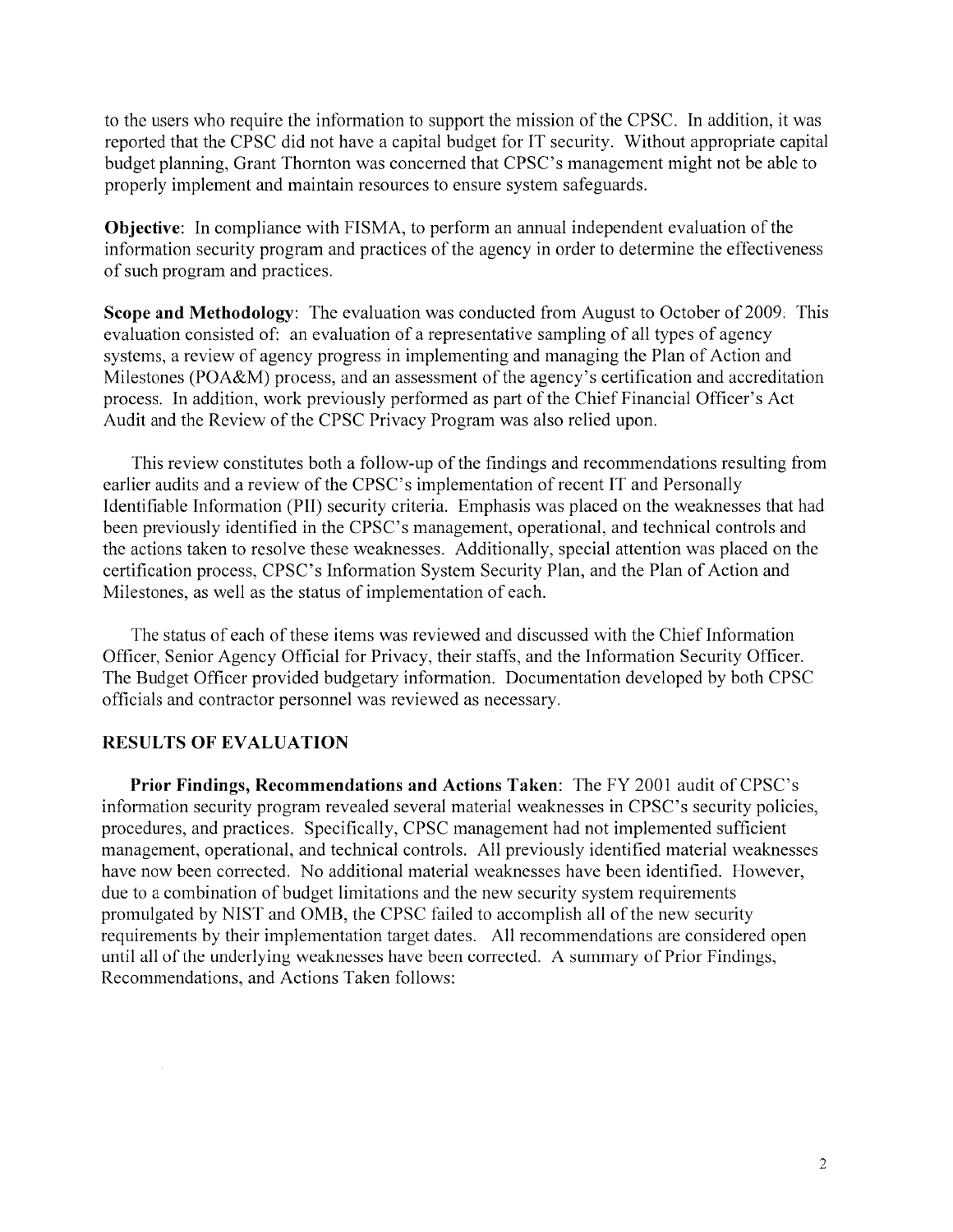#### 1. Security Management Controls

**Prior Finding:** Security management controls are enterprise-wide procedures for managing and assessing the risks and security controls of a system over its life cycle. Because CPSC management had not implemented sufficient management controls in the areas of risk management, review of security controls, life cycle management, authorized processing, and system security planing, the techniques and concerns that are normally addressed by management were not fully implemented. OMB Circular A-130, Appendix III requires sufficient management controls in these areas. This condition appears to have been due to CPSC management not having the resources necessary to make the implementation of Security Management controls a priority.

Prior Recommendation: CPSC management should implement sufficient management controls in the areas of risk management, review of security controls, life cycle management, authorized processing, and system planning in order to ensure efficient and effective management of the IT systems and its inherent risk.

Actions Taken: CPSC contracted with Patriot Technologies (Patriot) to develop an Information System Security Plan (ISSP), January 31, 2002, that conforms to OMB Circular A-130 requirements and responds to Grant Thornton's findings. The new ISSP provides CPSC with an overall security plan describing a functional information systems security framework. It describes CPSC organizational responsibilities for information system security.

In FY 03, CPSC contracted with PEC Solutions Inc. (PEC) to perform systems certification and accreditation and to develop a plan to ensure adequate management control in the areas of risk management, review of security controls, life cycle management, authorized processing, and system planning. In addition to the ISSP, a System Development Life Cycle (SDLC) Plan and Business Continuity Plan were prepared. PEC successfully completed the work contracted for regarding system certification and accreditation, risk management, and the development of a SDLC Plan and a Business Continuity Plan. All previously identified "material weaknesses" in these areas were addressed. Although PEC did not find that "full" certification and accreditation of CPSC's systems was appropriate in FY 03, they did issue an "interim approval" and indicated that full certification would be appropriate once certain recommendations set out in their report were achieved.

In FY 04, after those deficiencies that were found to be "material weaknesses" were addressed, the CPSC began the process of implementing the recommendation set out in these plans to deal with less serious security deficiencies ("high" priority security vulnerabilities). Ten of the eleven "high" priority security vulnerabilities were mitigated. The eleventh, after a new cost risk analysis was completed, was reclassified as an "acceptable risk." As a result of the work done in FY 04, the interim label was removed from the CPSC's system certification and accreditation.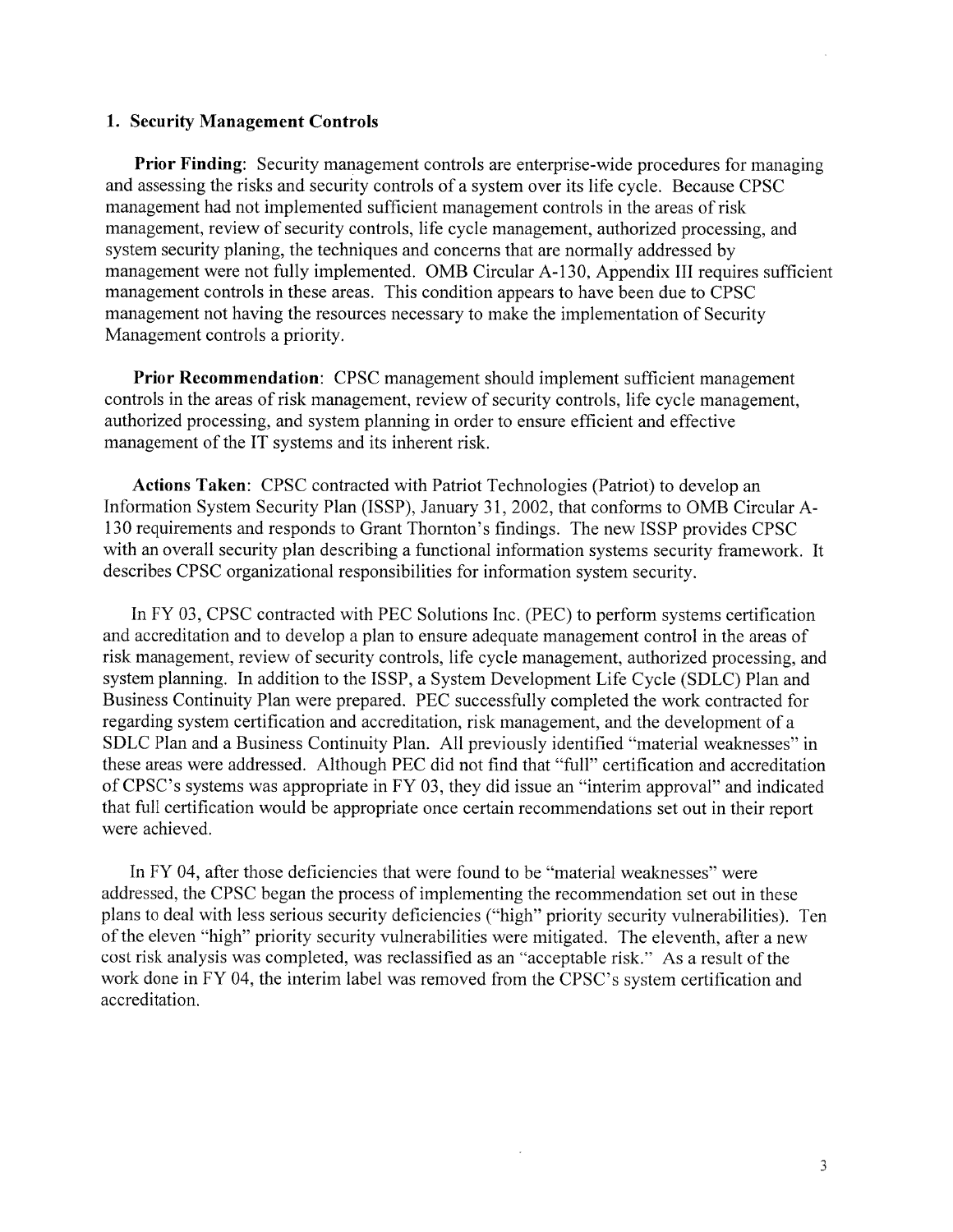In FY 05, in accordance with new OMB guidance, the CPSC began using NIST SP 800-26 to perform agency security self-assessments and began implementing new system configuration policies. Efforts continue to this day at to bring the CPSC into full compliance with all other FISMA and OMB requirements.

In FY 06, new security system requirements previously promulgated by NIST and OMB became mandatory. In order to retain accreditation and certification of their computer system the CPSC was required to have their security controls independently tested and evaluated annually. Due to funding limitations this was not done in FY 06.

In order to both meet the accreditation and certifications requirements outlined above and to determine whether the security controls identified for the CPSC Network General Support System in the System Security Plan were implemented correctly and effectively, in FY 07 the Office of Inspector General conducted a Security Test and Evaluation (STE Evaluation) in accordance with NIST SP 800-53. The STE Evaluation identified sixty-three (63) vulnerabilities for the CPSC Network General Support System. Of these, six were found to be high risk vulnerabilities, 31 were found to be medium risk vulnerabilities, and 26 were found to be low risk vulnerabilities. The STE Evaluation Report included a planned mitigation with an associated due date for each vulnerability identified.

In FY 08, the CPSC regained system certification. This was accomplished after the mitigation of the six high risk vulnerabilities found in the STE Evaluation and the successful approval and testing of the CPSC's IT Contingency Plan.

In FY 09, a fundamental problem with the CPSC's Plan of Action and Milestones (POAM) was found. OMB has determined that agency POA&Ms must reflect known security weaknesses within an agency and, "... shall be used by the agency, major components and program officials, and the IG as the authoritative agency management mechanism to prioritize, track, and manage all agency efforts to close security performance gaps." Although recent changes have been made to help the agency address this shortcoming, the POAM has not historically been used by the CPSC as an affirmative management tool in addressing security weaknesses. Although it has historically done a good job of documenting known security weaknesses and prioritizing them, the agency has not used the POAM to either track or project the resources required or milestones necessary to address these weaknesses (as required by OMB). As a result, the agency lacks historical data regarding its past efforts and fails to take advantage of a powerful planning tool in addressing current and future IT security challenges.

Our review determined that the CPSC IT System had maintained its certification and accreditation and that the system's security controls were, in the opinion of management, tested and reviewed in so far as the agency continuously monitored the system. However, the Contingency Plan had, again, not been tested within the past year and no STE Evaluation or other formal review of security controls has been accomplished since FY 07. Although neither of these issues is sufficient to cause the CPSC to lose its system accreditation, they are both troubling.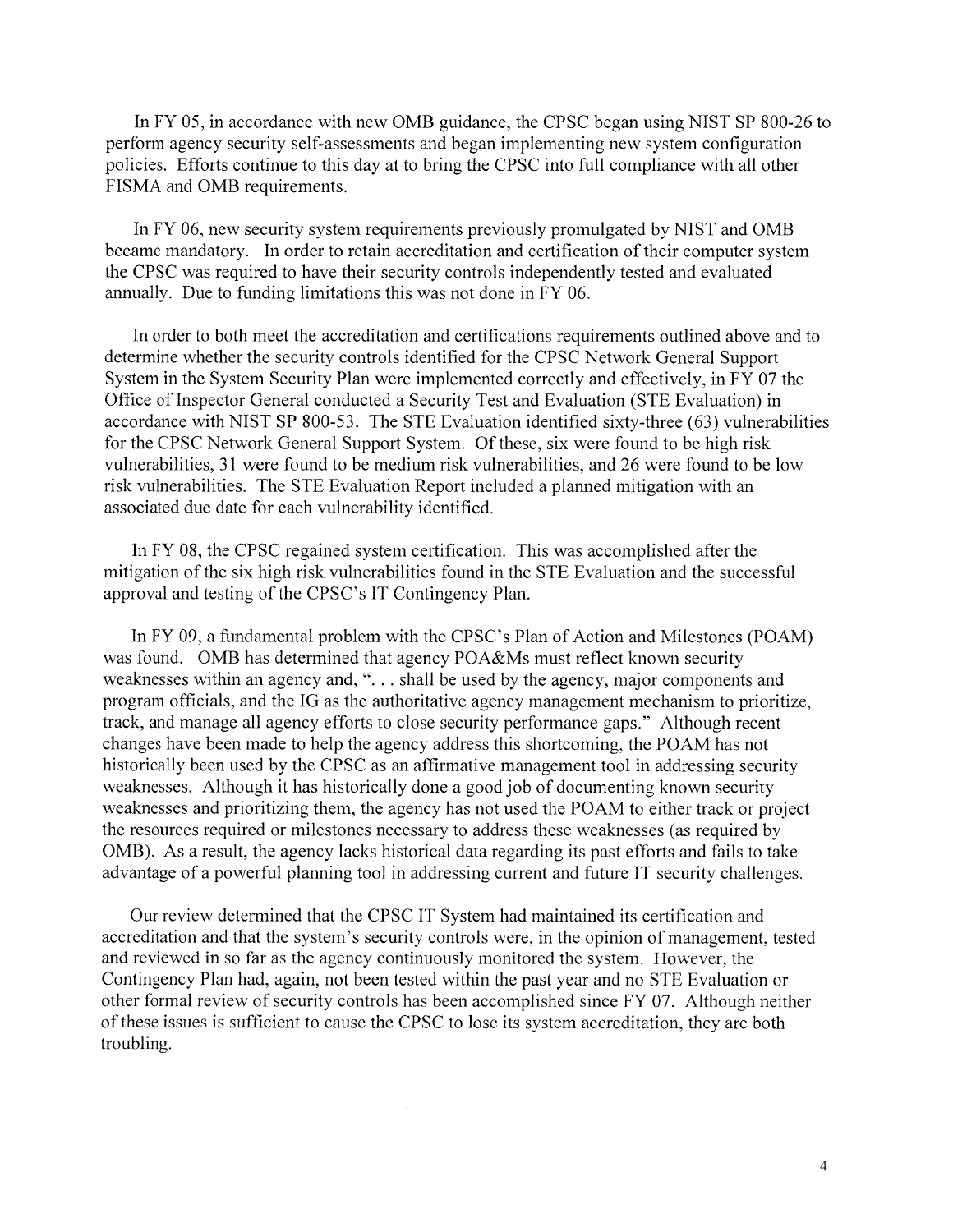The CPSC ISSP states that the security program shall provide for a review of the technical security control at least once every 3 years. OMB Circular A-130, Appendix 3 (section A.3. 3) states that security controls should be reviewed in each system when significant modifications are made to the system but at least every 3 years. The risk assessment currently being relied upon was completed in 2006 and is or will shortly be over three years old.

The CPSC has not begun the process of reassessing security controls over its IT system, possibly because of the impending major changes to the system required by the implementation of the Consumer Product Safety Improvement Act.

Because no review has been documented, the agency cannot show that existing security risks and vulnerabilities have been remedied and/or what new security risks and vulnerabilities exist. The CPSC should perform and document a formal review of its technical security controls on a regular basis.

#### 2. Security Operational Controls

**Prior Finding:** Security operational controls are used to assess the security of the system processes and the people who interact with or operate those systems. Because CPSC management had not implemented sufficient operational controls in the area of personnel security, data integrity, and documentation, CPSC management was not able to address security procedures to focus on security mechanisms that affect the daily operation of the Commission. OMB Circular A-130, Appendix III requires that sufficient operational controls for personal security, data integrity, and documentation be in place. This condition may have been due to CPSC management not having the resources necessary to make implementation of operational controls a priority. The level of risk was rated "high" for personnel security and data integrity.

Prior Recommendation: CPSC Management should implement sufficient operational controls in the area of personnel security, data integrity, and documentation in order to ensure efficient and effective management of the IT systems in support of CPSC's mission.

Action Taken: CPSC contracted with Patriot to develop the Information System Security Plan (ISSP). Patriot reported that in order for CPSC to adequately implement and maintain the requirements of the ISSP, a staff of three full-time personnel (information system security officer, network security engineer, and applications security engineer) would be needed. Qualifications for and responsibilities of each position were delineated in the ISSP.

Due to staffing constraints, CPSC recruited one of the three recommended positions (Information Security Officer) and contracted out the remaining responsibilities on an "as needed" basis. A contract was awarded to PEC Solutions Inc. (PEC) to produce a new ISSP that conforms with the resource constraints in place at the CPSC and sets out the specific steps (in the form of recommendations) necessary to implement the plan. The ISSP was completed just before the end of FY 03. Implementation of the recommendations contained in the ISSP, augmented by new requirement created by subsequent regulations, continued for the next several years. After several years of steady progress a lack of a security operational controls played a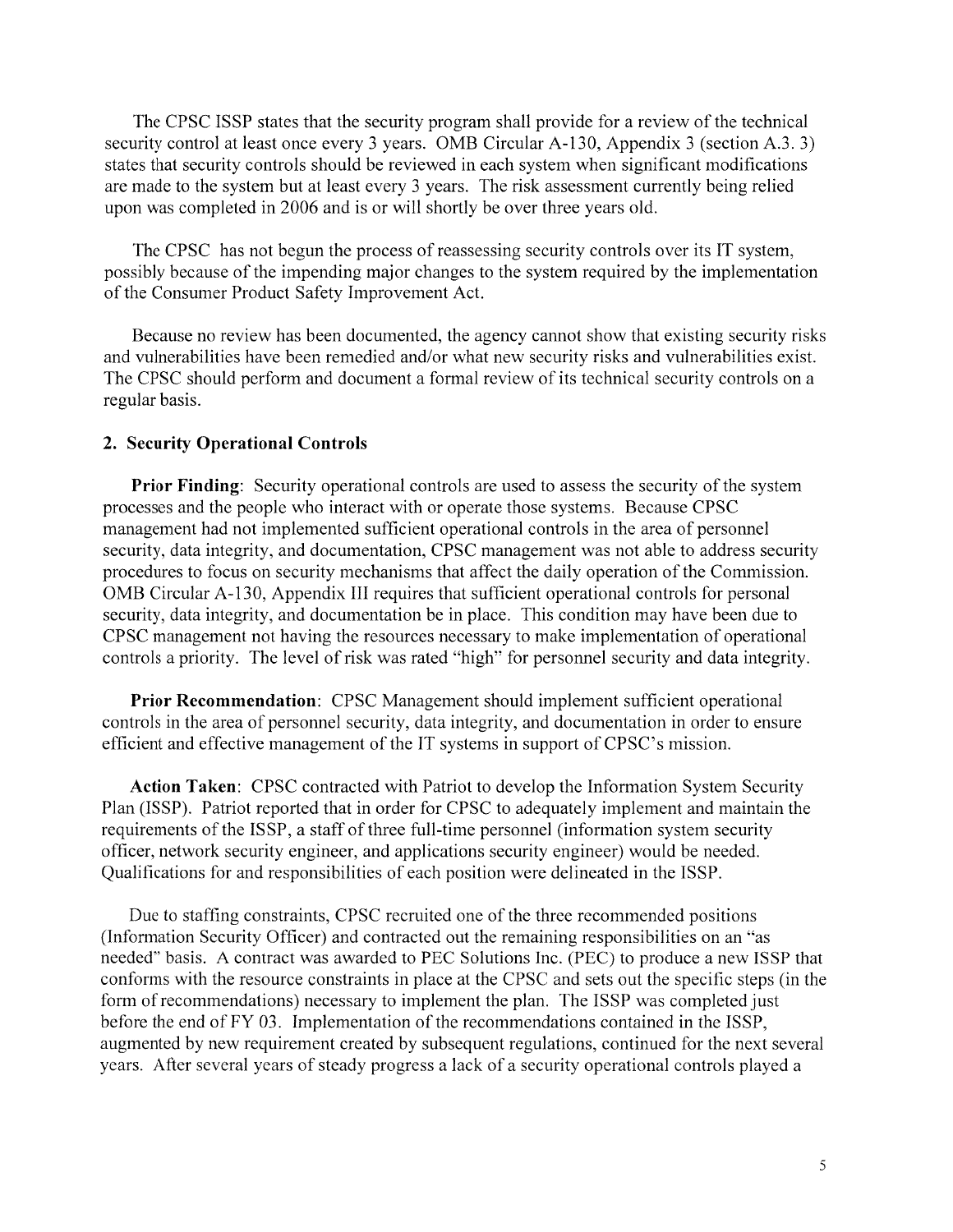role in the CPSC's loss of system certification in FY 07. In FY 08, certification and accreditation was regained when the needed security operational control was implemented.

The FY 09 FISMA review found that operational controls in the area of documentation remained problematic. In a number of areas the agency is meeting Federal guidelines in terms of the work being performed, but failing to adequately document what it is doing. For example, although much work has been done to attain and maintain system certification and accreditation at the CPSC, the agency has not documented its policy for establishing a certification and accreditation process that follows the NIST framework (as it is required to do).

In FY 2007, OMB mandated that agencies adopt security configurations for Windows XP and VISTA, as well as a policy for ensuring new acquisitions include common security configurations. (See OMB Memorandum M-07-11 "Implementation of Commonly Accepted Security Configurations for Windows Operating Systems," and OMB Memorandum M-07-18 "Ensuring New Acquisitions Include Common Security Configurations," However, despite the fact that the FISMA Act (at section  $3544(b)(2)(D)(iii)$ ) requires each agency to develop minimally acceptable system configuration requirements and ensure compliance with them, there is no formal agency wide system configuration policy at the CPSC. There is also no formal agency policy implementing the procurement policies regarding desktop core configuration, required by FAR 2007-004. These procurement policies were designed to ensure that newly acquired IT equipment complies with the above referenced configuration requirements.

The theory behind the requirement for agency wide security configuration policies is that common security configurations provide a baseline level of security, reduce risk from security threats and vulnerabilities, and save time and resources. This allows agencies to improve system performance, decrease operating costs, and ensure public confidence in the confidentiality, integrity and availability of Government information.

Although it appears possible that the agency may in fact comply with NIST common security configurations on an "ad hoc" basis, a formal policy regarding system configuration requirements should be adopted and implemented. This policy should include language ensuring that the correct requirements regarding system configuration are included in the appropriate IT acquisitions.

Currently, 78.7 percent of total CPSC staff and contractors with access to the CPSC system have completed security training. There is an additional "specialized" security training requirement for employees with significant IT security responsibilities; to date 92% of these employees have received the required training. The security training process could be improved in several ways. Training on the CPSC's policy regarding peer-to-peer file sharing should be added and the use of certificates of completion or some other means of documenting individual employees' completion of the training should be adopted.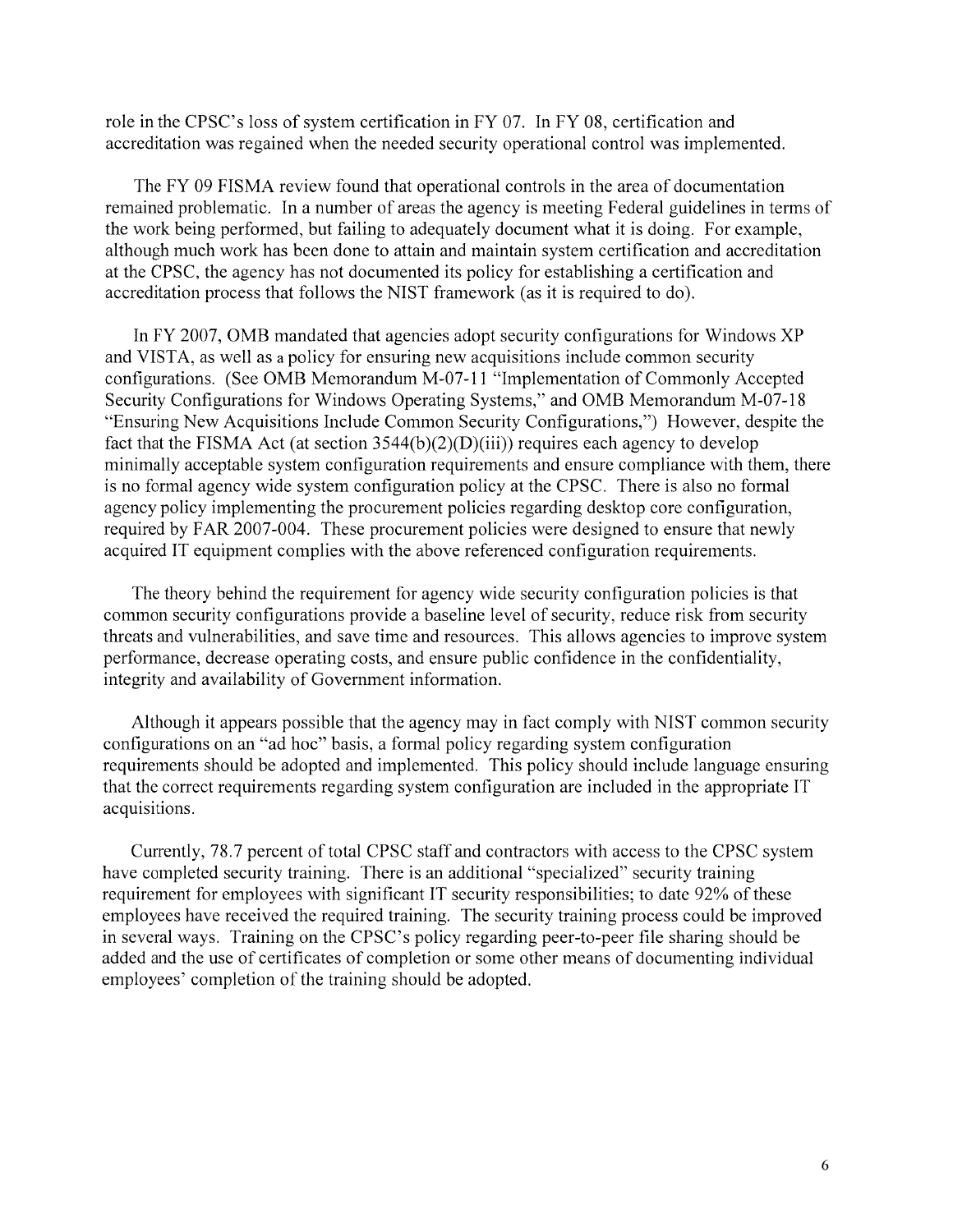#### 3. Security Technical Controls

**Prior Finding:** Security technical controls are specific to the system's ability to identify, track, and act on authorized or unauthorized usage. Because CPSC management had not implemented sufficient technical controls in the areas of identification and authentication, logical access, and audit trails, CPSC management had left sensitive information vulnerable. This condition appears to have been due to CPSC management not having the resources necessary to make implementation of sufficient technical controls a priority. The level of risk was rated high for identification and authentication, and logical access.

Prior Recommendation: CPSC management should implement sufficient technical controls in the areas of identification and authentication, logical access, and audit trail in order to protect the information that is used to support the mission of the Commission.

**Action Taken:** The effectiveness of six of CPSC's systems and the underlying elements of each were tested during the FY 2001 audit. Weaknesses identified in controls related to these systems contributed to the overall condition of CPSC's information security program. Management was advised of specific weaknesses and recommendations, each of which was to be addressed during the implementation of the ISSP and Systems Certification and Accreditation contract. Weaknesses outlined in the ISSP were to be corrected in all applications. Additional systems were not tested because management was in the process of implementing prior recommendations, the implementation of which would alter the policies and procedures applicable to all applications. As reported in the management response to the original audit, CPSC requested funding in Fiscal years 1999 through 2002 without success to establish a capital budget for information technology. The need for such funds was also included, unsuccessfully, in CPSC's FY 03 and 04 budget requests. Budget requests cited the need for new investments to protect the current operating capability and efficiency of information technology. According to the Budget Officer, in the absence of a capital budget for information technology, CPSC has applied some savings from operating funds to this area. In FY 02, CPSC committed over \$500,000 from one-time salary savings to this area to develop an ISSP, address data system weaknesses, enhanced firewall intrusion detection capabilities, and other operating and system application enhancements. In FY 03, CPSC committed \$714,891 to this area in the form of salaries and other expenses. In FY 04, CPSC committed \$715,000 for its Information Technology programs. In FY 05, this figure rose to \$1,035,100. In FY 06, the CPSC spent \$2,082,050 on its IT programs. In FY 07, the CPSC committed \$6,300,000 to its IT program. In FY 08, the CPSC's commitment rose to 30 FTEs and \$13,000,000. Work on implementing the recommendations contained in the ISSP and more recent guidance continues.

In some cases the implementation of security controls has outstripped the documentation or generation of policies regarding same. In other cases, where the agency has developed policies, it has failed to provide agency wide training detailing them to its workforce. For example, the CPSC currently conducts continuous intrusion detection monitoring and performs an annual vulnerability assessment, but neither of these efforts are formally documented or covered by existing policies.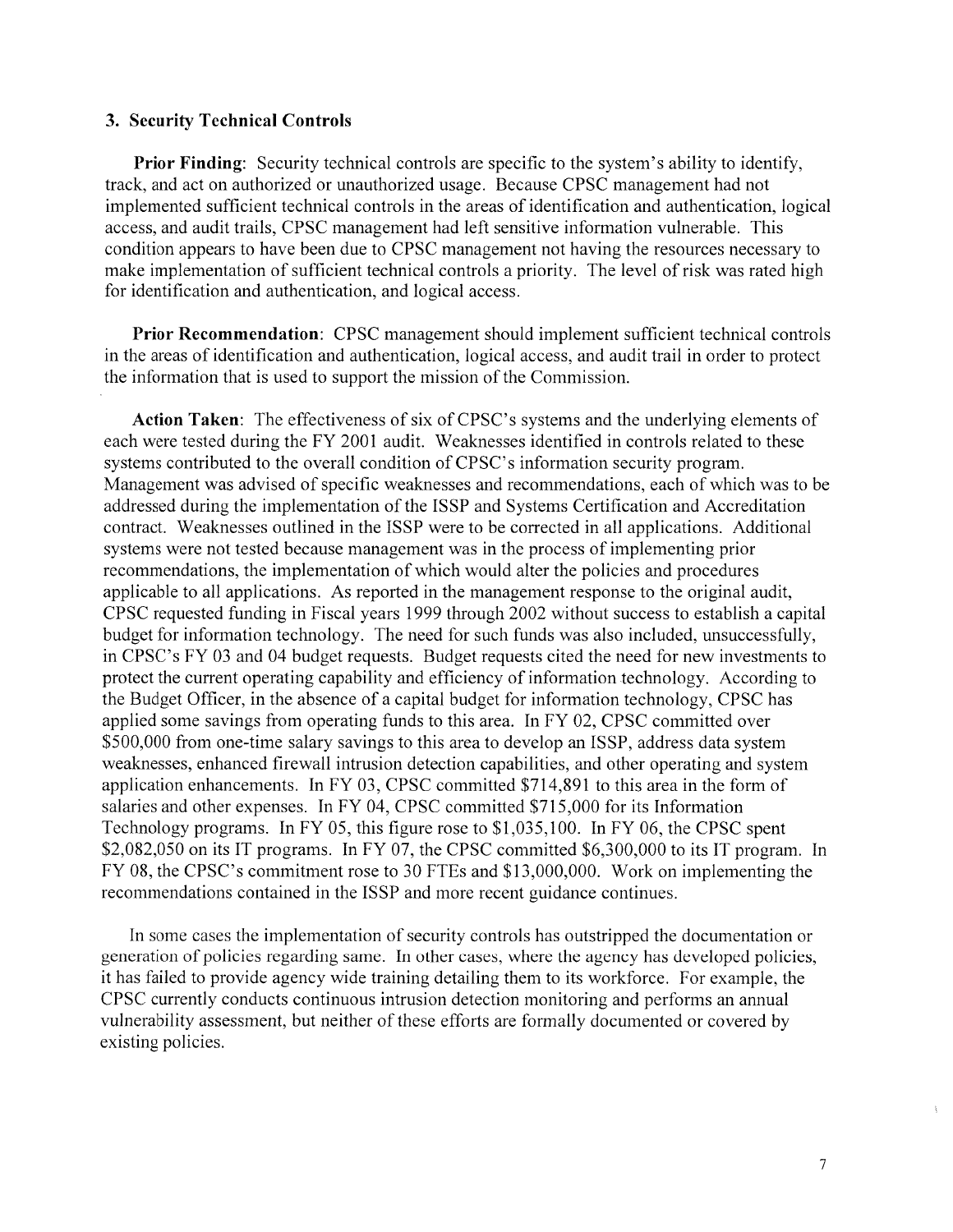On the other hand, the agency has a policy prohibiting its employees from using peer-to-peer file sharing on Government computers, but does not explain this policy in its information security awareness, ethics, or any other agency wide training.

The CPSC's most recent Plan of Action and Milestones (POAM) report to OMB reflects the improvements that the CPSC has made as well as the work remaining before it. The agency has now resolved all material weaknesses as well as the "high" security vulnerabilities found by Grant Thornton and the 2007 STE Evaluation. However, it has failed to address all of the lower priority vulnerabilities found by these evaluations or to keep up with some of the more recent security requirements. The CPSC has failed to adequately address approximately thirty-nine (39) identified weaknesses, one of which is rated as a "high" security vulnerability and sixteen (16) of which are rated as medium security vulnerabilities.

The CPSC acknowledges its need for continued improvement. Over the past few years, the CPSC has met the following goals in its effort to improve its security technical controls: implementing a security awareness training program, providing a redundant cooling capability to the Agency's existing computer room air conditioning unit, providing the ability to quickly recover from an e-mail server failure by periodically taking and storing e-mail "snapshots" of the e-mail database, implementing the ability to perform automated system auditing, and implementing the monitoring of Internet usage.

Although they are properly reflected in the POAM, a large number of known weaknesses, one of them listed as a "high" priority, have still not been remedied. Perhaps more troubling, no firm plan for how to address them or scheduled completion dates have been established for them. For example, client sessions are not automatically terminated after a specified period of inactivity and the agency does not enforce explicit rules governing the installation of software by users; both of which it is required to do. A random audit of user workstations found multiple instances of user workstations with installed software for which there was no corresponding installation approval documentation.

Performance Measures: Security responsibilities and authorities have been defined for the Chief Information Officer, Information Security Officer, and program officials in CPSC's ISSP. The performance measures detailed in NIST 800-26 have been incorporated into existing organizational goals for IT security in the ISSP.

After the STE Evaluation in FY 07 resulted in the decertification of the CPSC's system, much work was put into regaining system certification, which was achieved in FY 08. NIST 800-53 controls were incorporated by the agency and future certification and accreditation work should have been consistent with the most recent NIST Special Publication requirements. It was assumed at this time that the remaining security vulnerabilities would be addressed as expeditiously as possible. However, in FY 09, it was found that only 5 of the existing 63 vulnerabilities shown in the 2007 STE Evaluation had been addressed and that no comprehensive testing and evaluation of the security of the system had taken place since 2007. The CPSC should conduct another STE Evaluation of its IT System.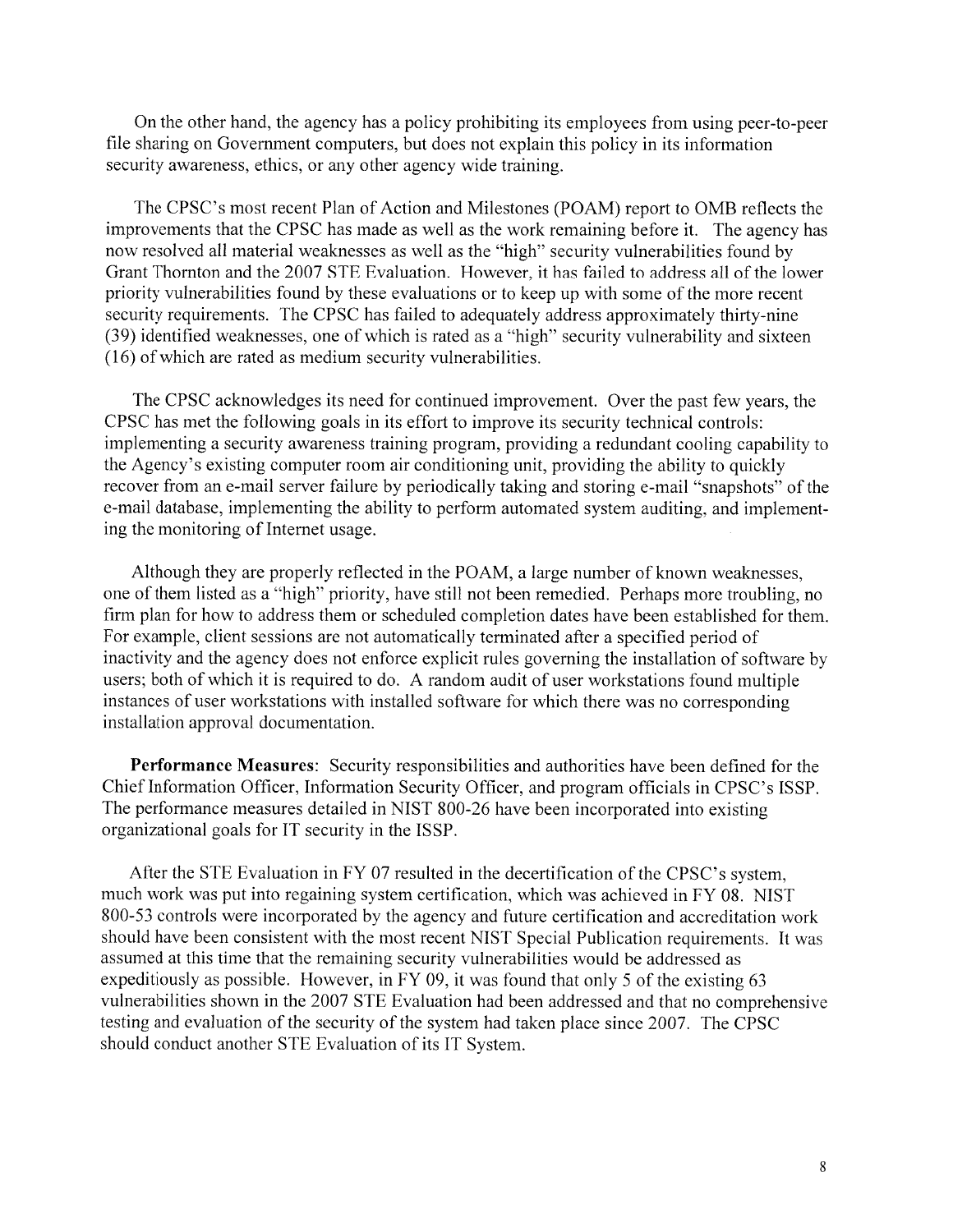#### 4. Agency Privacy Program and Privacy Impact Assessment (PIA) Processes

Background: Historically, the Federal government has placed a much greater emphasis on IT security than on privacy or protection of personally identifiable information. The challenge facing the CPSC regarding protection of personally identifiable information and other sensitive data is in many ways even more pronounced than the challenge of information technology security. Although many of the challenges facing the agency regarding information system security can be addressed through technical improvements, the issues regarding personally identifiable information are more complex and will require the adoption of new policies. methodologies, and in many cases mindsets in the management of the agency. This area in particular has been subject to numerous new statutory and regulatory requirements in the past few years including recent guidance calling for the implementation of plans to eliminate the unnecessary use of Social Security Numbers and the review and reduction of the agency's holdings of personally identifiable information.

Status: The agency has made progress in privacy management in the past three years. In that time, a Privacy Impact Assessment process has been implemented and begun to operate. staff have been assigned to work in this area (previously this was treated strictly as an additional duty), and efforts have been made to draft and implement agency policies regarding training and the implementation of internal controls to ensure the protection of PII. However, as documented in a recent IG Audit, much work remains to be done in this area.

For example, the Senior Agency Official (SAOP) for Privacy and the Privacy Advocate (the two officials with the most responsibility for the Privacy Program) both have position descriptions that do not accurately reflect their duties. The SAOP's position description does not include numerous privacy requirements detailed in various agency directives and the Privacy Advocate's position description does not cover any of the assigned privacy program duties.

Additionally, although a Privacy Impact Assessment (PIA) program has been implemented by the agency, the program currently only results in the conduct of PIAs on newly created or recently modified systems of records. Although some work has been done in this area, the agency has no definitive plan in place to review the other existing eligible systems of records.

The CPSC has developed a mandatory training policy to attempt to ensure that all personnel (employees, contractors, etc.) with access to Federal data are generally familiar with information privacy laws, regulations and policies, and understand the ramifications of inappropriate access and disclosure. The training was prepared and made available to employees in a timely fashion; however, this program lacks adequate controls to verify whether or not employees actually took the training, much less whether or not they benefited from it.

In addition to the training policy detailed above, the CPSC has a policy that requires managers and supervisors to provide job-specific privacy training for all employees and contractors who in the course of their duties work with systems (in any medium) containing personally identifiable information. There has been no review and verification that System owners, managers, and supervisors are actually providing this training, much less a measure of its effectiveness, and much anecdotal evidence that would suggest that they are not. At least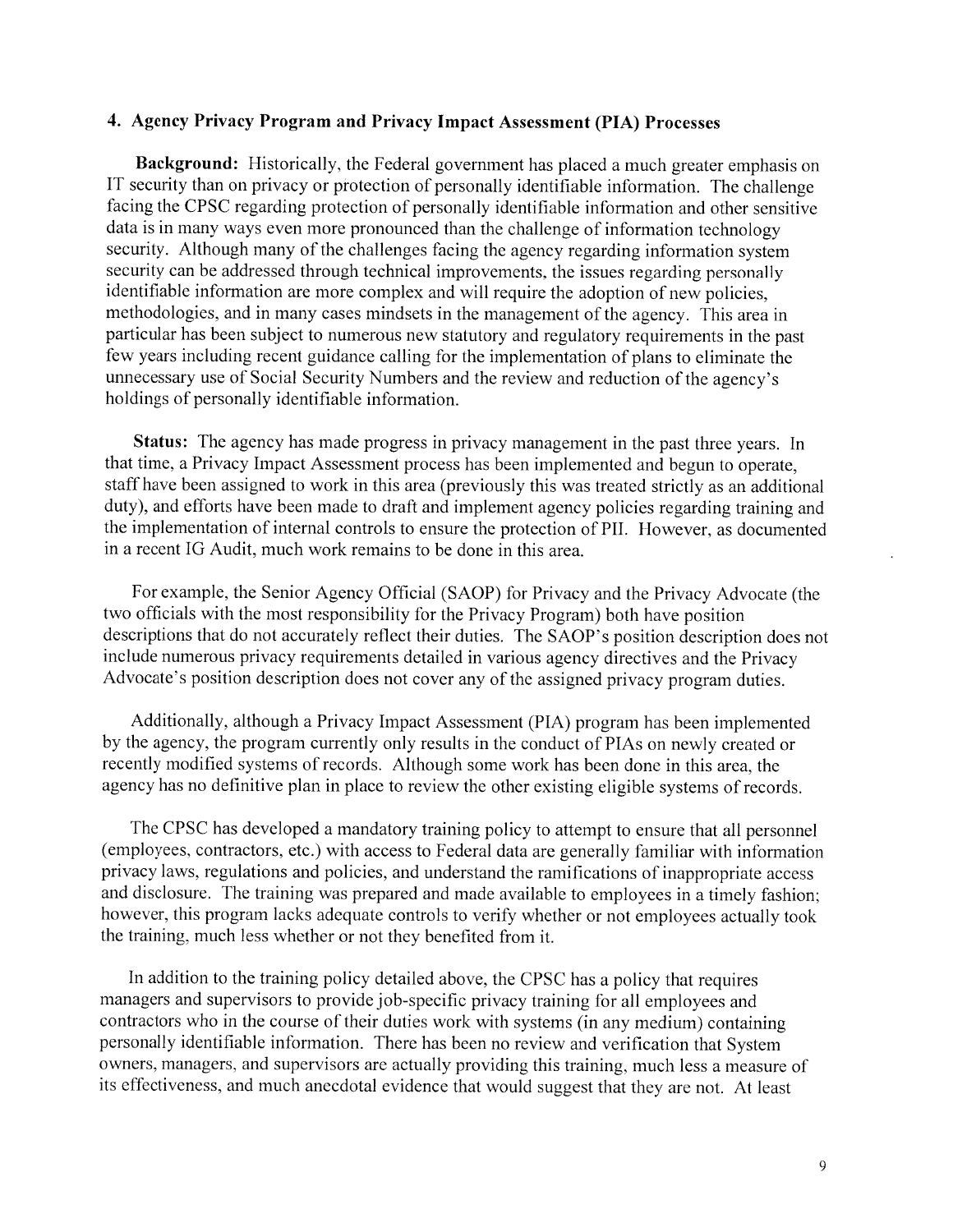some of the managers who were aware of this training requirement reported being unable to find suitable courses to meet the requirement.

Similarly, although there is an agency policy requiring agency managers and supervisors to review the internal controls relied upon to provide information security, adequate training regarding this requirement has not been provided to managers. This internal control is now (for the first time this year) certified in the agencies annual letters of assurance, but no independent review of the accuracy or effectiveness of this policy has been implemented to date.

Possibly as a result of the shortcomings in the privacy training program detailed above, the agency has had a number of recent incidents in which either the physical security of PII was compromised (Privacy Act protected data left unsecured) or PII data of third parties contained in death certificates, reports of injury, etc (social security numbers, addresses, phone numbers, etc) was made available (via the CPSC intranet) to all CPSC employees rather than being redacted before the reports in question were entered into an agency database.

Christopher W. Dort

**Inspector General**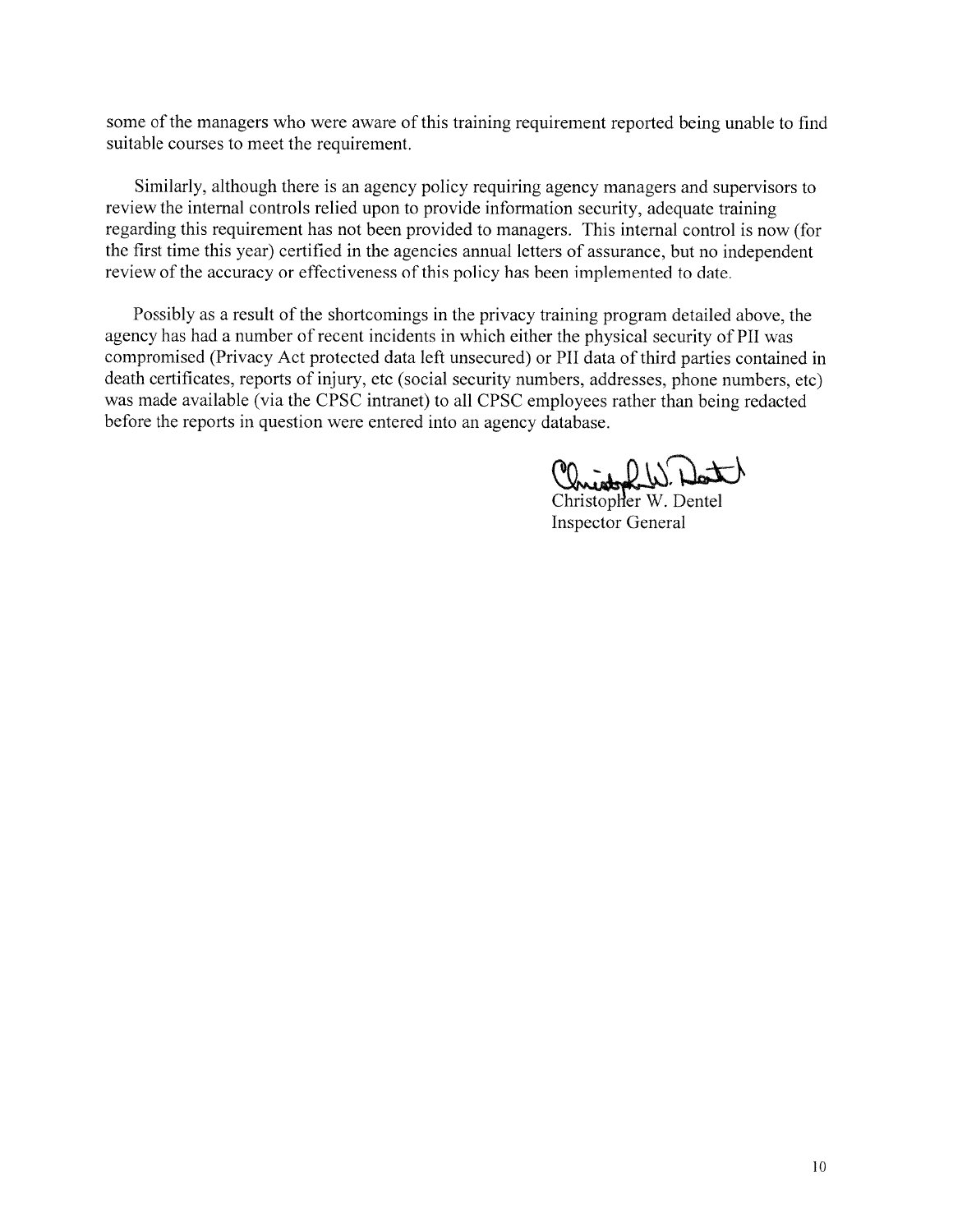# Chief Information Officer

Section Report

Consumer Product Safety Commission

2009

Annual FISMA

Report

**For Official Use Only**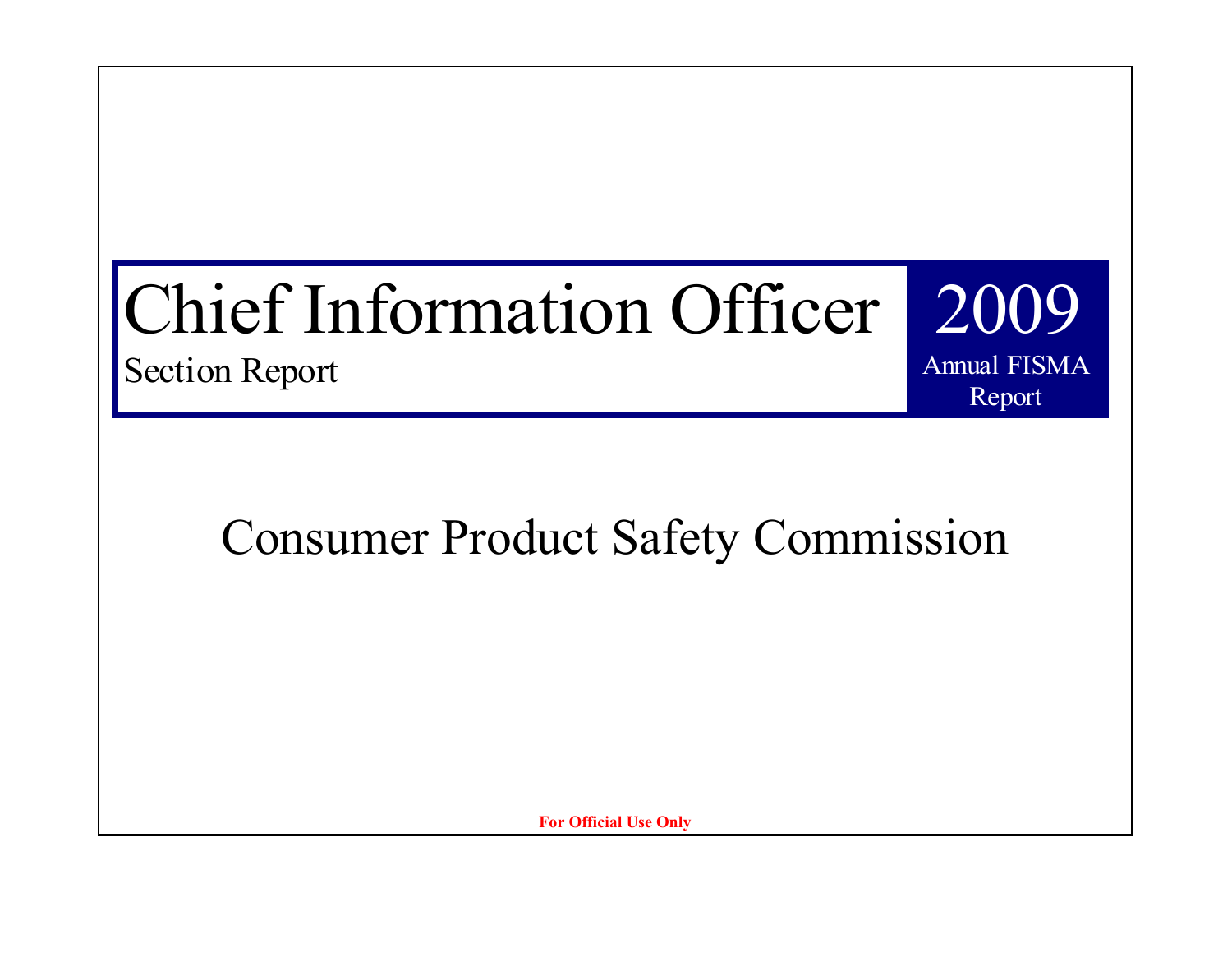**1. Identify the number of Agency and contractor systems by component and FIPS 199 impact level (low, moderate, high). Please also identify the number of systems that are used by your Agency but owned by another federal Agency (i.e., ePayroll, etc.) by component and FIPS 199 impact level.**

**2. For the Total Number of Systems Identified by Component/Bureau and FIPS System Impact Level in the table for Question 1, identify the number and percentage of systems which have: a current certification and accreditation, security controls tested and reviewed within the past year, and a contingency plan tested in accordance with policy.**

|                          |                      |                                 |                                                | <b>FISMA Inventory</b>                                            |                                       | Certification and Accreditation (C&A) and Testing    |                 |                 |                                                                                                                       |                 |                                                                                                                       |  |  |
|--------------------------|----------------------|---------------------------------|------------------------------------------------|-------------------------------------------------------------------|---------------------------------------|------------------------------------------------------|-----------------|-----------------|-----------------------------------------------------------------------------------------------------------------------|-----------------|-----------------------------------------------------------------------------------------------------------------------|--|--|
|                          |                      | 1a.<br>Agency<br><b>Systems</b> | 1 <sub>b</sub><br>Contractor<br><b>Systems</b> | 1c.<br><b>Systems</b><br>owned by<br>another<br>Federal<br>Agency | 1d.<br><b>Total</b><br><b>Systems</b> | 2a.<br>Number of systems certified and<br>accredited |                 | 2 <sub>b</sub>  | <b>Number of</b><br>systems for<br>which security<br>controls have<br>been tested<br>and reviewed in<br>the past year |                 | 2c.<br><b>Number of</b><br>systems for which<br>contingency plans<br>have been tested in<br>accordance with<br>policy |  |  |
| Agency/                  | Category             | <b>Number</b>                   | Number                                         | Number                                                            | Total<br>Number                       | Total<br>Number                                      | $%$ of<br>Total | Total<br>Number | $%$ of<br>Total                                                                                                       | Total<br>Number | % of Total                                                                                                            |  |  |
| Component<br><b>CPSC</b> | High                 |                                 | 0                                              |                                                                   | 0                                     | 0                                                    | 0               | 0               | 0                                                                                                                     | $\Omega$        | 0                                                                                                                     |  |  |
|                          | Moderate             |                                 | $\mathbf 0$                                    |                                                                   |                                       |                                                      | 100             | $\mathbf{1}$    | 100                                                                                                                   | $\Omega$        | 0                                                                                                                     |  |  |
|                          |                      |                                 | $\mathbf 0$                                    | $\Omega$                                                          | 0                                     |                                                      | 0               |                 | 0                                                                                                                     | 0               |                                                                                                                       |  |  |
|                          | Low                  |                                 |                                                |                                                                   |                                       | 0                                                    |                 | 0               |                                                                                                                       |                 | 0                                                                                                                     |  |  |
|                          | Not Categorized      |                                 | 0                                              | $\Omega$                                                          | 0                                     | $\Omega$                                             | 0               | 0               | 0                                                                                                                     | 0               | 0                                                                                                                     |  |  |
|                          | Sub Total            |                                 | $\mathbf{0}$                                   | 3                                                                 | $\overline{\mathbf{A}}$               |                                                      | 100             | $\overline{1}$  | 100                                                                                                                   | $\mathbf{0}$    | $\mathbf 0$                                                                                                           |  |  |
| <b>Agency Totals</b>     | High                 |                                 | $\mathbf 0$                                    | 2                                                                 | 0                                     | $\mathbf 0$                                          | 0               | 0               | 0                                                                                                                     | 0               | 0                                                                                                                     |  |  |
|                          | Moderate             |                                 | 0                                              |                                                                   | 1                                     |                                                      | 100             | $\overline{1}$  | 100                                                                                                                   | 0               | 0                                                                                                                     |  |  |
|                          | Low                  | $\Omega$                        | 0                                              | $\mathbf 0$                                                       | 0                                     | $\mathbf 0$                                          | 0               | 0               | 0                                                                                                                     | 0               | 0                                                                                                                     |  |  |
|                          | Not Categorized      | $\Omega$                        | $\mathbf 0$                                    | $\mathbf 0$                                                       | 0                                     | $\Omega$                                             | 0               | 0               | $\mathbf 0$                                                                                                           | 0               | 0                                                                                                                     |  |  |
|                          | <b>Total Systems</b> |                                 | $\mathbf{0}$                                   | 3                                                                 | 1                                     |                                                      | 100             | $\overline{1}$  | 100                                                                                                                   | $\mathbf{0}$    | $\mathbf 0$                                                                                                           |  |  |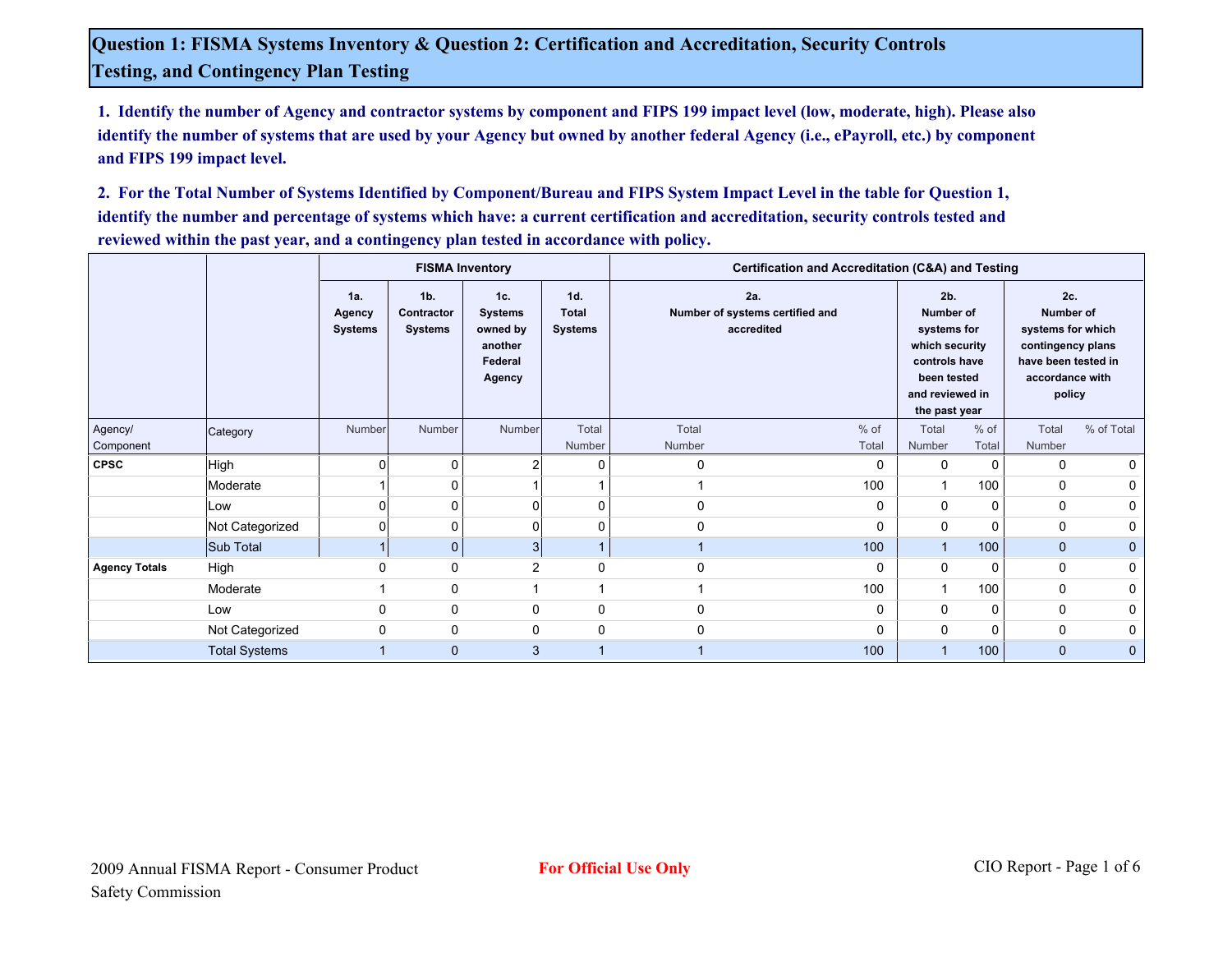#### **Question 3: Implementation of Security Controls in NIST Special Publication 800-53**

#### **What tools and techniques do you use for continuous monitoring?**

| <b>Tool/Technique Name</b> | <b>Tool Category</b>                       |
|----------------------------|--------------------------------------------|
| <b>ISS RealSecure</b>      | Intrusion Detection and Prevention Systems |
| Zen Asset Management       | Inventory Management and Control Tool      |
| eEye Retina                | <b>Vulnerability Scanners</b>              |
| Observation                | Other                                      |
| Hands-on control testing   | Other                                      |

#### **Question 4: Incident Detection, Monitoring and Reponse Capabilities**

#### **4a. What tools, techniques, technologies, etc., does the Agency use for incident detection?**

| <b>Tool/Technique Name</b>        | <b>Tool Category</b>                       |
|-----------------------------------|--------------------------------------------|
| <b>Symantec Antivirus</b>         | Antimalware Software                       |
| Kaspersky Client Security         | Antimalware Software                       |
| <b>ISS Intrusion Detection</b>    | Intrusion Detection and Prevention Systems |
| Zen Asset Management              | Inventory Management and Control Tool      |
| CheckPoint Firewall               | Network Access Control                     |
| <b>Blue Coat Internet Scanner</b> | Network Monitoring Software                |
| eEye Retina                       | <b>Vulnerability Scanners</b>              |

#### **4b. How many systems (or networks of systems) are protected using the tools, techniques and technologies described in 4(a) above?**

**1**

#### **4c. How often does the Agency log and monitor activities involving access to and modification of critical information?**

**0 % to 0 %**

#### **4d. What percentage of systems maintain audit trails that provide a trace of user actions?**

**0 % to 0 %**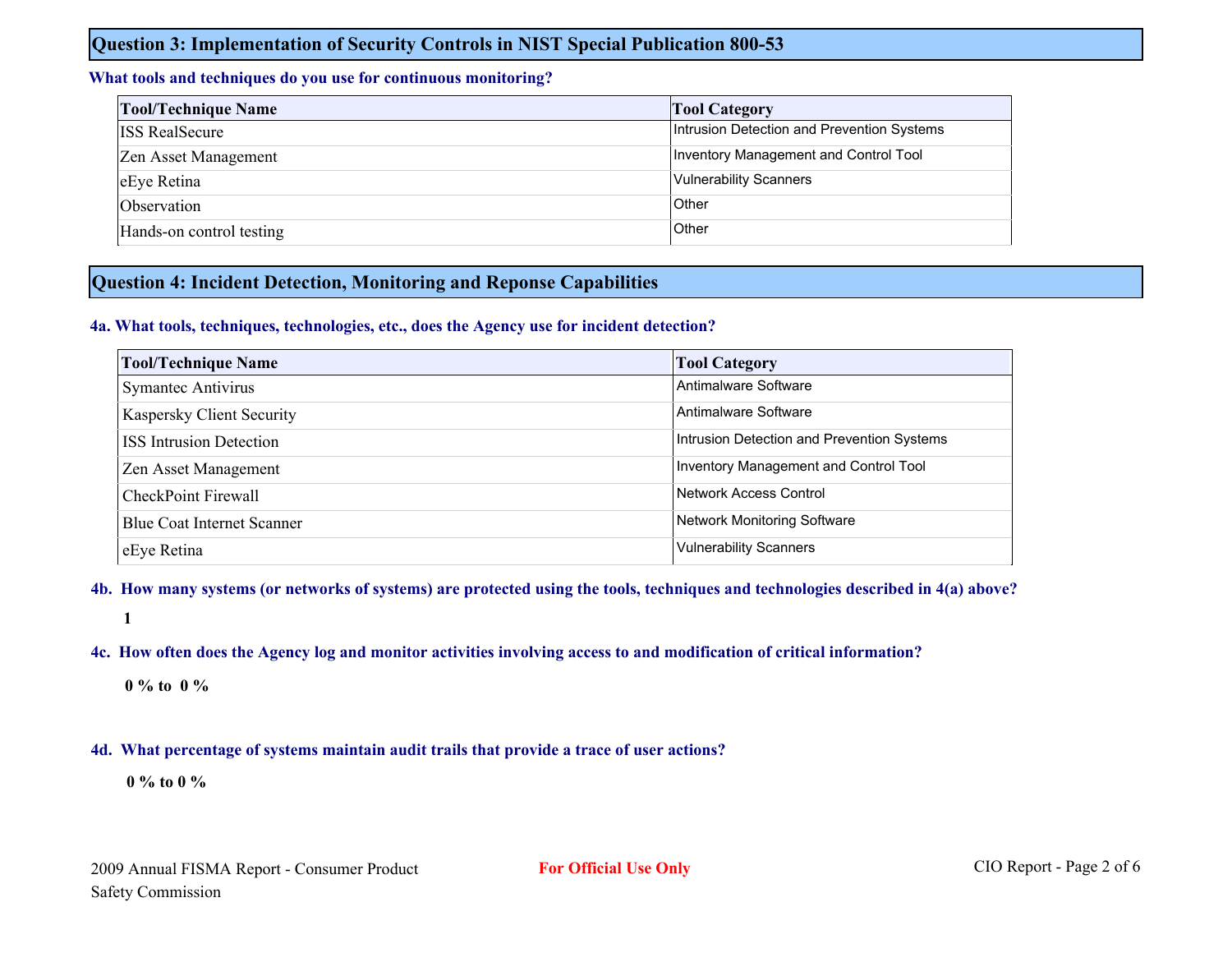**4e. Does the Agency maintain an incident handling and response capability?**

**Yes**

**4f. If the answer to 4(e) is yes, what percentage of systems are operated within the Agency's incident handling and response capability?**

**100 % to 100 %**

#### **4g. What tools, techniques, technologies, etc., does the Agency use for incident handling and response?**

| <b>Tool/Technique Name</b>       | <b>Tool Category</b>                       |
|----------------------------------|--------------------------------------------|
| Symantec                         | Antimalware Software                       |
| <b>Kaspersky Client Security</b> | Antimalware Software                       |
| F-Secure                         | Antimalware Software                       |
| eEye Retina                      | <b>Computer Forensic Tools</b>             |
| <b>Nessus</b>                    | <b>Computer Forensic Tools</b>             |
| <b>ISS Real Secure</b>           | Intrusion Detection and Prevention Systems |
| <b>Blue Coat</b>                 | Network Monitoring Software                |
| Fluke Networks Sniffer           | Network Monitoring Software                |

#### **Question 5: Security Awareness Training**

#### **5a. Report the following for your Agency:**

**5a(1). Total number of people with log-in privileges to Agency systems.**

#### **555**

**5a(2). Number of people with log-in privileges to Agency systems that received information security awareness training during the past fiscal year, as described in NIST Special Publication 800-50, "Building an Information Technology Security Awareness and Training Program."**

**437 (79%)**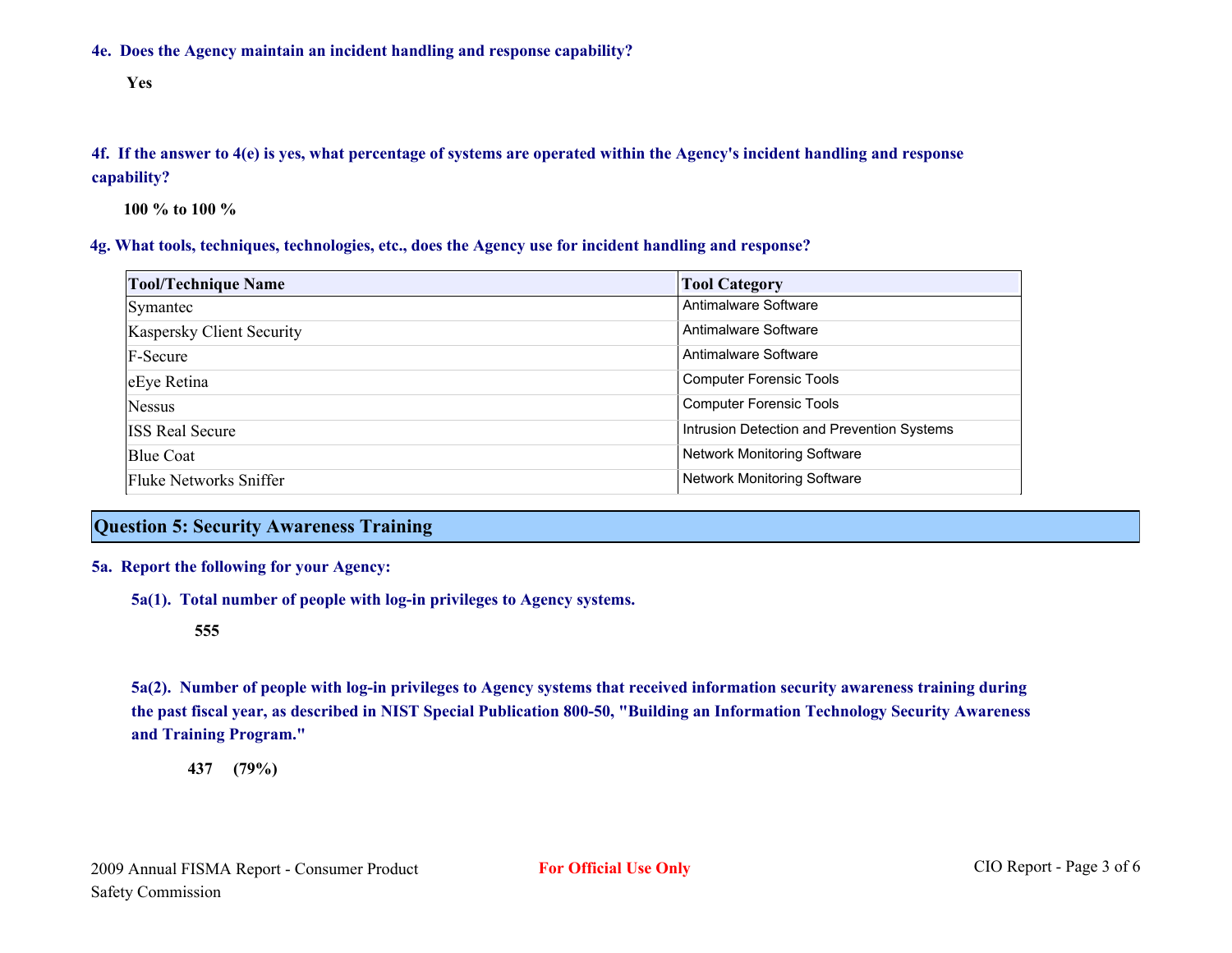**5a(3). Number of people with log-in privileges to Agency systems that received information security awareness training using an ISSLOB shared service center. (Breakout total for b.)**

**0 (0%)**

**5a(4). Total number of employees with significant information security responsibilities.**

**25**

**5a(5). Number of employees with significant security responsibilities that received specialized training as described in NIST Special Publication 800-16, "Information Technology Security Training Requirements: A Role-and Performance-Based Model".**

**23 (92 %)**

**5a(6). Total costs for providing information security training in the past fiscal year (in \$'s).**

**\$6,600**

**5b. Briefly describe the training provided in 5a(2) and 5a(5) and how you measure its effectiveness:**

The CPSC IT security awareness training course explains proper rules of behavior for the use of CPSC IT systems and information. It also explains common security threats and vulnerabilities. Effectiveness is measured through the use of course quizzes. **Comments:**

**Question 6: Peer-to-Peer File Sharing**

**Does the Agency explain policies regarding the use of peer-to-peer file sharing in information security awareness training, ethics training, or any other Agency-wide training?**

**No**

#### **Question 7: Configuration Management**

#### **7a. Is there an Agency-wide configuration policy?**

**No**

**7a(1). Enter the systems/platforms/applications for which configuration policies exist and provide the implementation status. Identify all that are applicable.**

| <b>OS/Platform/System</b> | <b>Implementation Status</b>                                              |
|---------------------------|---------------------------------------------------------------------------|
| $\mathsf{IN/A}$           |                                                                           |
|                           | What tools and techniques is your Agency using for monitoring compliance? |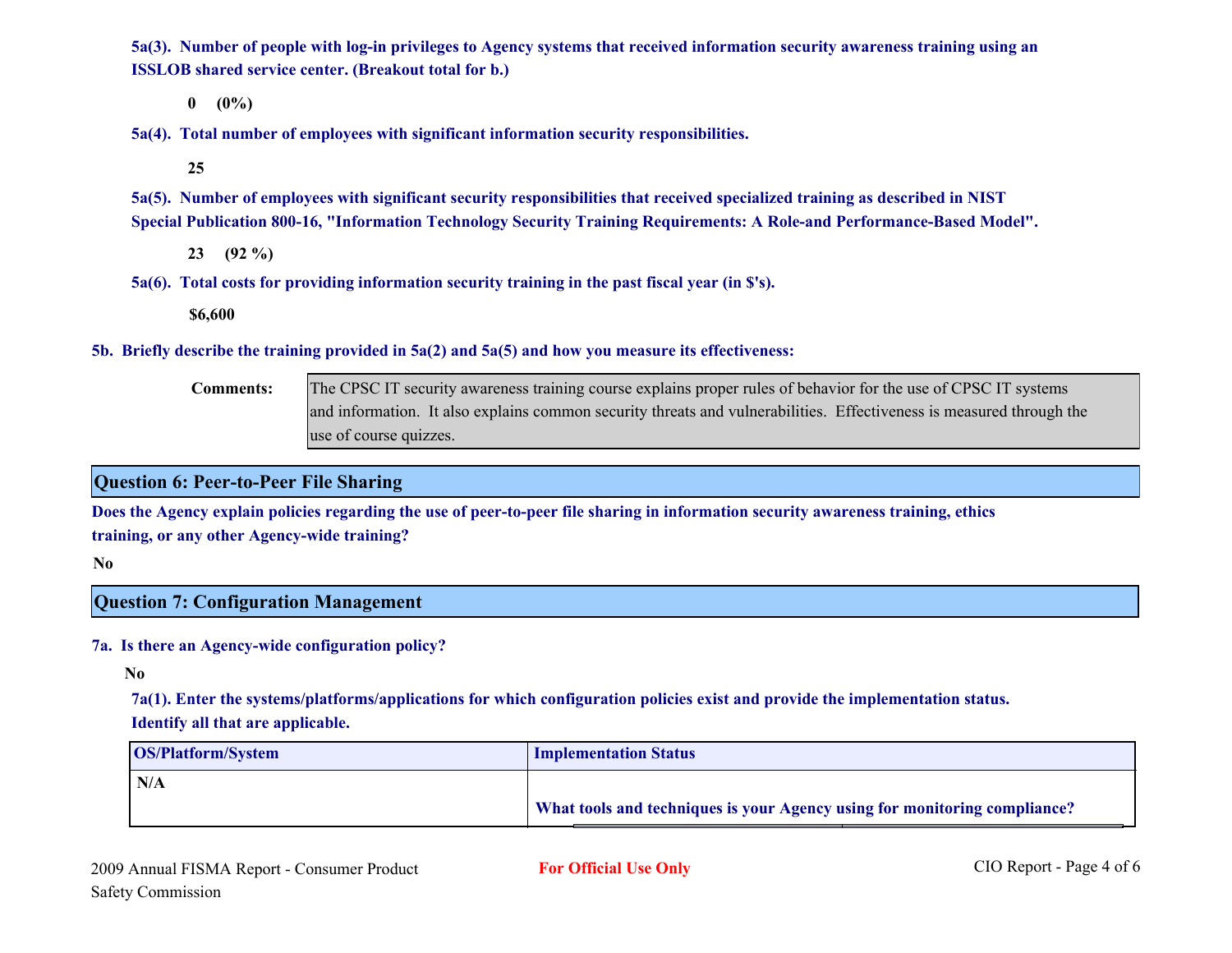| <b>OS/Platform/System</b> | <b>Implementation Status</b>                |  |  |  |  |  |  |  |
|---------------------------|---------------------------------------------|--|--|--|--|--|--|--|
| N/A                       | Tool/Technique Name<br><b>Tool Category</b> |  |  |  |  |  |  |  |
|                           |                                             |  |  |  |  |  |  |  |

**7b. Indicate the status of the implementation of FDCC at your Agency:**

**7b(1). Agency has documented deviations from FDCC standard configuration.**

**No**

**7b(2). New Federal Acquisition Regulation 2008-004 language, which modified "Part 39-Acquisition of Information Technology," is included in all contracts related to commons security settings.**

**No**

**7b(3). List the percentage of workstations and laptops that are in compliance.**

**90 % to 100 %**

#### **Question 8: Systems Incident Reporting**

**Indicate whether or not the Agency follows documented policies and procedures for reporting incidents internally, to US-CERT and to law enforcement.** 

**8a. How often does the Agency follow documented policies and procedures for identifying and reporting incidents internally?**

**90 % to 100 %**

**8b. How often does the Agency comply with documented policies and procedures for timelines of reporting to US-CERT?**

**90 % to 100 %**

**8c. How often does the Agency follow documented policies and procedures for reporting to law enforcement?**

**90 % to 100 %**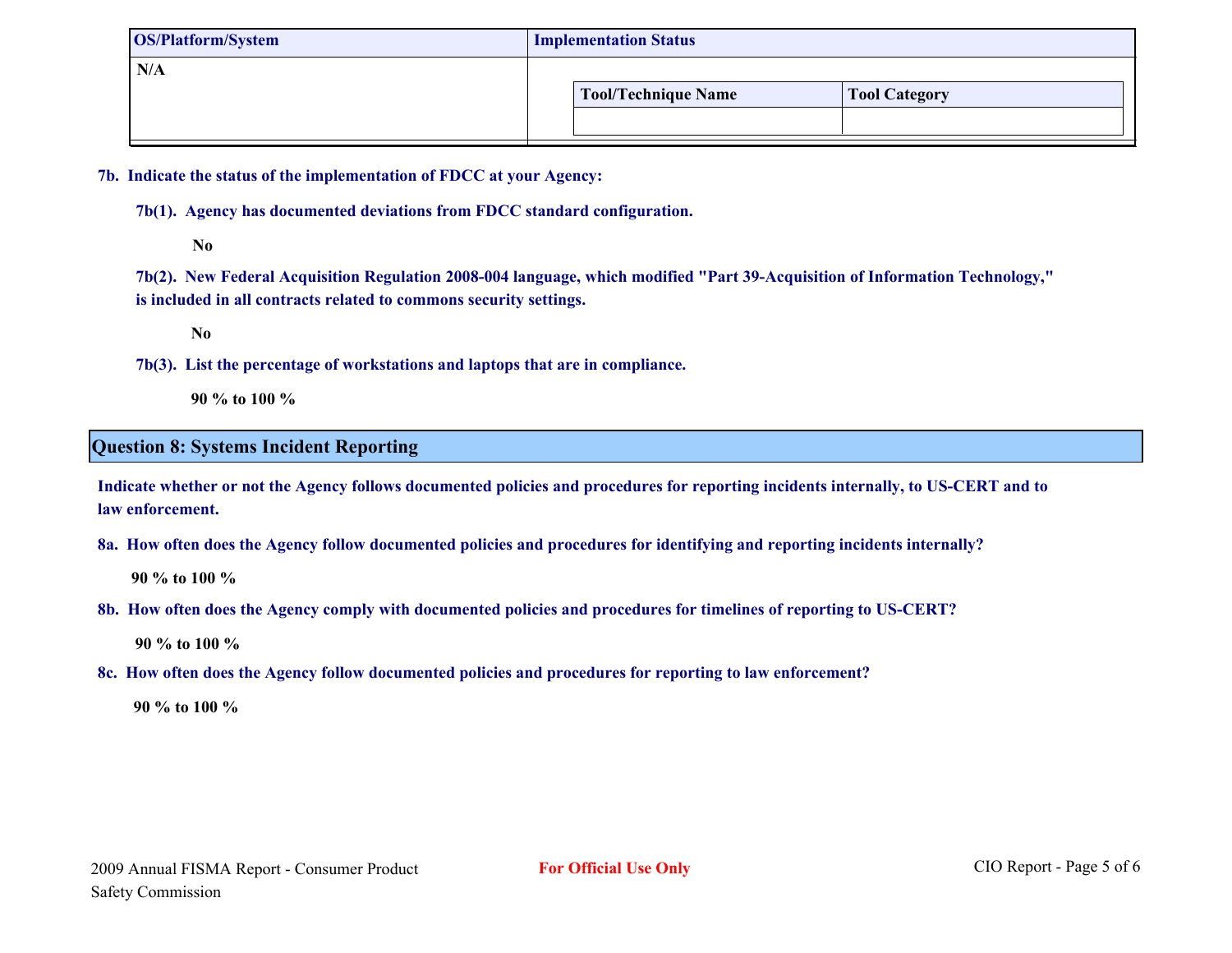#### **Question 9: Performance Metrics for Security Policies and Procedures**

**Please provide three (3) outcome/output-based performance metrics your Agency uses to measure the effectiveness or efficiency of security policies and procedures. The metrics must be different than the ones used in these FISMA reporting instructions, and can be tailored from NIST's Special Publication 800-55 "Performance Measurement Guide for Information Security."**

| <b>Metric Name</b>          | <b>Metric Description</b>                                                               |  |  |  |  |  |
|-----------------------------|-----------------------------------------------------------------------------------------|--|--|--|--|--|
| System and Communication    | Measures the percentage of mobile computers and devices that perform all                |  |  |  |  |  |
|                             | cryptographic operations using FIPS 140-2 validated cryptographic modules operating     |  |  |  |  |  |
|                             | in approved modes of operation.                                                         |  |  |  |  |  |
| Physical Security Incidents | Measures the percentage of physical security incidents allowing unauthorized entry into |  |  |  |  |  |
|                             | facilities containing information systems.                                              |  |  |  |  |  |
| Incident Response           | Measures the percentage of incidents reported within required time frame per applicable |  |  |  |  |  |
|                             | incident category.                                                                      |  |  |  |  |  |

#### **Question 10: HSPD-12**

**Number of FISMA applications in which Federal employees and contractors are using HSPD-12 Personal Identity Verification credentials for access.**

**0**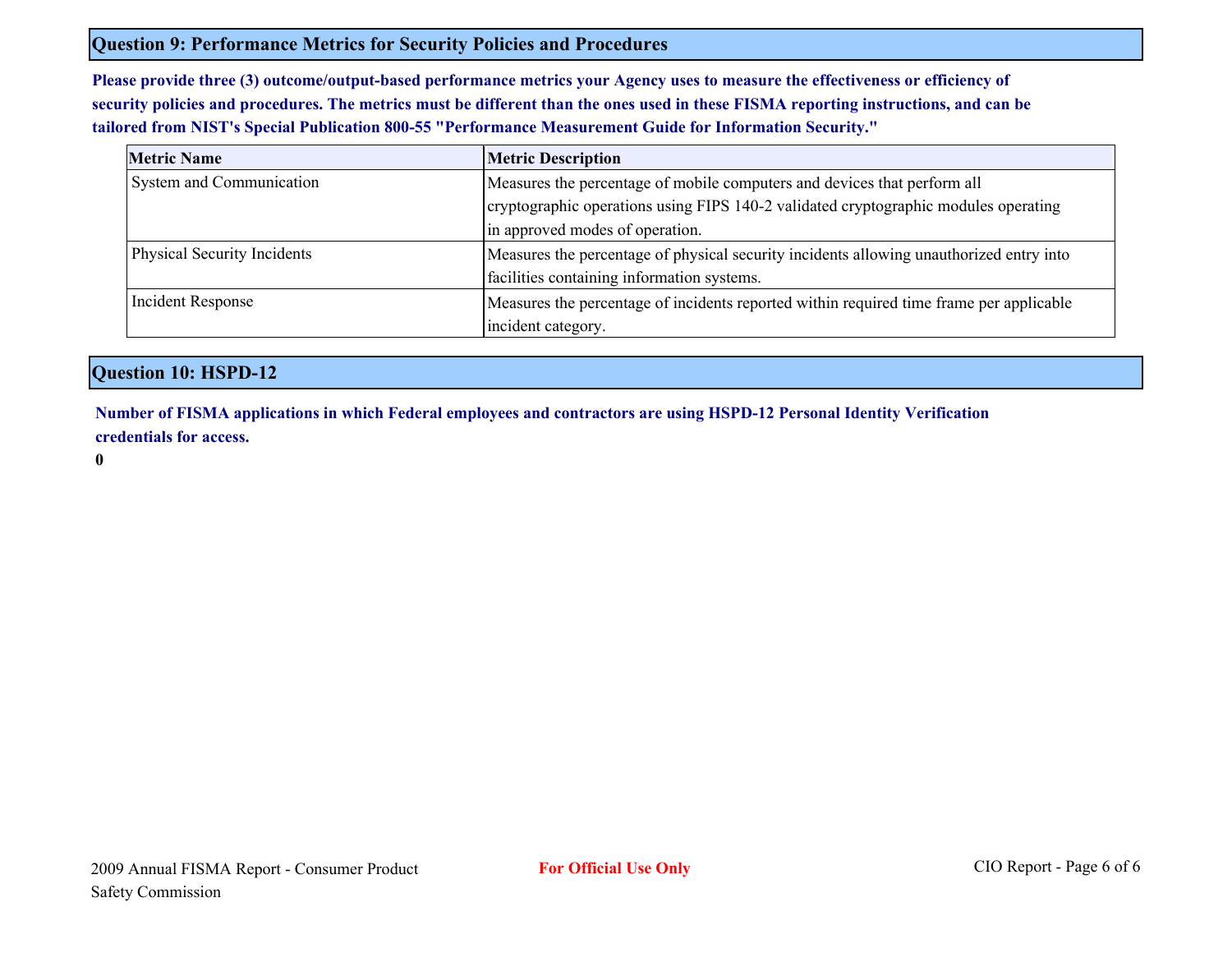Inspector General Section Report

**Annual FISMA** Annual FISMA 2009 Report

Consumer Product Safety Commission

**For Official Use Only**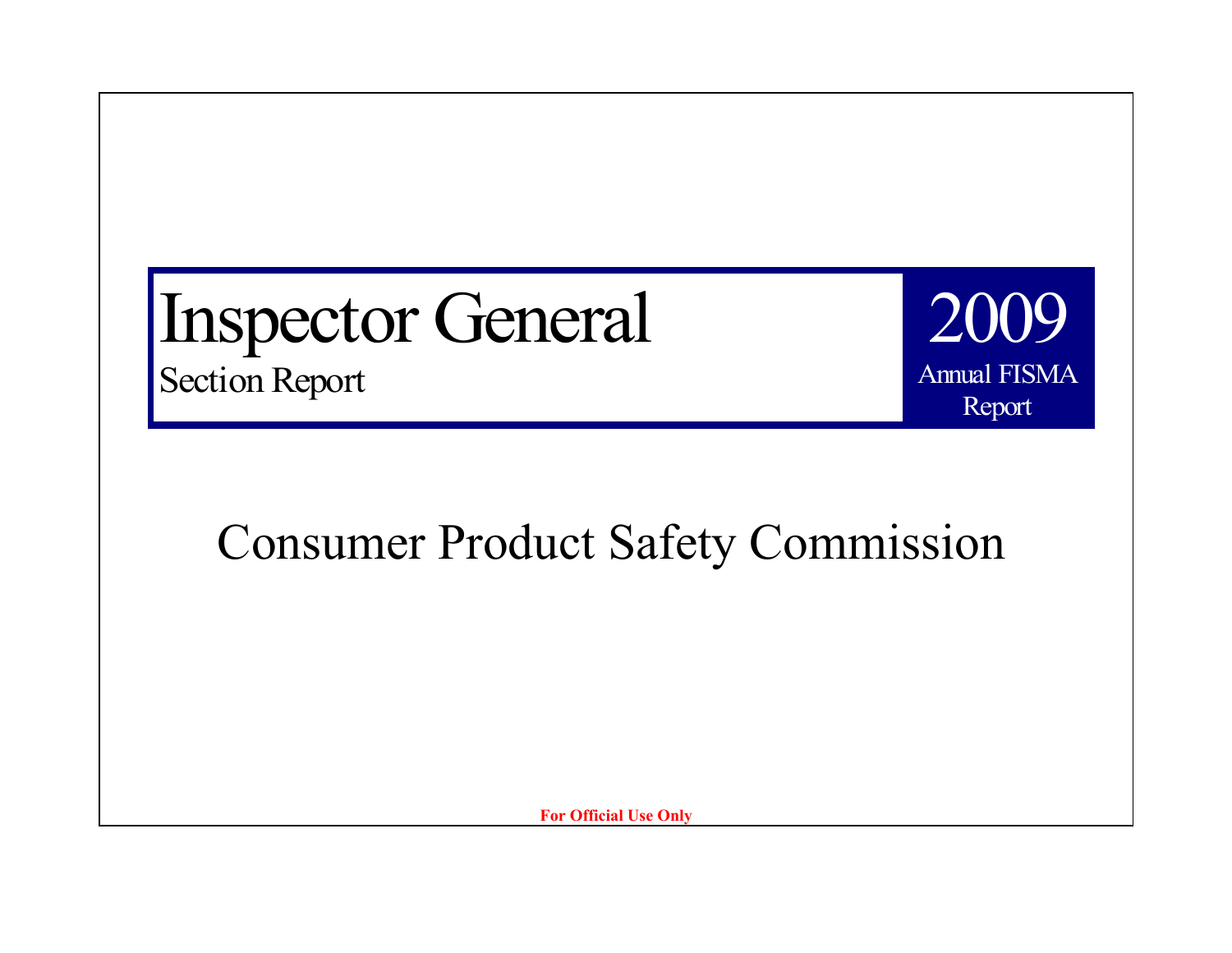**Question 1: FISMA Systems Inventory & Question 2: Certification and Accreditation, Security Controls Testing, and Contingency Plan Testing**

**1. Identify the number of Agency and contractor systems by component and FIPS 199 impact level (low, moderate, high) reviewed.**

**2. For the Total Number of Reviewed Systems Identified by Component/Bureau and FIPS System Impact Level in the table for Question 1, identify the number and percentage of systems which have: a current certification and accreditation, security controls tested and reviewed within the past year, and a contingency plan tested in accordance with policy.**

|                      |                      |                             |                    |                                 | <b>Question 1</b>  |                                                                                         |                    |                                                               | <b>Question 2</b>                                                                                                     |                                                                                                                      |
|----------------------|----------------------|-----------------------------|--------------------|---------------------------------|--------------------|-----------------------------------------------------------------------------------------|--------------------|---------------------------------------------------------------|-----------------------------------------------------------------------------------------------------------------------|----------------------------------------------------------------------------------------------------------------------|
|                      |                      | a.<br><b>Agency Systems</b> |                    | b.<br><b>Contractor Systems</b> |                    | c.<br><b>Total Number of</b><br><b>Systems(Agency and</b><br><b>Contractor systems)</b> |                    | a.<br><b>Number of</b><br>systems certified<br>and accredited | b.<br><b>Number of systems</b><br>for which security<br>controls have been<br>tested and reviewed<br>in the past year | c.<br><b>Number of systems</b><br>for which<br>contingency plans<br>have been tested in<br>accordance with<br>policy |
| Agency/Component     | Category             | Total<br><b>Number</b>      | Number<br>Reviewed | Total<br>Number                 | Number<br>Reviewed | Total<br>Number                                                                         | Number<br>Reviewed |                                                               |                                                                                                                       |                                                                                                                      |
| <b>CPSC</b>          | High                 |                             |                    | 0                               | 0                  | 0                                                                                       | $\mathbf{0}$       | $\Omega$                                                      | $\Omega$                                                                                                              |                                                                                                                      |
|                      | Moderate             |                             |                    |                                 | 0                  |                                                                                         |                    |                                                               |                                                                                                                       |                                                                                                                      |
|                      | Low                  |                             |                    | $\Omega$                        | 0                  | 0                                                                                       | 0                  | $\Omega$                                                      | n.                                                                                                                    |                                                                                                                      |
|                      | Not Categorized      |                             |                    | $\Omega$                        | 0                  | $\Omega$                                                                                | 0                  | $\Omega$                                                      | $\Omega$                                                                                                              |                                                                                                                      |
|                      | Sub Total            |                             |                    | $\overline{0}$                  | $\mathbf{0}$       |                                                                                         |                    |                                                               |                                                                                                                       |                                                                                                                      |
| <b>Agency Totals</b> | High                 |                             |                    | 0                               | 0                  | 0                                                                                       | 0                  | <sup>0</sup>                                                  |                                                                                                                       |                                                                                                                      |
|                      | Moderate             |                             |                    | 0                               | 0                  |                                                                                         |                    |                                                               |                                                                                                                       |                                                                                                                      |
|                      | Low                  |                             |                    | 0                               | 0                  | 0                                                                                       | 0                  | O                                                             |                                                                                                                       |                                                                                                                      |
|                      | Not Categorized      |                             |                    | $\Omega$                        | 0                  | $\Omega$                                                                                | 0                  | n                                                             |                                                                                                                       |                                                                                                                      |
|                      | <b>Total Systems</b> |                             |                    | $\overline{0}$                  | $\mathbf{0}$       |                                                                                         |                    |                                                               |                                                                                                                       | 0                                                                                                                    |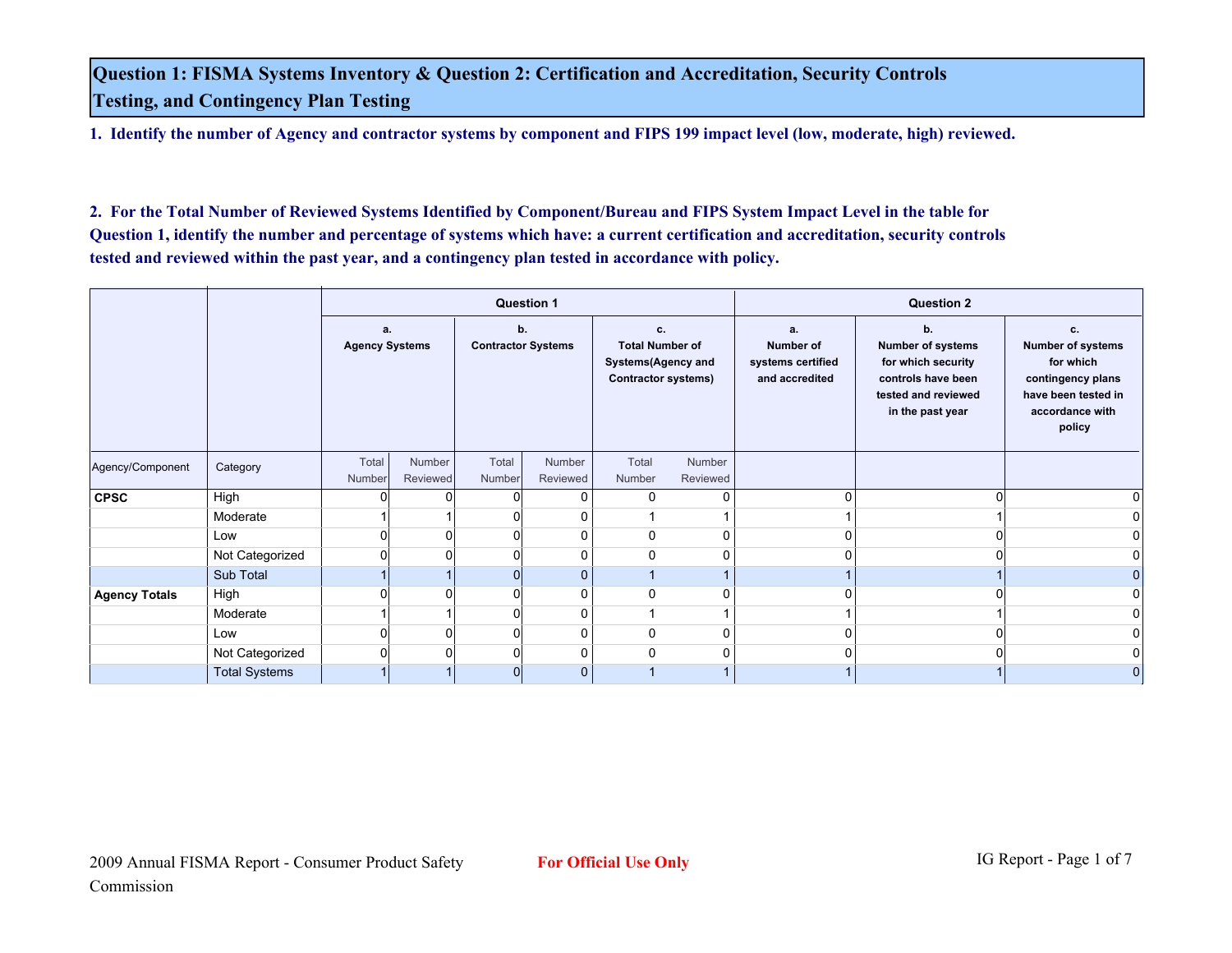**Question 3: Evaluation of Agency Oversight of Contractor Systems and Quality of Agency System Inventory**

**The Agency performs oversight and evaluation to ensure information systems used or operated by a contractor of the Agency or other organization on behalf of the Agency meet the requirements of FISMA, OMB policy and NIST guidelines, national security policy, and Agency policy.**

**Agencies are responsible for ensuring the security of information systems used by a contractor of their Agency or other organization on behalf of their Agency; therefore, self reporting by contractors does not meet the requirements of law. Self-reporting by another Federal Agency, for example, a Federal service provider, may be sufficient. Agencies and service providers have a shared responsibility for FISMA compliance.**

**3a. Does the Agency have policies for oversight of contractors?**

**No**

**3b. Does the Agency have a materially correct inventory of major information systems (including national security systems) operated by or under the control of such Agency?**

**Yes**

**3c. Does the Agency maintain an inventory of interfaces between the Agency systems and all other systems, such as those not operated by or under the control of the Agency?**

**No**

**3d. Does the Agency require agreements for interfaces between systems it owns or operates and other systems not operated by or under the control of the Agency?**

**Yes**

**3e. The Agency inventory is maintained and updated at least annually.**

**No**

**3f. The IG generally agrees with the CIO on the number of Agency-owned systems.**

**Yes**

**3g. The IG generally agrees with the CIO on the number of information systems used or operated by a contractor of the Agency or other organization on behalf of the Agency.**

**Yes**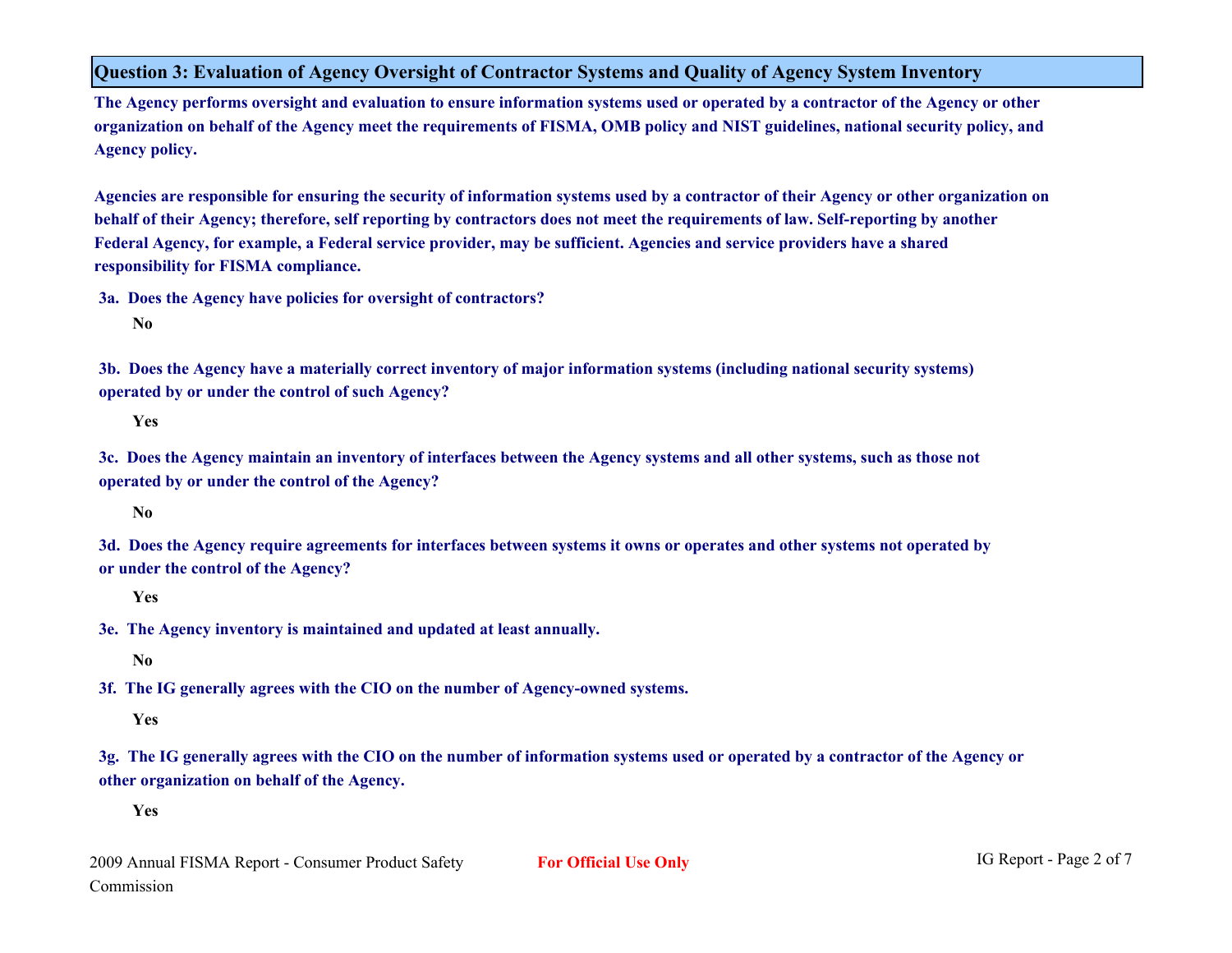#### **Question 4: Evaluation of Agency Plan of Action and Milestones (POA&M) Process**

**Assess whether the Agency has developed, implemented, and is managing an Agency-wide plan of action and milestones (POA&M) process, providing explanatory detail in the area provided.**

**4a. Has the Agency developed and documented an adequate policy that establishes a POA&M process for reporting IT security deficiencies and tracking the status of remediation efforts?**

**Yes**

**4a(1). Has the Agency fully implemented the policy?**

**No**

**4b. Is the Agency currently managing and operating a POA&M process?**

**Yes**

**4c. Is the Agency's POA&M process an Agency-wide process, incorporating all known IT security weakness, including IG/external audit findings associated with information systems used or operated by the Agency or by a contractor of the Agency or other organization on behalf of the Agency?**

**Yes**

**4d. Does the POA&M process prioritize IT security weakness to help ensure significant IT security weaknesses are corrected in a timely manner and receive appropriate resources?**

**Yes**

**4e. When an IT security weakness is identified, do program officials (including CIOs, if they own or operate a system) develop, implement, and manage POA&Ms for their system(s)?**

**No**

**4f. For Systems Reviewed:**

**4f(1). Are deficiencies tracked and remediated in a timely manner?** 

**No**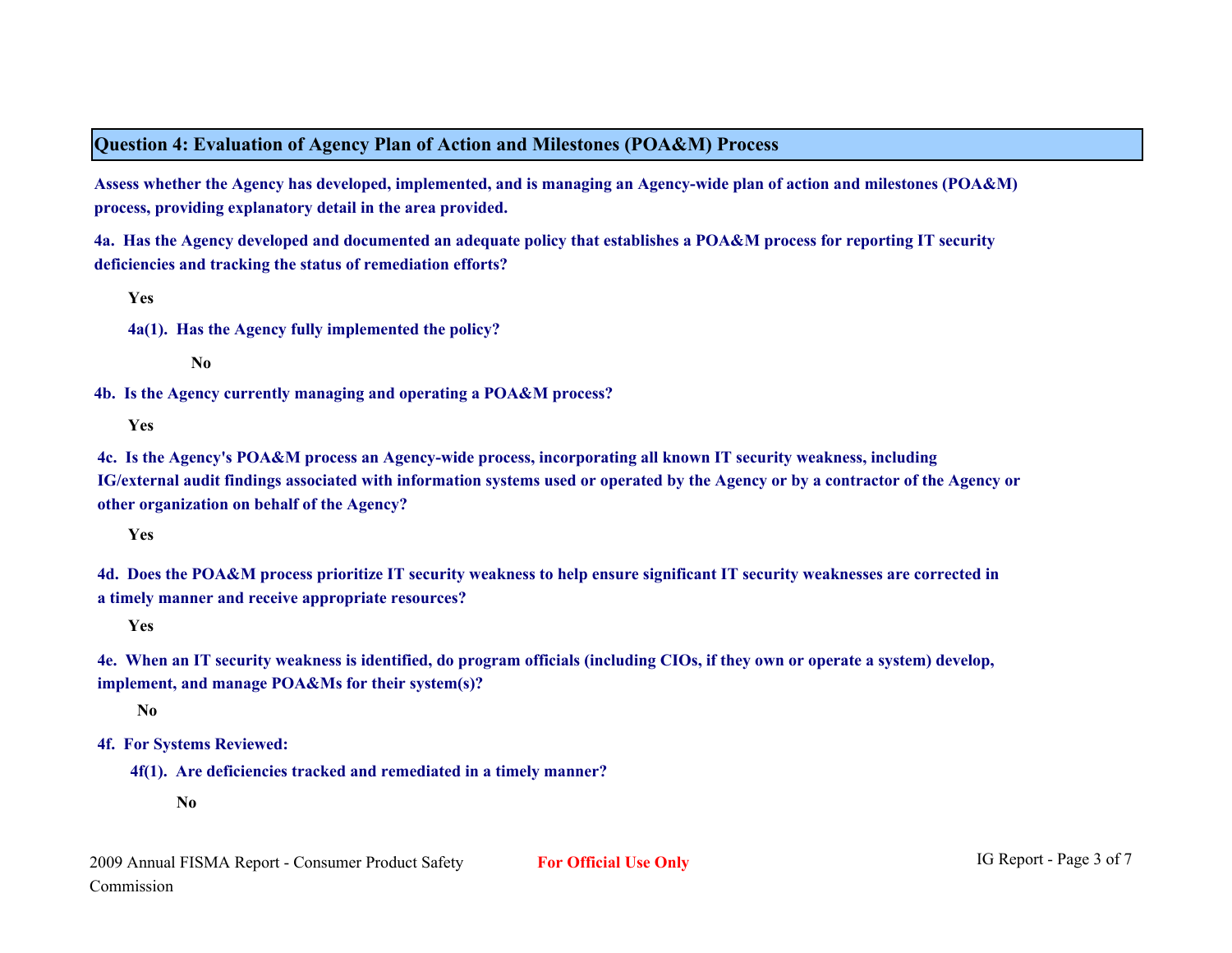**4f(2). Are the remediation plans effective for correcting the security weakness?**

**No**

**4f(3). Are the estimated dates for remediation reasonable and adhered to?**

**No**

**4g. Do Program officials and contractors report their progress on security weakness remediation to the CIO on a regular basis (at least quarterly)?**

**No**

**4h. Does the Agency CIO centrally track, maintain, and independently review/validate POA&M activities on at least a quarterly basis?**

**No**

**Question 5: IG Assessment of the Certification and Accreditation Process**

**Provide a qualitative assessment of the Agency's certification and accreditation (C&A) process, including adherence to existing policy, guidance, and standards. Agencies shall follow NIST Special Publication 800-37, "Guide for the Security Certification and Accreditation of Federal Information Systems" for C&A work initiated after May 2004. This includes use of the FIPS 199, "Standards for Security Categorization of Federal Information and Information Systems," to determine a system impact level, as well as associated NIST documents used as guidance for completing risk assessments and security plans.** 

**5a. Has the Agency developed and documented an adequate policy for establishing a C&A process that follows the NIST framework?**

**No**

**5b. Is the Agency currently managing and operating a C&A process in compliance with its policies?**

**No**

- **5c. For Systems reviewed, does the C&A process adequately provide:**
	- **5c(1). Appropriate risk categories**

**Yes**

**5c(2). Adequate risk assessments**

**Yes**

**5c(3). Selection of appropriate controls**

```
2009 Annual FISMA Report - Consumer Product Safety For Official Use Only IG Report - Page 4 of 7
Commission
```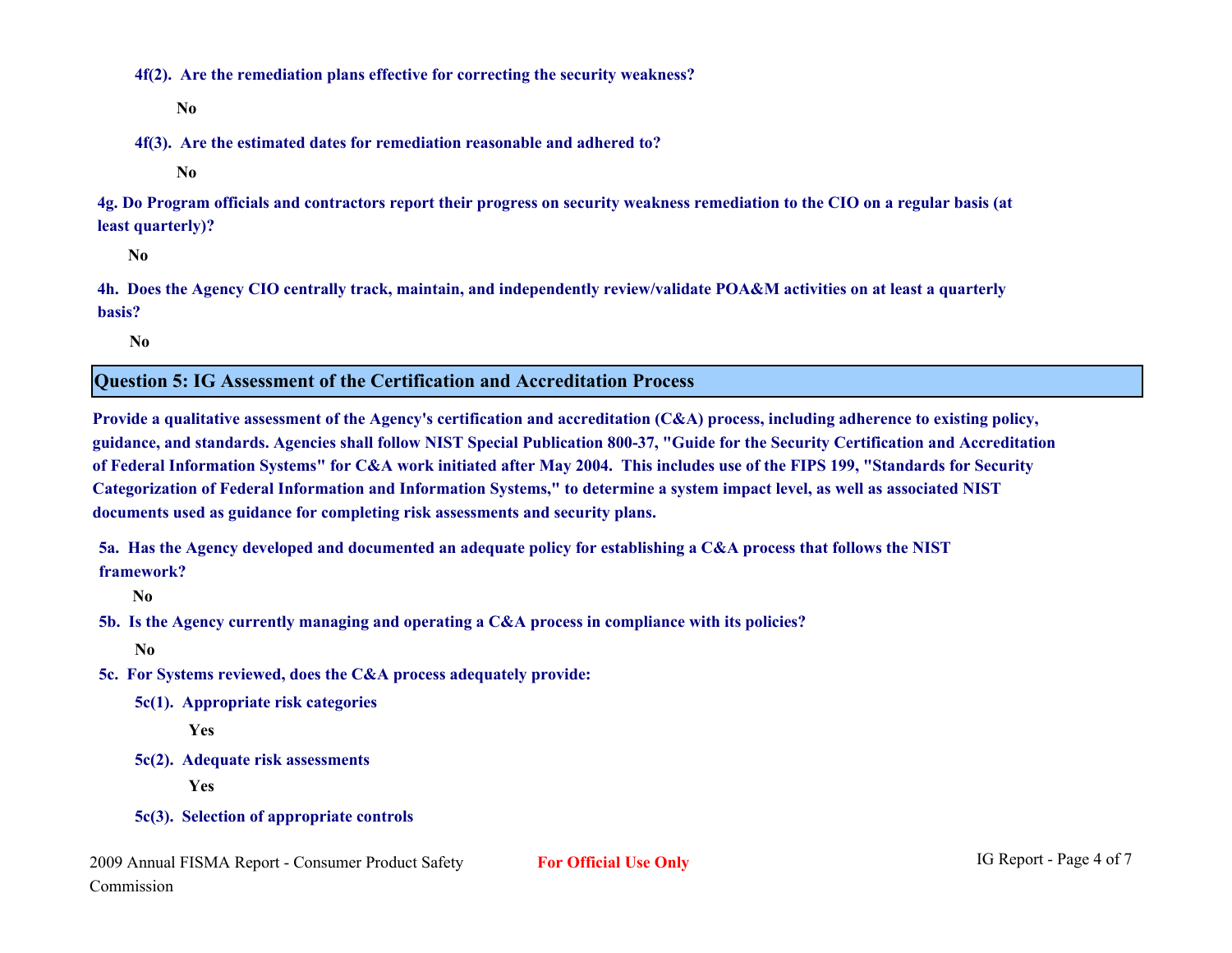**Yes**

#### **5c(4). Adequate testing of controls**

**Yes**

**5c(5). Regular monitoring of system risks and the adequacy of controls**

**Yes**

**5d. For systems reviewed, is the Authorizing Official presented with complete and reliable C&A information to facilitate an informed system Authorization to Operate decision based on risks and controls implemented?**

**Yes**

#### **Question 6: IG Assessment of Agency Privacy Program and Privacy Impact Assessment (PIA) Process**

**Provide a qualitative assessment of the Agency's process, as discussed in the SAOP section, for protecting privacy-related information, including adherence to existing policy, guidance and standards. Provide explanatory information in the area provided.**

**6a. Has the Agency developed and documented adequate policies that comply with OMB guidance in M-07-16, M-06-15, and M-06-16 for safeguarding privacy-related information?**

**Yes**

- **6b. Is the Agency currently managing and operating a privacy program with appropriate controls in compliance with its policies? No**
- **6c. Has the Agency developed and documented an adequate policy for PIAs? Yes**

**6d. Has the Agency fully implemented the policy and is the Agency currently managing and operating a process for performing adequate PIAs?**

**No**

#### **Question 7: Configuration Management**

**7a. Is there an Agency wide security configuration policy?**

**No**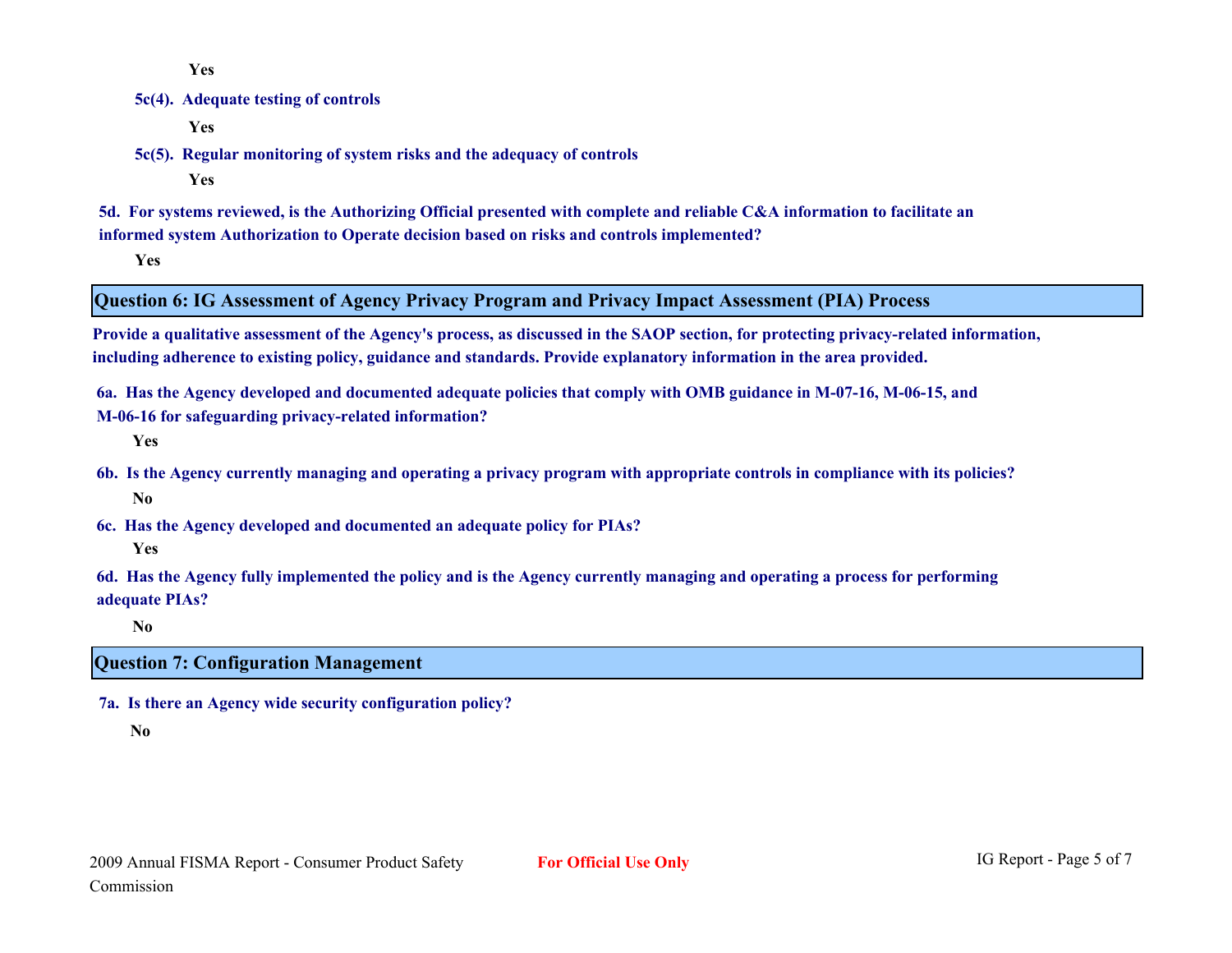**7a(1). For each OS/platform/system for which your Agency has a configuration policy, please indicate the status of implementation for that policy.**

| <b>OS/Platform/System</b> | <b>Implementation Status</b>                                                                            |                      |  |  |  |  |  |  |
|---------------------------|---------------------------------------------------------------------------------------------------------|----------------------|--|--|--|--|--|--|
| N/A                       | What tools and techniques is your Agency using for monitoring compliance?<br><b>Tool/Technique Name</b> | <b>Tool Category</b> |  |  |  |  |  |  |

**7b. Indicate the status of the implementation of Federal Desktop Core Configuration (FDCC) at your Agency:**

**7b(1). Agency has documented deviations from FDCC standard configuration.**

**No**

**7b(2). New Federal Acquisition Regulation 2008-004 language, which modified "Part 39-Acquisition of Information Technology," is included in all contracts related to common security settings.**

**No**

**Question 8: Incident Reporting**

**8a. How often does the Agency comply with documented policies and procedures for identifying and reporting incidents internally?**

**100 % to 100 %**

- **8b. How often does the Agency comply with documented policies and procedures for timely reporting of incidents to US-CERT? 100 % to 100 %**
- **8c. How often does the Agency follow documented policies and procedures for reporting to law enforcement?**

**100 % to 100 %**

#### **Question 9: Security Awareness Training**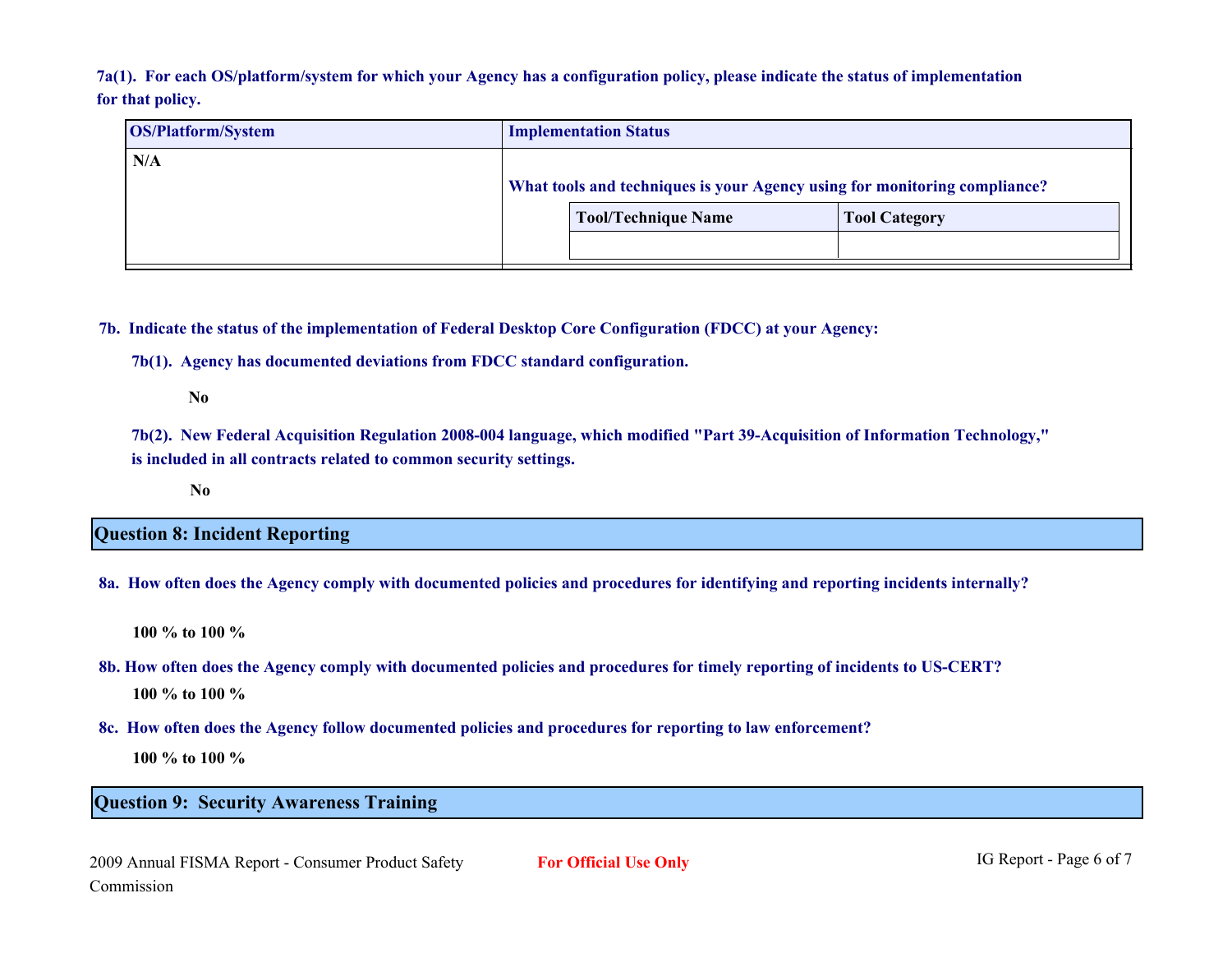**Provide an assessment of whether the Agency has provided IT security awareness training to all users with log-in privileges, including contractors. Also provide an assessment of whether the Agency has provided appropriate training to employees with significant IT security responsibilities.**

**9a. Has the Agency developed and documented an adequate policy for identifying all general users, contractors, and system owners/employees who have log-in privileges, and providing them with suitable IT security awareness training?**

**Yes**

**9b. Report the following for your Agency:**

**9b(1). Total number of people with log-in privileges to Agency systems.**

 **555**

**9b(2). Number of people with log-in privileges to Agency systems that received information security awareness training during the past fiscal year, as described in NIST Special Publication 800-50, "Building an Information Technology Security Awareness and Training Program."**

 **437 (79 %)**

**9b(3). Total number of employees with significant information security responsibilities.**

 **25**

**9b(4). Number of employees with significant security responsibilities that received specialized training, as described in NIST Special Publication 800-16, "Information Technology Security Training Requirements: A Role- and Performance-Based Model."**

 **23 (92 %)**

#### **Question 10: Peer-to-Peer File Sharing**

**10. Does the Agency explain policies regarding the use of peer-to-peer file sharing in IT security awareness training, ethics training, or any other Agency-wide training?**

**No**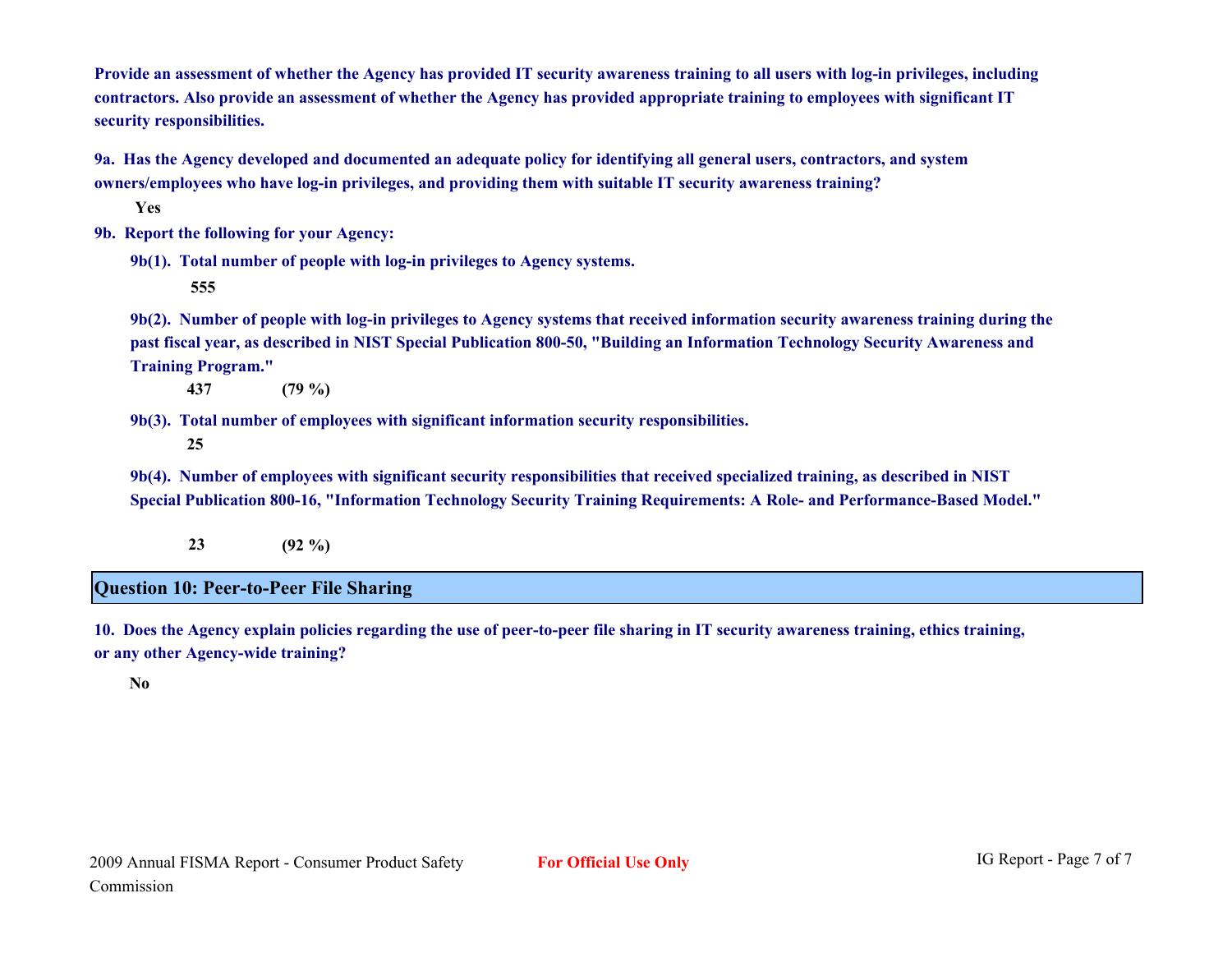# Senior Agency Official for Privacy 2009

Section Report

# Consumer Product Safety Commission

**Annual FISMA** Annual FISMA

Report

**For Official Use Only**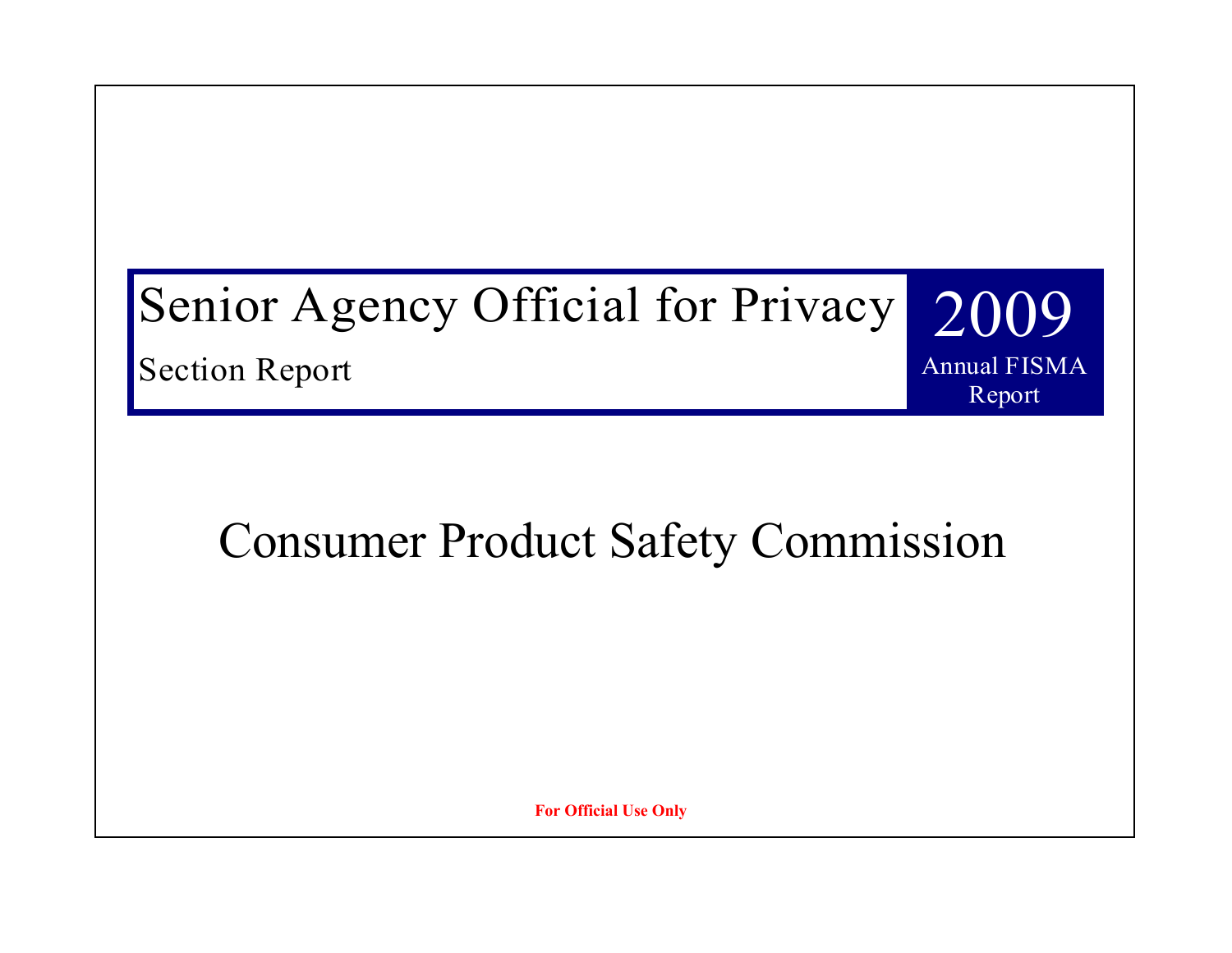#### **Question 1: Information Security Systems**

Identify the number of Agency and contractors systems that contain Federal information in identifiable form. Identify the number of Agency and contractor systems for which a Privacy Impact Assessment (PIA) is required under the E-Gov Act and identify the number of Agency and contractor systems covered by an existing PIA. Please identify the number of systems for which a system of records notice (SORN) is required under the Privacy Act and identify the number of systems for which a current SORN has been published in the Federal Register.

|                           | a.<br>Number of systems<br>that contain Federal<br>information in<br>identifiable form |                               |       | b.<br>Number of systems in<br>(a) for which a Privacy<br><b>Impact Assessment</b><br>(PIA) is required under<br>the E-Gov Act |                       |                 | c.<br>Number of systems in (b) covered<br>by an existing PIA |                       |                  |                  | d.<br>Number of systems in (a)<br>for which a system or<br>records notice (SORN) is<br>required under the Privacy<br>Act |                       |                  | e.<br>Number of systems in (d) for which<br>a current SORN has been<br>published in the Federal Register |                       |                 |                           |
|---------------------------|----------------------------------------------------------------------------------------|-------------------------------|-------|-------------------------------------------------------------------------------------------------------------------------------|-----------------------|-----------------|--------------------------------------------------------------|-----------------------|------------------|------------------|--------------------------------------------------------------------------------------------------------------------------|-----------------------|------------------|----------------------------------------------------------------------------------------------------------|-----------------------|-----------------|---------------------------|
| <b>Agency / Component</b> | Agency<br>Systems                                                                      | Contractor<br>Systems Systems | Total | Agency<br>Systems                                                                                                             | Contractor<br>Systems | Total<br>Number | Agency<br>Systems                                            | Contractor<br>Systems | Total<br>Number. | $\%$<br>Complete | Agency<br>Systems                                                                                                        | Contractor<br>Systems | Total<br>Number. | Agency<br>Systems                                                                                        | Contractor<br>Systems | Total<br>Number | $\frac{0}{0}$<br>Complete |
| <b>CPSC</b>               | 22                                                                                     |                               | 22    | 13                                                                                                                            | $\theta$              |                 |                                                              | $\Omega$              |                  | 15%              | 22                                                                                                                       | $\mathbf{0}$          | 22               | 21                                                                                                       | $\Omega$              | 21              | 95%                       |
| Total                     | 22                                                                                     |                               | 22    | 13                                                                                                                            | $\theta$              |                 |                                                              | $\Omega$              | $\sim$           | 15%              | 22                                                                                                                       | $\mathbf{0}$          | 22               | 21                                                                                                       | $\Omega$              | 21              | 95%                       |

#### **Question 2: Links to PIAs and SORNS**

**2a. The URL of the centrally located page on the Agency web site listing working links to Agency PIAs.**

**http://www.cpsc.gov/cpscpub/pubs/reports.html#pia**

**2b. The URL of the centrally located page on the Agency web site listing working links to the published SORNs.**

**http://www.cpsc.gov/cpscpub/pubs/systems.html**

#### **Question 3: Senior Agency Official for Privacy (SAOP) Responsibilities**

**3a. Can your Agency demonstrate through documentation that the privacy official participates in all Agency information privacy compliance activities (i.e., privacy policy as well as IT information policy)?**

**No**

**3b. Can your Agency demonstrate through documentation that the privacy official participates in evaluating the ramifications for privacy of legislative, regulatory and other policy proposals, as well as testimony and comments under Circular A-19?**

**No**

2009 Annual FISMA Report - Consumer Product **For Official Use Only** SAOP Report - Page 1 of 6 Safety Commission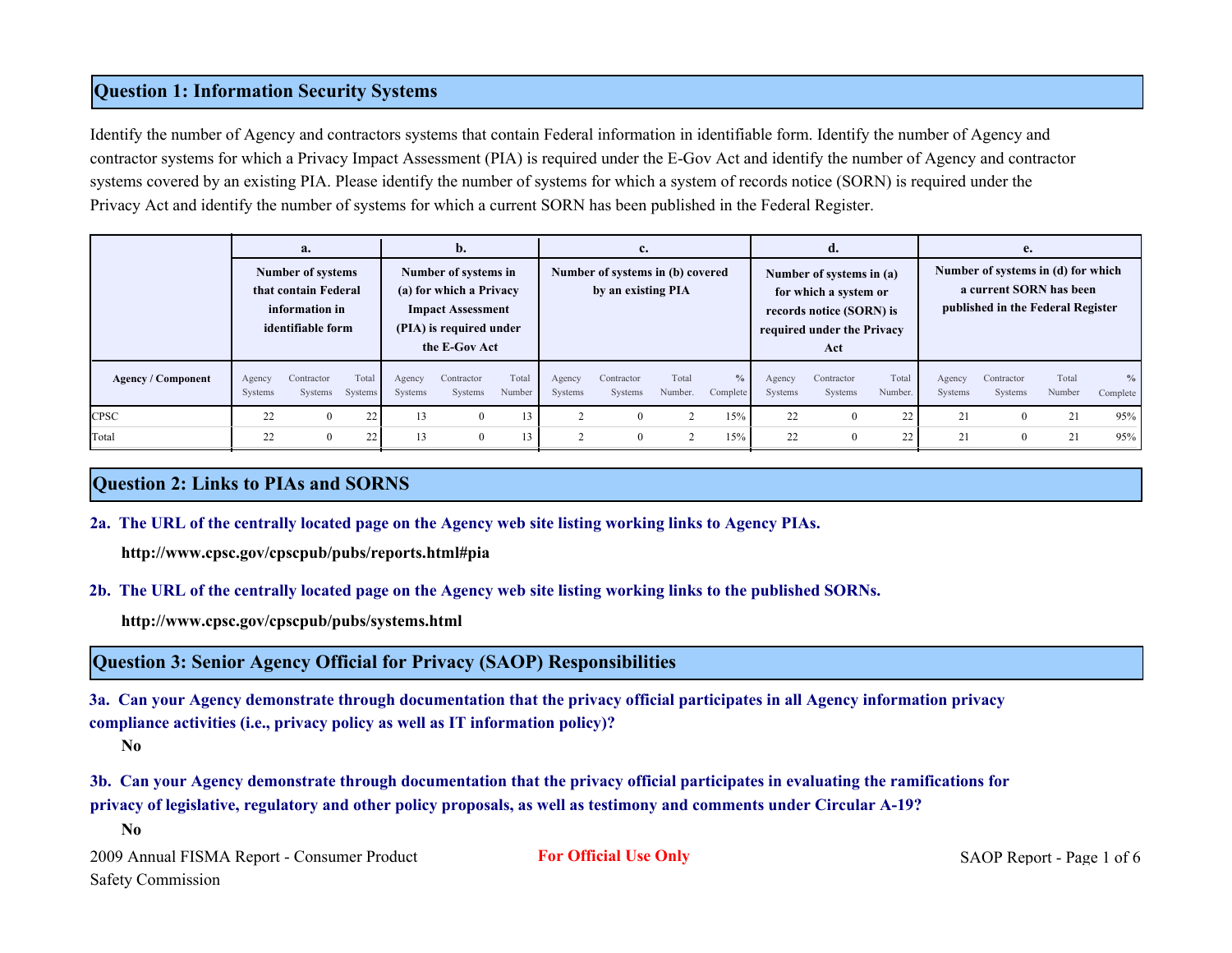**3c. Can your Agency demonstrate through documentation that the privacy official participates in assessing the impact of technology on the privacy of personal information?**

**Yes**

#### **Question 4: Information Privacy Training and Awareness**

**4a. Does your Agency have a policy in place to ensure that all personnel (employees, contractors, etc.) with access to Federal data are generally familiar with information privacy laws, regulations and policies, and understand the ramifications of inappropriate access and disclosure?**

**Yes**

**4b. Does your Agency have a program for job-specific and comprehensive information privacy training for all personnel (employees, contractors, etc.) directly involved in the administration of personal information or information technology systems, or with significant information security responsibilities?**

**No**

#### **Question 5: PIA and Web Privacy Policies and Processes**

**Does the Agency have a written policy or process for each of the following?**

**5a. PIA Policies**

**5a(1). Determining whether a PIA is needed.**

**Yes**

**5a(2). Conducting a PIA.**

**Yes**

**5a(3). Evaluating changes in business process or technology that the PIA indicate as necessary.**

**No**

**5a(4). Ensuring systems owners and privacy and IT experts participate in conducting the PIA.**

**Yes**

- **5a(5). Making PIAs available to the public in the required circumstances.**
	- **Yes**

2009 Annual FISMA Report - Consumer Product **For Official Use Only** SAOP Report - Page 2 of 6 Safety Commission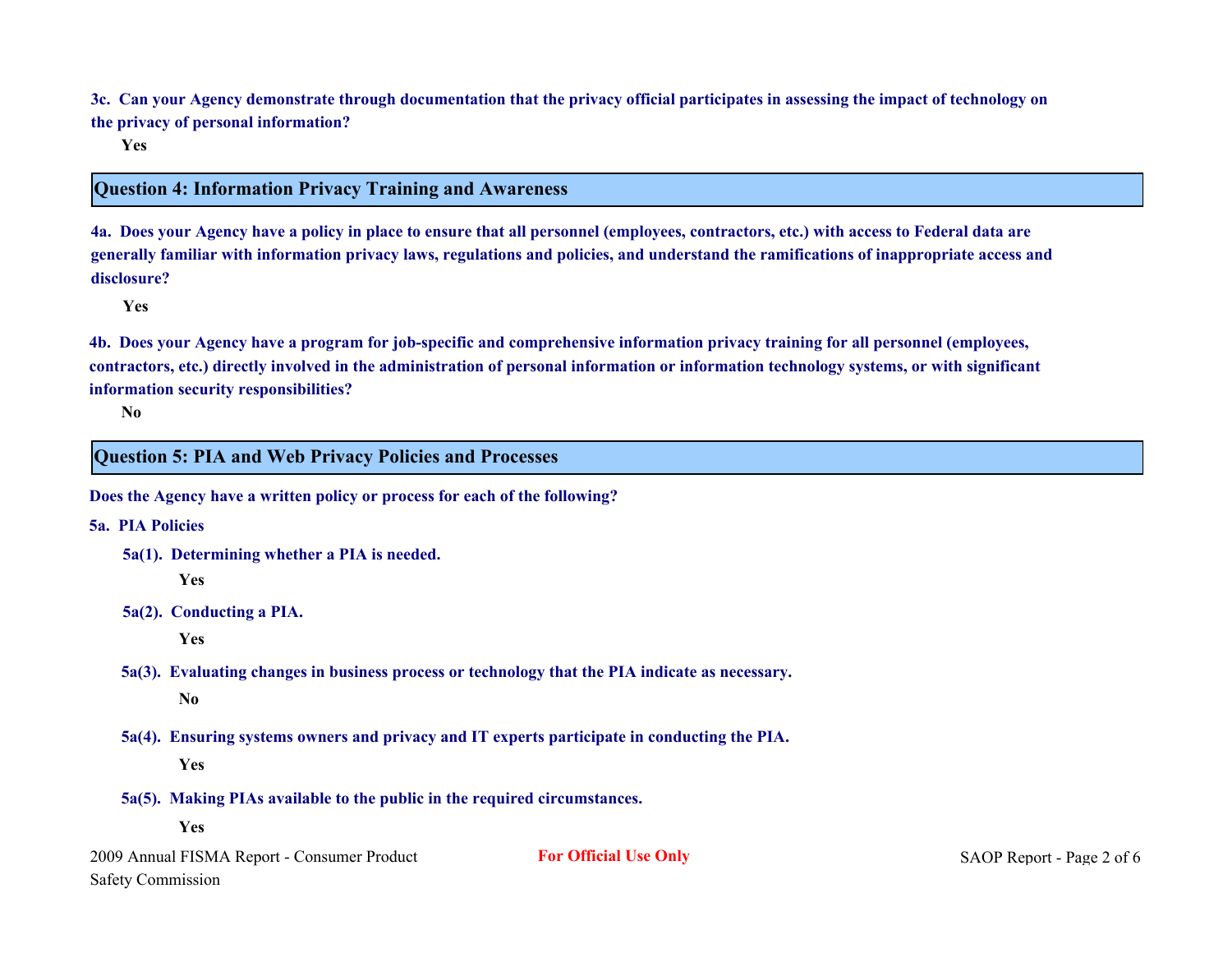**5a(6). Making PIAs available in other than required circumstances.**

**No**

**5b. Web Policies**

**5b(1). Determining continued compliance with stated web policies.**

**No**

**5b(2). Requiring machine-readability of public-facing Agency web sites (i.e. use of P3P). No**

**Question 6: Reviews Mandated by Privacy Act of 1974, the E-Government Act of 2002, and the Federal Agency Data Mining Reporting Act of 2007**

| Component / Bureau | a.<br><b>Section M</b><br>Contracts | $\mathbf{b}$ .<br><b>Records</b><br><b>Practices</b> | c.<br>Routine<br><b>Uses</b> | <b>a.</b><br>Exemp-<br>tions | e.<br>Matching<br>Programs | <br>Training | g.<br><b>Violations:</b><br><b>Civil Action</b> | n.<br><b>Violations:</b><br>Remedial<br><b>Action</b> | п.<br><b>System</b><br>of<br>Record | (e)(3)<br><b>Statement</b> | n.<br>Privacy<br>Impact<br><b>Assessments</b><br>and Updates | <br>Data Mining<br>Impact<br><b>Assessment</b> |
|--------------------|-------------------------------------|------------------------------------------------------|------------------------------|------------------------------|----------------------------|--------------|-------------------------------------------------|-------------------------------------------------------|-------------------------------------|----------------------------|--------------------------------------------------------------|------------------------------------------------|
| <b>CPSC</b>        | No                                  | No                                                   | No                           |                              |                            | No           | No                                              | No                                                    | 21                                  |                            |                                                              | N <sub>0</sub>                                 |

#### **Question 7: Written Privacy Complaints**

In the table provided, indicate the number of written complaints for each type of of privacy issue allegation received by the SAOP, in addition to the number of complaints for each type of complaint. Written complaints do not include Freedom of Information Act requests or Privacy Act access requests.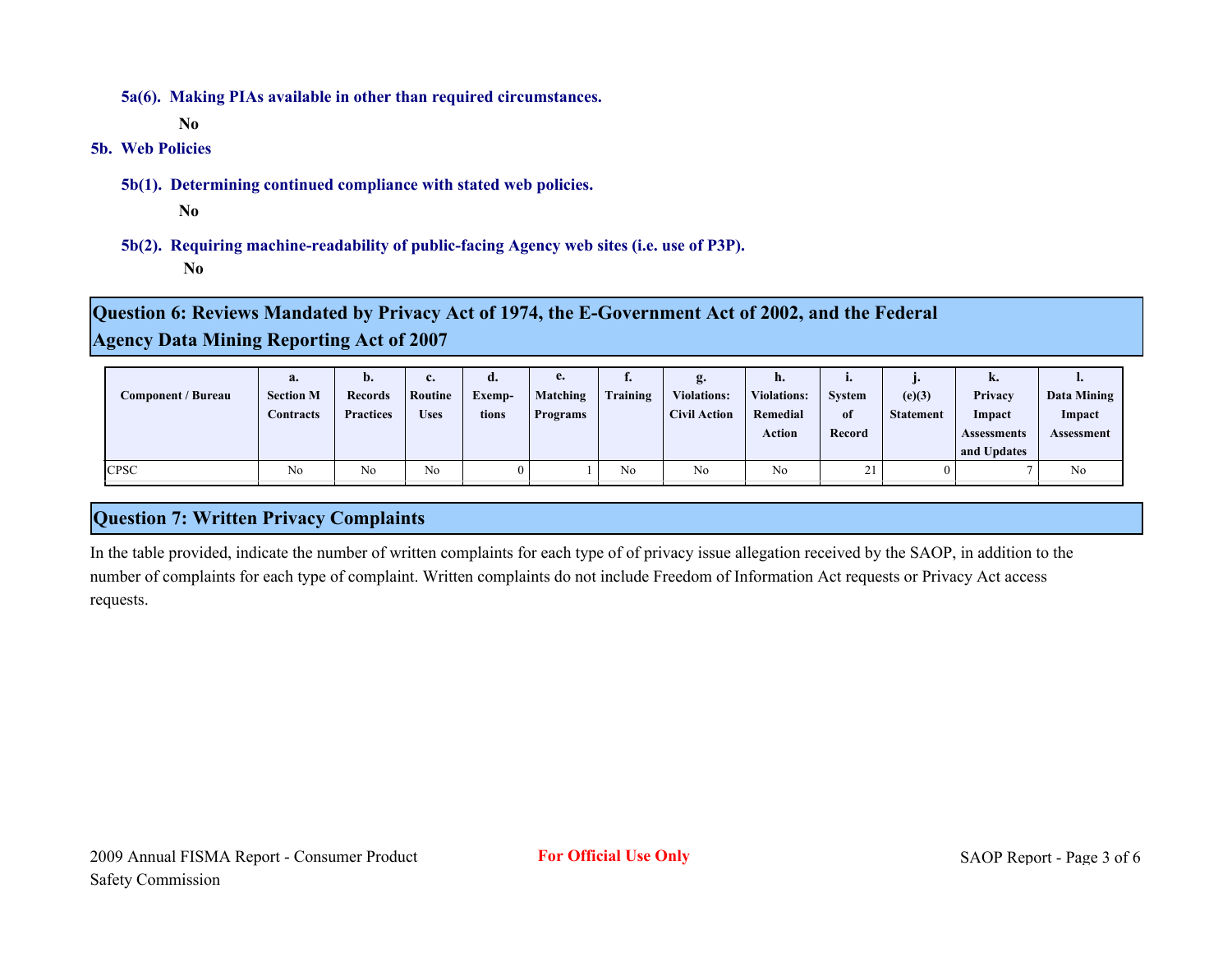| <b>Type of Complaint</b>                                                                                                      | <b>Number of Complaints</b> |
|-------------------------------------------------------------------------------------------------------------------------------|-----------------------------|
| 7a. Process and Procedural - consent, collection, and appropriate notice.                                                     |                             |
| 7b. Redress - non-Privacy Act inquiries seeking resolution of difficulties or concerns about privacy<br>matters.              |                             |
| 7c. Operational - inquiries regarding Privacy Act matters not including Privacy Act requests for access<br>and/or correction. |                             |
| 7d. Referrals - complaints referred to another Agency with jurisdiction.                                                      |                             |

#### **Question 8: Policy Compliance Review**

**8a. Does the Agency have current documentation demonstrating review of compliance with information privacy laws, regulations, and policies?**

**No**

**8b. Can the Agency provide documentation of planned, in progress, or completed corrective actions necessary to remedy deficiencies identified in compliance reviews?**

**Yes**

**8c. Does the Agency use technologies that enable continuous auditing of compliance with stated privacy policies and practices? No**

**8d. Does the Agency coordinate with the Agency's Inspector General on privacy program oversight?**

**Yes**

#### **Question 9: Information About Advice Provided by the SAOP**

**Please state "Yes" or "No" to indicate if the SAOP has provided formal written advice in each of the listed categories, and briefly describe the advice. For descriptions of training, please provide the number of employees (or contractors) who participated in the training.**

**9a. Agency policies, orders, directives, or guidance governing Agency handling of personally identifiable information. Yes**

#### **9b. Written Agreements (either Interagency or with Non-Federal Entities).**

2009 Annual FISMA Report - Consumer Product **For Official Use Only** SAOP Report - Page 4 of 6 Safety Commission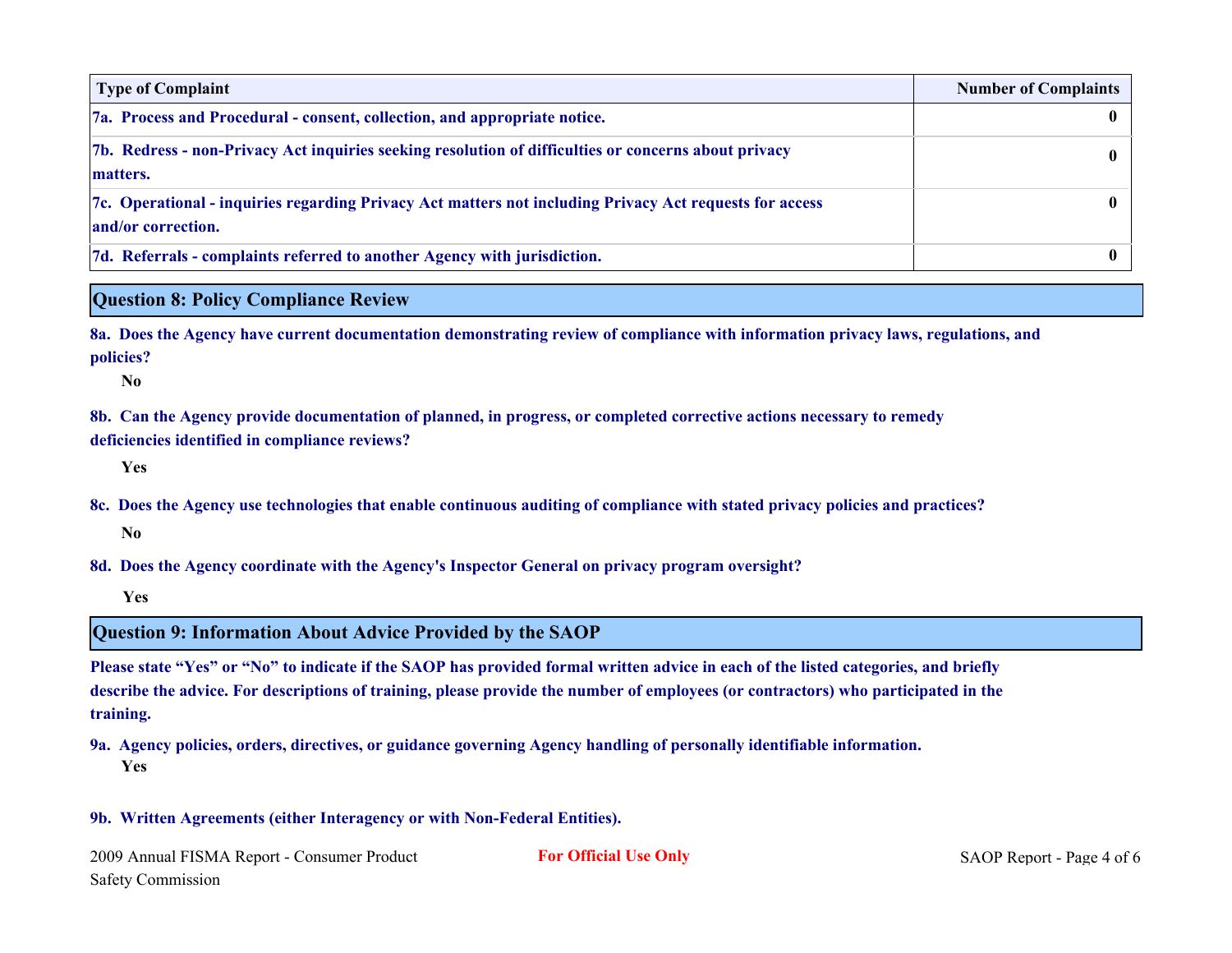**No**

**9c. Reviews or feedback outside of the SORN and PIA process (e.g. formal written advice in the context of a budgetary or programmatic planning).**

**No**

**9d. Privacy Training (either stand-alone or included with training on related issues).**

**Stand Alone**

#### **Question 10: Agency Use of Persistent Tracking Technology**

**10a. Does the Agency use persistent tracking technology on any web site?**

**No**

**10b. Does the Agency annually review the use of persistent tracking?**

**No**

**10c. Can the Agency demonstrate through documentation the continued justification for, and approval to use, the persistent tracking technology?**

**No**

**10d. Can the Agency provide the notice language or citation for the web privacy policy that informs visitors about the persistent tracking?**

**No**

#### **Question 11: Privacy Points of Contact Information**

| Title / Role                              | Name               | <b>Phone</b> | E-Mail              |
|-------------------------------------------|--------------------|--------------|---------------------|
| <b>Agency Head</b>                        | Inez Tenenbaum     | 301-504-7896 | itenenbaum@cpsc.gov |
| <b>Chief Information Officer</b>          | Patrick Weddle     | 301-504-7654 | pweddle@cpsc.gov    |
| <b>Chief Information Security Officer</b> | Patrick Manley     | 301-504-6946 | pmanley@cpsc.gov    |
| Senior Agency Official for Privacy        | Mary Kelsey        | 301-504-7213 | mkelsey@cpsc.gov    |
| <b>Agency Inspector General</b>           | Christopher Dentel | 301-504-7644 | cdentel@cpsc.gov    |
| <b>Chief Privacy Officer</b>              | N/A                |              |                     |
| Privacy Advocate                          | Linda Glatz        | 301-504-7671 | lglatz@cpsc.gov     |

2009 Annual FISMA Report - Consumer Product **For Official Use Only** SAOP Report - Page 5 of 6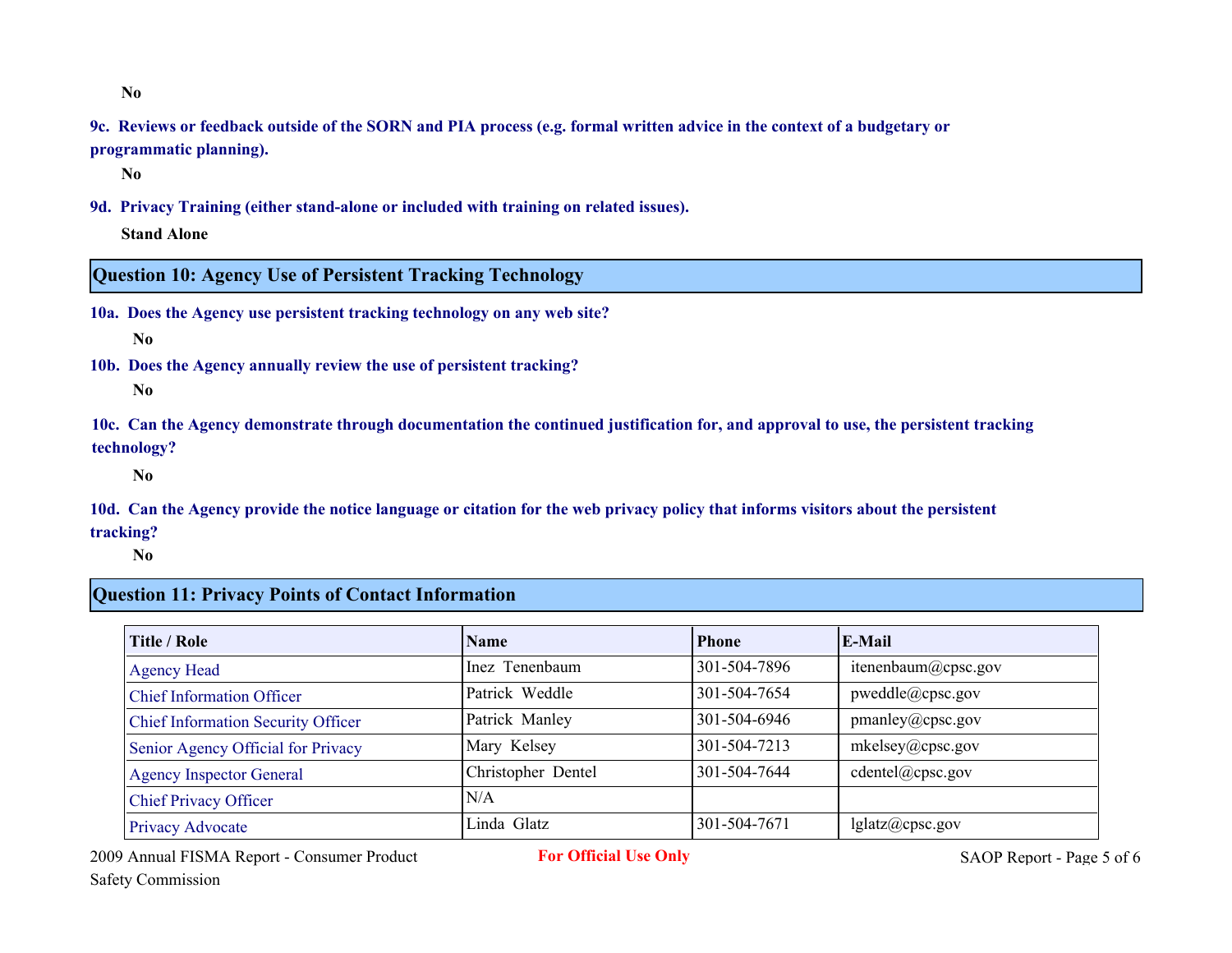| Title / Role                             | <b>Name</b>      | <b>Phone</b> | $E-Mail$                  |
|------------------------------------------|------------------|--------------|---------------------------|
| <b>Privacy Act Officer</b>               | Todd Stevenson   | 301-504-6836 | tstevenson@cpsc.gov       |
| Reviewing Official for PIAs              | Patrick Weddle   | 301-504-7654 | $p$ weddle $(a)$ cpsc.gov |
| POC for URL links provided in Question 2 | Philip Margolies | 301-504-6987 | pmargolies@cpsc.gov       |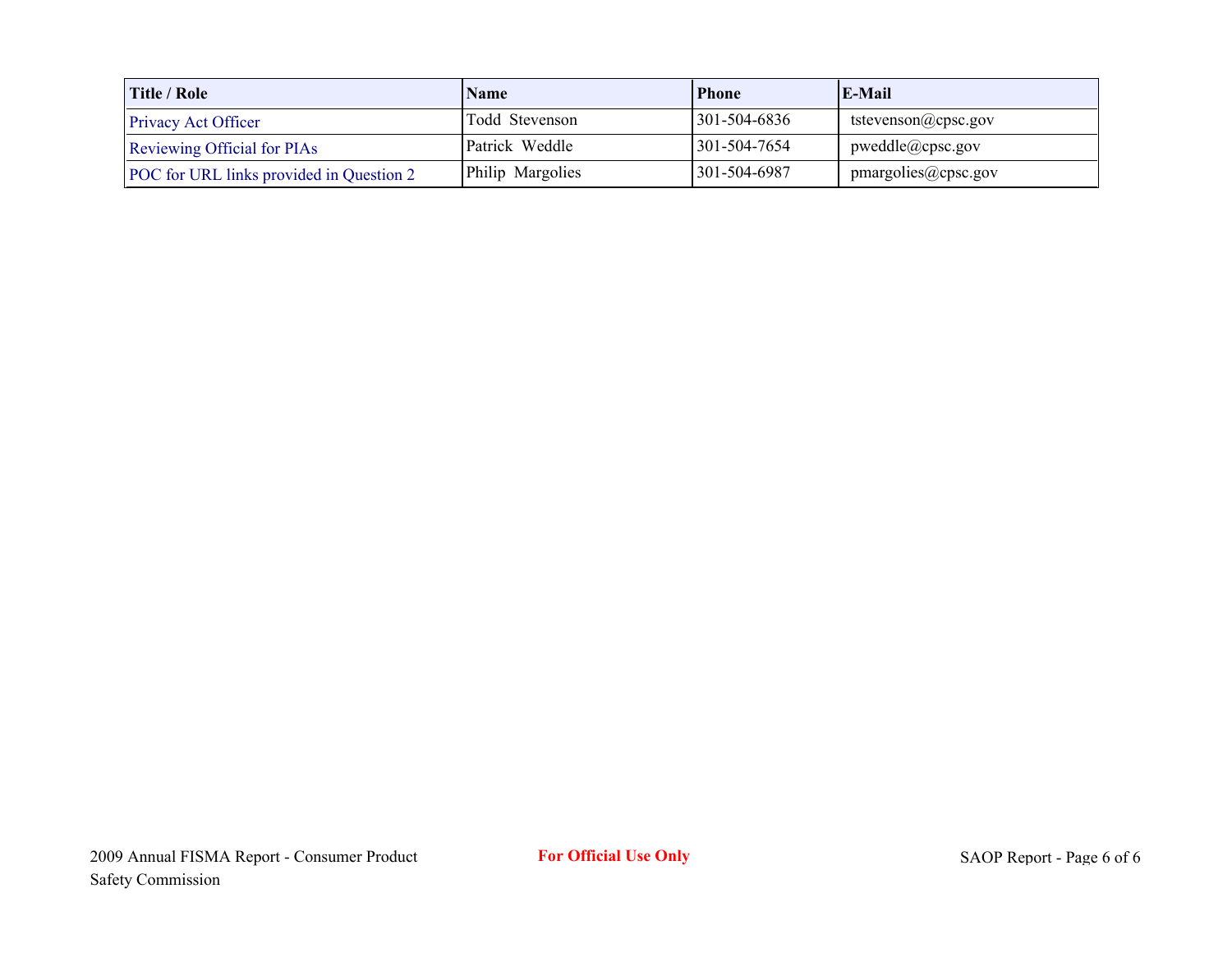

**UNITED STATES CONSUMER PRODUCT SAFETY COMMISSION** WASHINGTON, DC 20207

#### Memorandum

Date: October 1, 2008

płł.

- **TO** Kathleen Buttrey, Director, EO Christopher Dentel, IG Robert Howell, Deputy Acting AED, EXHR John Horner, Director, CR Cheryl A. Falvey, GC John G. Mullan, AED, EXC Richard O'Brien, Director, EXIP Edward Quist, Director, EXFM Donna Simpson, Director, EXRM Julie Vallese, Director, EXPA
- Patricia Semple **FROM Executive Director**
- Review of Systems Containing Personally Identifiable Information (PII) and SUBJECT : Review of Records Disposition Schedules

Last year, the Agency responded to requirements mandated by the Office of Management and Budget (OMB) to develop and implement a plan that would protect personally identifiable information (PII). Following OMB guidelines, we conducted an inventory of all systems that collect and retain PII (e.g., social security numbers, names, addresses, email addresses, telephone numbers, etc.) which can be used to identify an individual. Last year's efforts in this area provided the Agency with a strong start in completing the remaining OMB requirements regarding the protection of PII. In addition to PII requirements, all Federal agencies are required to update their Records Disposition Schedules and to insure that electronic records are included. Since these two efforts are so closely related and in an effort to save staff resources, I am asking that both efforts be completed simultaneously.

The Division of IT Policy and Planning (ITPP) of the Office of Information and Technology Services (EXIT) will be coordinating this effort. ITPP staff will be available to assist you in these efforts. I am asking each Office/Directorate to review the point of contact list attached and if necessary, identify a new point of contact within your organization to work with the ITPP to complete these requirements. Please provide your point of contact name to Linda Glatz, x7671, lglatz@cpsc.gov by October 8, 2008. An informational meeting will be held with all points of contact on October 22, 2008.

Following are the activities that must be completed (schedule attached): For personally identifiable information, agencies are required to 1) maintain an inventory of all systems containing PII, 2) identify systems that use social security numbers and eliminate the unnecessary use of social security numbers where possible, 3) identify possible systems of records, 4) conduct Privacy Impact Assessments as needed, 5) identify collections of information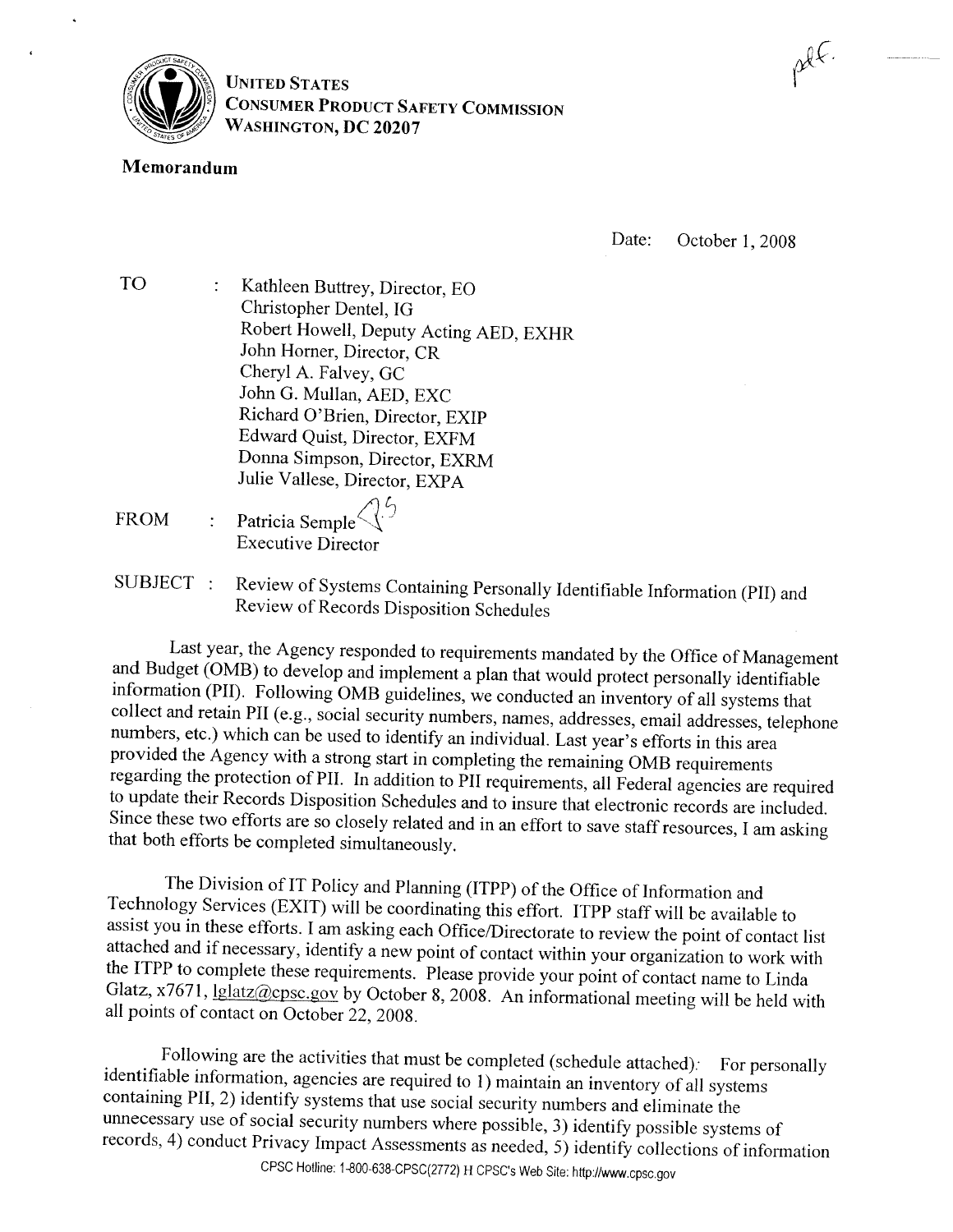in identifiable form for 10 or more persons subject to Paperwork Reduction Act, and 6) ensure that staff are trained on the proper use and handling of protected information and understand the steps to take if a breach occurs. For records disposition schedules, agencies are required to 1) make sure current schedules are accurate and 2) include electronic records in their schedules.

Each office is responsible for identifying systems containing PII and ensuring appropriate procedures are in place to safeguard these systems. Office managers will be asked to verify that they are meeting these requirements in their annual letters of assurance, beginning in 2009.

The following outlines the reviews required by your organization, suggestions for completing the process, and contact names for further information.

#### 1) Develop Inventory of PII

Personally identifiable information (PII) refers to any information that identifies or can be used to identify, contact, or locate the person to whom such information pertains. PII can be collected and maintained in any agency approved medium including electronic systems and hard copy paper files that directly identify an individual. Examples of PII include: name, social security number, date of birth, financial records, email address, phone number, home address, driver's license number, etc. Work-related phone numbers, street address, email address, and employment information such as present and past position titles, occupational series, grades, salary rates, etc. are not considered PII unless covered by a Privacy Act System of Records. CPSC's PII Policy is found in Directive 1435.1, Policies and Procedures Pursuant to the Privacy Act.

Every agency is to maintain an inventory of systems containing PII. A preliminary effort to gather this information was previously made with each office. (See Tab A for results) This information should be reviewed and updated as necessary. Unnecessary systems should be eliminated. For now, we have the information in a data base, but in the future we anticipate an online, interactive system that will allow you to make changes as needed to keep the inventory up to date.

Systems that are unique to an individual and have no official CPSC use, such as personal rolodexes, should not be identified on this inventory. A completed PII inventory will help in identifying further actions needed for systems that may have social security numbers, need privacy impact assessments, or are subject to Paperwork Reduction Act, therefore, this should be your first step and should be completed by December 22, 2008.

Linda Glatz, ITPP, x7671, is available to receive your PII inventory and assist you with the process.

# 2) Identify Systems with Social Security Numbers (SSNs)

Review each system in your PII inventory (see step I) that includes the use of SSNs. If the use of SSNs can be eliminated from any of these systems, please identify the system and the date that use of SSNs will be eliminated. CPSC must report on the number of systems where the use of SSN's has been eliminated. Please provide this information to Linda Glatz, ITPP, x7671 by January 8, 2008.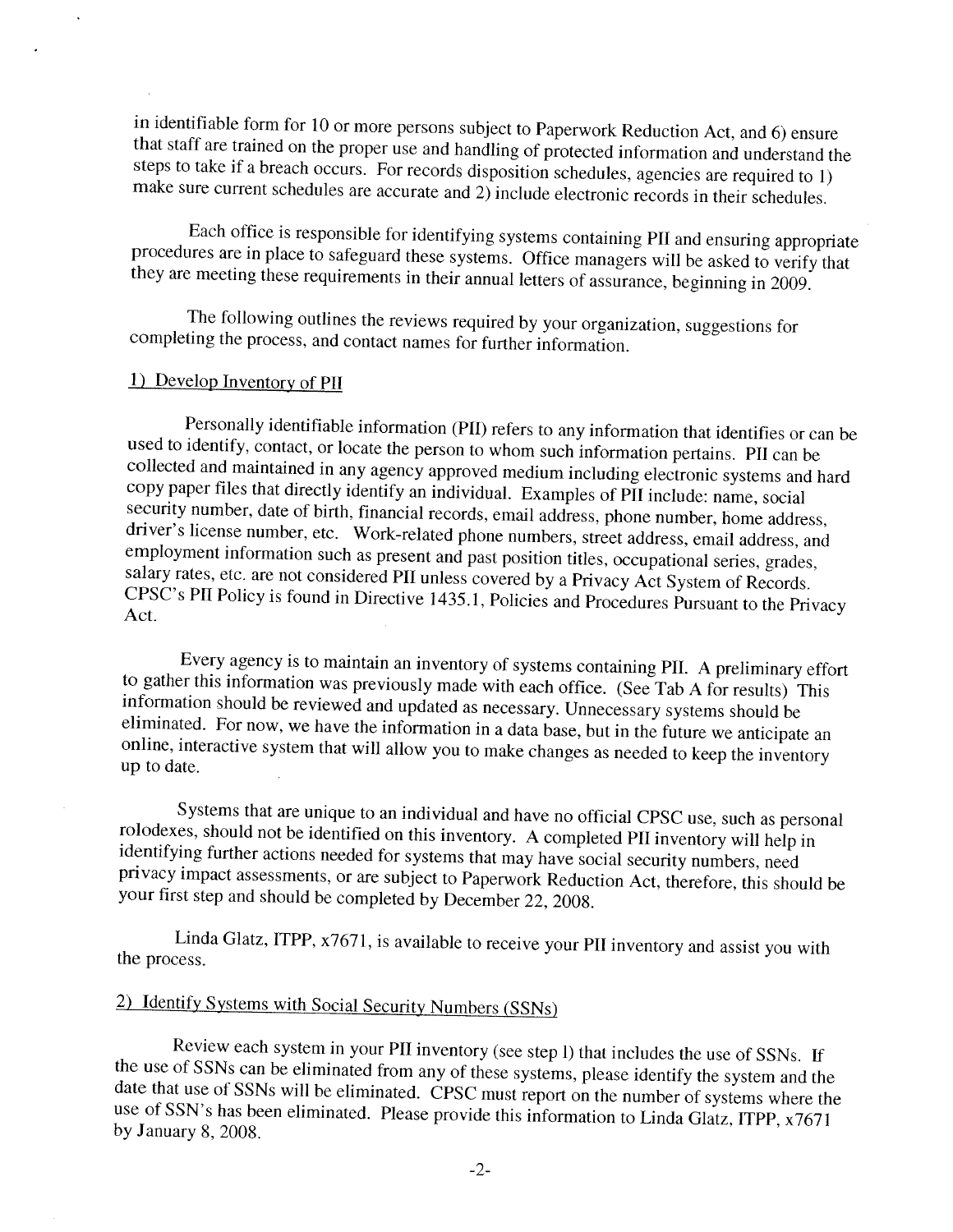# 3) Review existing Systems of Records and identify new Systems of Records

A System of Records is a group of records that contains a personal identifier (e.g., name, social security number) and it contains at least one other personal data element (e.g., financial information, spouse name, medical information, etc.)  $\angle AND$  the file is retrieved by a personal identifier. All SORs require a notice in the Federal Register. The Privacy Act of 1974 requires agencies to follow certain procedures for collecting and safeguarding information in a System of Records.

CPSC has identified a number of Systems of Records. A listing appears in CPSC Order 1435.1, Appendix 1 and on our web site. (See Tab B.)

Review each System of Records that your organization is responsible for and make sure the information is still accurate. Note any further changes needed and provide this information to Linda Glatz by December 22, 2008.

Next, review your PII inventory and determine if there may be systems that should be identified as possible new Systems of Records. Changes to existing systems and possible new systems should be identified. Additional guidance pertaining to definitions of records and Systems of Records as well as opinions concerning systems used to log/track work can be found in the OGC memorandum at Tab C. All new SORs should be identified and an FR notice prepared by January 22, 2009.

# 4) Conduct Privacy Impact Assessments as needed

A Privacy Impact Assessment (PIA) is a checklist or tool to ensure that new or modified collections of information on individuals are evaluated for privacy risks. Each system owner is responsible for developing a PIA. All electronic systems containing PII should have a Privacy Impact Assessment completed by February 27, 2009. No PIA is required where information relates to internal government operations (e.g., web site where system does not collect or maintain information identifiable about the public.) PIAs are made publicly available on the CPSC web site.

The CPSC Privacy Impact Assessment Policy can be found at Directive 1435.6. CPSC has developed a template and guidance for conducting a PIA. These documents can be found at https://cpscnet.cpsc.gov/it/privacy/piatemplate.doc and https://cpscnet.cpsc.gov/it/privacy/pia.doc. Contact Linda Glatz, ITPP, x7671 for more information.

# 5) Identify Collections subject to Paperwork Reduction Act Requirements

Identify collections of information in identifiable form for 10 or more persons (excluding agencies, instrumentalities, or employees of the federal government) that are subject to the requirements of the Paperwork Reduction Act (PRA). Obtain clearance from the Office of Management and Budget for the information collection. If the collection is electronic, then a PIA is also required. Contact Linda Glatz, x7671, for further information.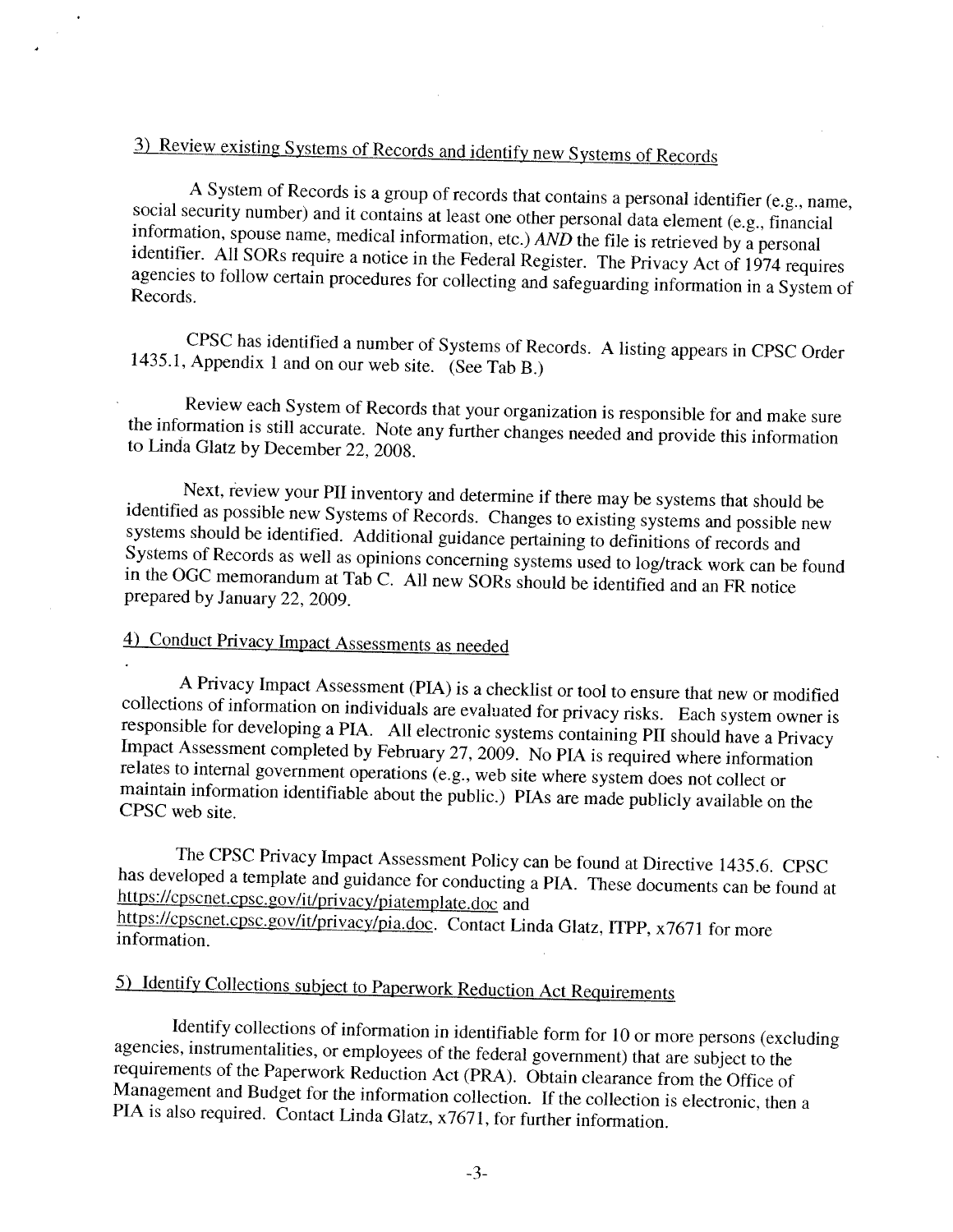#### 6) Conduct Staff Training

All agency managers are responsible for developing, administering, monitoring, and enforcing internal controls, including security controls, within their areas of authority. This includes operating procedures for the handling of PII and Systems of Records and training staff on the use and protection of the information. These responsibilities will be addressed in the annual letters of assurance.

"CPSC Privacy Awareness Training" is online training available at https://cpscnet.cpsc.gov/it/privacy/privacytraining.ppt Each employee is required to review the Privacy Training annually and an email will be sent to all employees October 1, 2008 reminding them of this requirement. Supervisors will be asked to certify by November 31, 2008, that their employees have completed the Privacy training. Employees and their supervisors must also sign a document annually that clearly describes their understanding of their responsibilities and potential consequences for breach of PII (Information Systems Rules of Behavior). Further information about protection of personally identifiable information can be found at Tab D, Draft Management Instruction: Protection of Personally Identifiable Information Control for CPSC Agency and Mission Critical Systems.

# 7) Review of Records Disposition Schedules

Identify all records systems in your organization and the records disposition schedule for each. Electronic records created and received by agencies are subject to the same existing statutory and regulatory records management requirements as records in other formats and on other media. For a copy of the current records schedule see https://em.cpsc.gov/cpscpriv/recmgmt/CPSCDispositionofRecords.doc. For more information about applying schedules for your specific records needs, contact Cheryl John, x6917, cjohn@cpsc.gov. Your review of your records disposition schedule should be completed by January 31, 2009.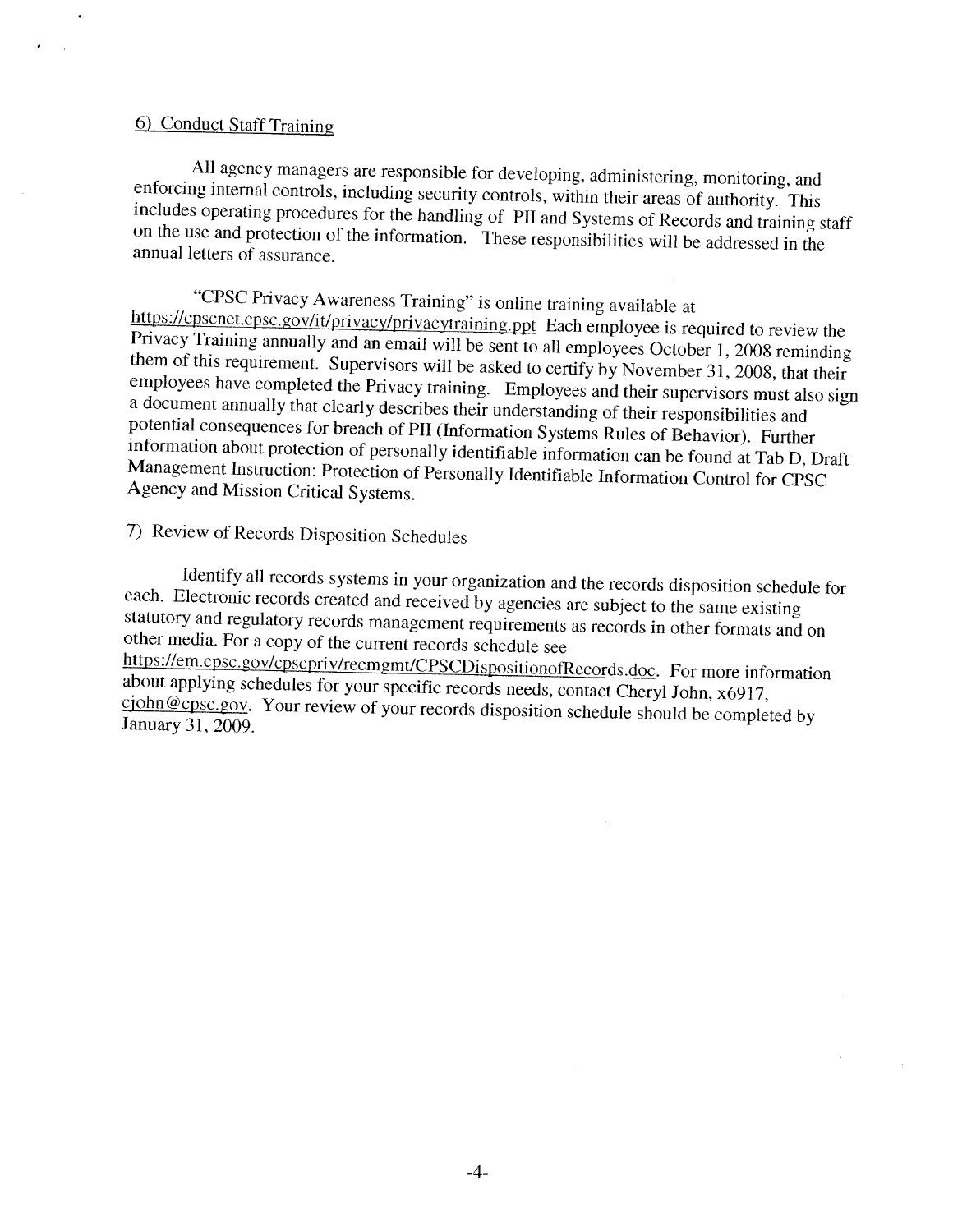

**UNITED STATES CONSUMER PRODUCT SAFETY COMMISSION** WASHINGTON, DC 20207

#### Memorandum

Date: October 1, 2008

płł.

- **TO** Kathleen Buttrey, Director, EO Christopher Dentel, IG Robert Howell, Deputy Acting AED, EXHR John Horner, Director, CR Cheryl A. Falvey, GC John G. Mullan, AED, EXC Richard O'Brien, Director, EXIP Edward Quist, Director, EXFM Donna Simpson, Director, EXRM Julie Vallese, Director, EXPA
- Patricia Semple **FROM Executive Director**
- Review of Systems Containing Personally Identifiable Information (PII) and SUBJECT : Review of Records Disposition Schedules

Last year, the Agency responded to requirements mandated by the Office of Management and Budget (OMB) to develop and implement a plan that would protect personally identifiable information (PII). Following OMB guidelines, we conducted an inventory of all systems that collect and retain PII (e.g., social security numbers, names, addresses, email addresses, telephone numbers, etc.) which can be used to identify an individual. Last year's efforts in this area provided the Agency with a strong start in completing the remaining OMB requirements regarding the protection of PII. In addition to PII requirements, all Federal agencies are required to update their Records Disposition Schedules and to insure that electronic records are included. Since these two efforts are so closely related and in an effort to save staff resources, I am asking that both efforts be completed simultaneously.

The Division of IT Policy and Planning (ITPP) of the Office of Information and Technology Services (EXIT) will be coordinating this effort. ITPP staff will be available to assist you in these efforts. I am asking each Office/Directorate to review the point of contact list attached and if necessary, identify a new point of contact within your organization to work with the ITPP to complete these requirements. Please provide your point of contact name to Linda Glatz, x7671, lglatz@cpsc.gov by October 8, 2008. An informational meeting will be held with all points of contact on October 22, 2008.

Following are the activities that must be completed (schedule attached): For personally identifiable information, agencies are required to 1) maintain an inventory of all systems containing PII, 2) identify systems that use social security numbers and eliminate the unnecessary use of social security numbers where possible, 3) identify possible systems of records, 4) conduct Privacy Impact Assessments as needed, 5) identify collections of information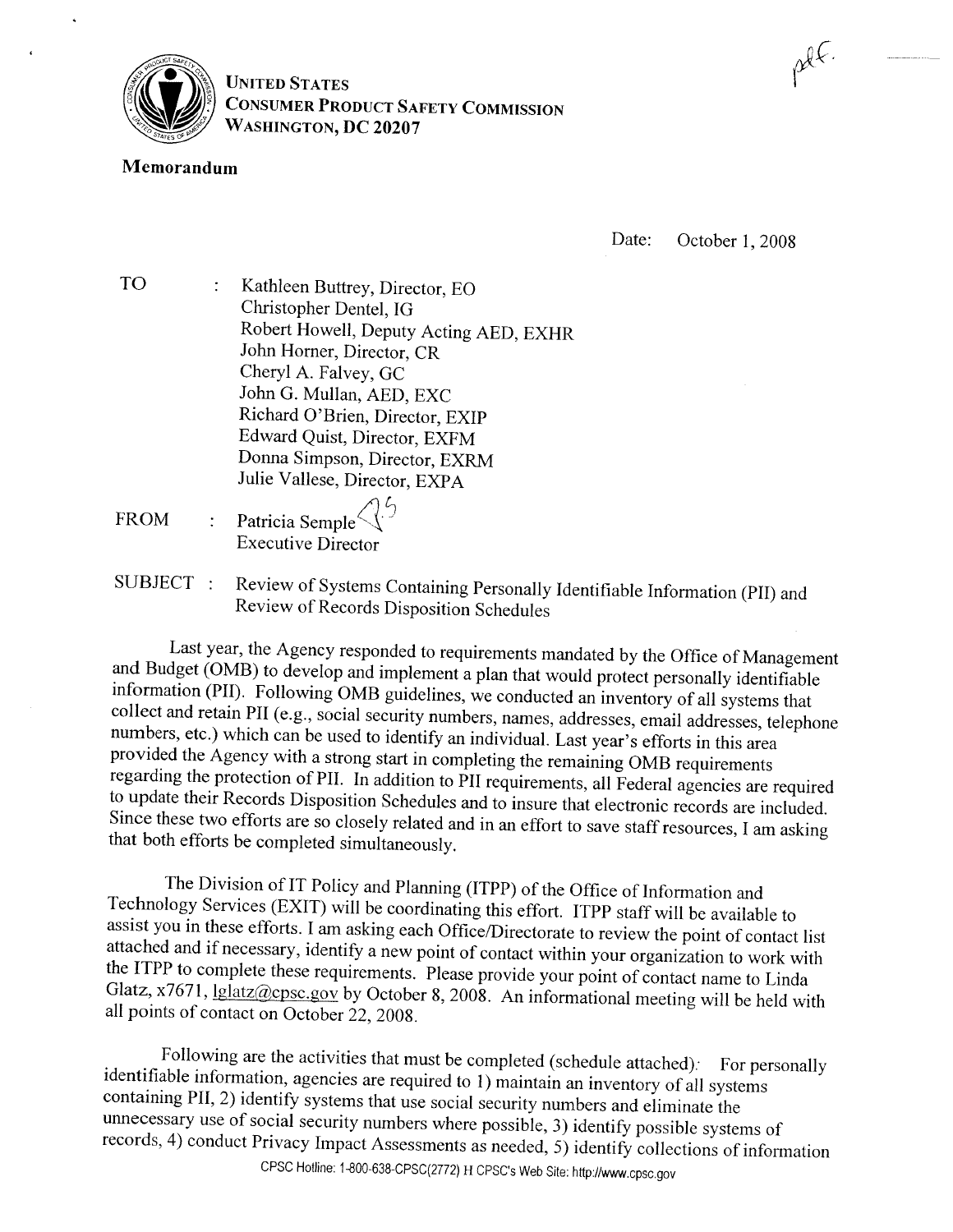in identifiable form for 10 or more persons subject to Paperwork Reduction Act, and 6) ensure that staff are trained on the proper use and handling of protected information and understand the steps to take if a breach occurs. For records disposition schedules, agencies are required to 1) make sure current schedules are accurate and 2) include electronic records in their schedules.

Each office is responsible for identifying systems containing PII and ensuring appropriate procedures are in place to safeguard these systems. Office managers will be asked to verify that they are meeting these requirements in their annual letters of assurance, beginning in 2009.

The following outlines the reviews required by your organization, suggestions for completing the process, and contact names for further information.

#### 1) Develop Inventory of PII

Personally identifiable information (PII) refers to any information that identifies or can be used to identify, contact, or locate the person to whom such information pertains. PII can be collected and maintained in any agency approved medium including electronic systems and hard copy paper files that directly identify an individual. Examples of PII include: name, social security number, date of birth, financial records, email address, phone number, home address, driver's license number, etc. Work-related phone numbers, street address, email address, and employment information such as present and past position titles, occupational series, grades, salary rates, etc. are not considered PII unless covered by a Privacy Act System of Records. CPSC's PII Policy is found in Directive 1435.1, Policies and Procedures Pursuant to the Privacy Act.

Every agency is to maintain an inventory of systems containing PII. A preliminary effort to gather this information was previously made with each office. (See Tab A for results) This information should be reviewed and updated as necessary. Unnecessary systems should be eliminated. For now, we have the information in a data base, but in the future we anticipate an online, interactive system that will allow you to make changes as needed to keep the inventory up to date.

Systems that are unique to an individual and have no official CPSC use, such as personal rolodexes, should not be identified on this inventory. A completed PII inventory will help in identifying further actions needed for systems that may have social security numbers, need privacy impact assessments, or are subject to Paperwork Reduction Act, therefore, this should be your first step and should be completed by December 22, 2008.

Linda Glatz, ITPP, x7671, is available to receive your PII inventory and assist you with the process.

# 2) Identify Systems with Social Security Numbers (SSNs)

Review each system in your PII inventory (see step I) that includes the use of SSNs. If the use of SSNs can be eliminated from any of these systems, please identify the system and the date that use of SSNs will be eliminated. CPSC must report on the number of systems where the use of SSN's has been eliminated. Please provide this information to Linda Glatz, ITPP, x7671 by January 8, 2008.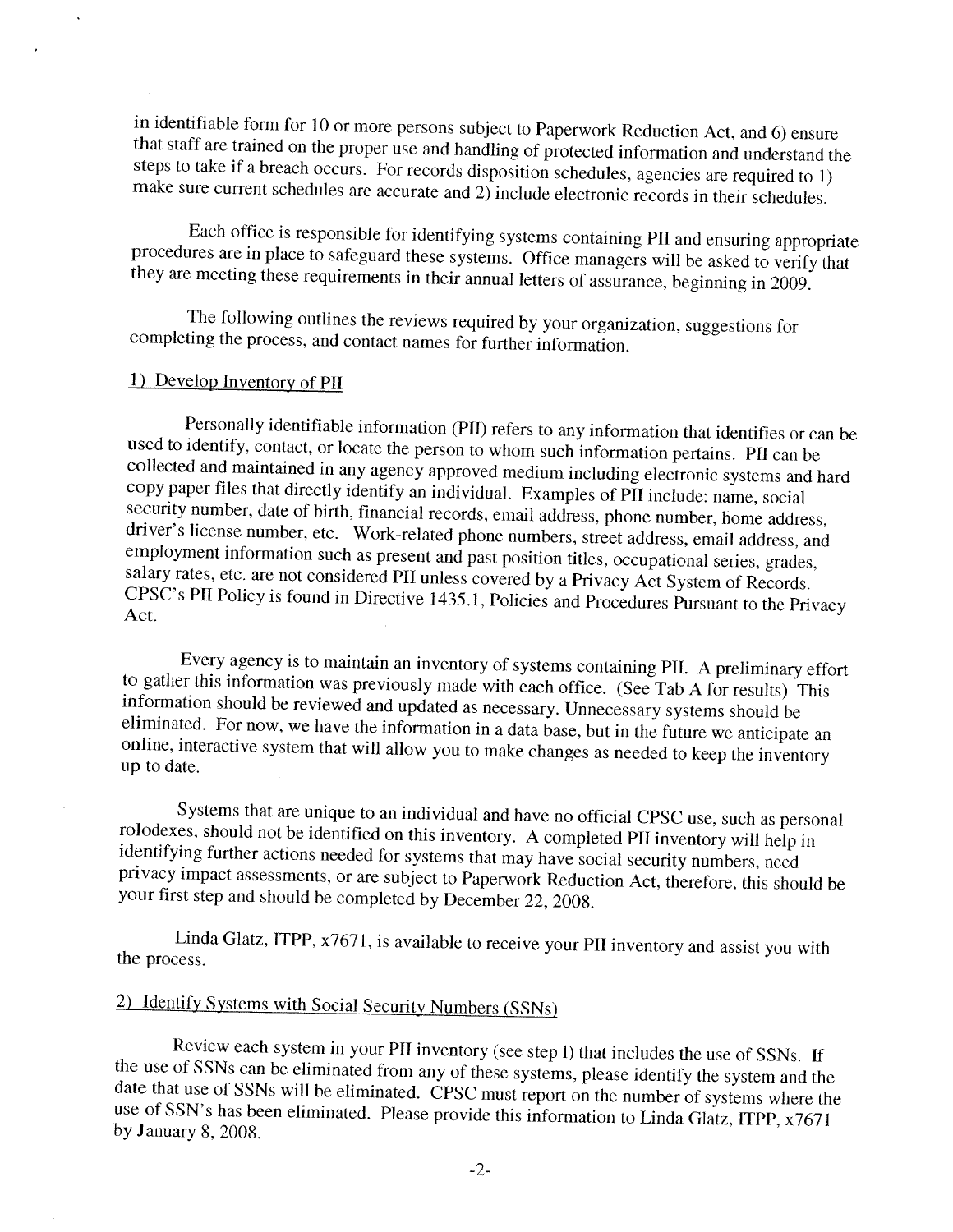# 3) Review existing Systems of Records and identify new Systems of Records

A System of Records is a group of records that contains a personal identifier (e.g., name, social security number) and it contains at least one other personal data element (e.g., financial information, spouse name, medical information, etc.)  $\angle AND$  the file is retrieved by a personal identifier. All SORs require a notice in the Federal Register. The Privacy Act of 1974 requires agencies to follow certain procedures for collecting and safeguarding information in a System of Records.

CPSC has identified a number of Systems of Records. A listing appears in CPSC Order 1435.1, Appendix 1 and on our web site. (See Tab B.)

Review each System of Records that your organization is responsible for and make sure the information is still accurate. Note any further changes needed and provide this information to Linda Glatz by December 22, 2008.

Next, review your PII inventory and determine if there may be systems that should be identified as possible new Systems of Records. Changes to existing systems and possible new systems should be identified. Additional guidance pertaining to definitions of records and Systems of Records as well as opinions concerning systems used to log/track work can be found in the OGC memorandum at Tab C. All new SORs should be identified and an FR notice prepared by January 22, 2009.

# 4) Conduct Privacy Impact Assessments as needed

A Privacy Impact Assessment (PIA) is a checklist or tool to ensure that new or modified collections of information on individuals are evaluated for privacy risks. Each system owner is responsible for developing a PIA. All electronic systems containing PII should have a Privacy Impact Assessment completed by February 27, 2009. No PIA is required where information relates to internal government operations (e.g., web site where system does not collect or maintain information identifiable about the public.) PIAs are made publicly available on the CPSC web site.

The CPSC Privacy Impact Assessment Policy can be found at Directive 1435.6. CPSC has developed a template and guidance for conducting a PIA. These documents can be found at https://cpscnet.cpsc.gov/it/privacy/piatemplate.doc and https://cpscnet.cpsc.gov/it/privacy/pia.doc. Contact Linda Glatz, ITPP, x7671 for more information.

# 5) Identify Collections subject to Paperwork Reduction Act Requirements

Identify collections of information in identifiable form for 10 or more persons (excluding agencies, instrumentalities, or employees of the federal government) that are subject to the requirements of the Paperwork Reduction Act (PRA). Obtain clearance from the Office of Management and Budget for the information collection. If the collection is electronic, then a PIA is also required. Contact Linda Glatz, x7671, for further information.